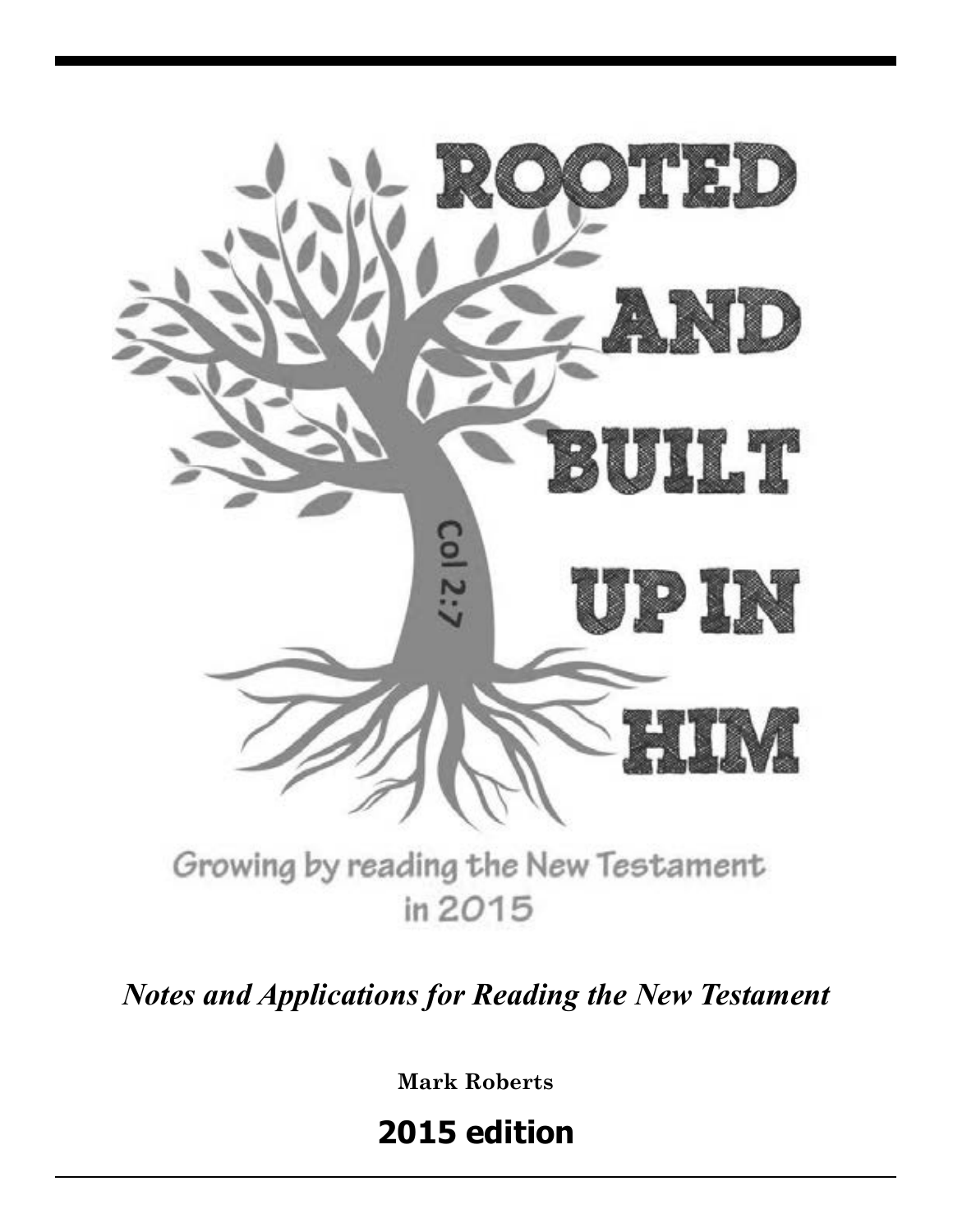Would you like to regularly read God's word and understand it? Could meaningful study of the Scriptures become an important part of your spiritual growth this year? Would you like to take the Bible deeply into your heart so you know God better than ever?

*Welcome to The Readers' Companion to the New Testament!*The goal of The Reader's Companion is to assist you in regularly studying the Bible. The Companion does this by making the Scriptures more understandable. Being able to "get it," to comprehend the Scriptures, is of enormous value to every disciple. First, reading with understanding is essential if we are to live out what we read. The Bible's goal is not simply to give us knowledge but instead to transform how we live (James 1:22). This is not possible if we do not first understand what is going on in the text, what it means, or what is being said. Secondly, when we understand the Scriptures we are reading we are changed by them and that gives us incentive to continue and read more. That is the idea of behind "Being rooted and built up in Him" (Colossians 2:7). We want to become like Christ. To do that we must read His Words and see His actions (and those of the men who sent out into the world to preach the Gospel) and then be transformed by what we have read. So that sets the sequence: Read > Understand > Apply and Do. When we do that we can be "rooted and built up in Him."

This can be a significant year of spiritual growth for you if you will dedicate yourself to the reading of the Bible. Of course, the Companion will help, but you must do the work. That means you have to persevere and even overcome discouragement. Don't quit if you fall behind or even miss a week or two. Just pick right back up where the schedule is and begin anew. The most important decision you can make about Bible study is the one you can make right now: *I will do this. I will not quit, I will not give up. I'm in it for the duration. This year will be the year I set the habit of regularly reading the Bible.* Make that determination, set your heart, and let's go forward to a great year of reading and understanding the Bible!

May the Lord bless all our efforts to read, understand, and live His word.

## Mark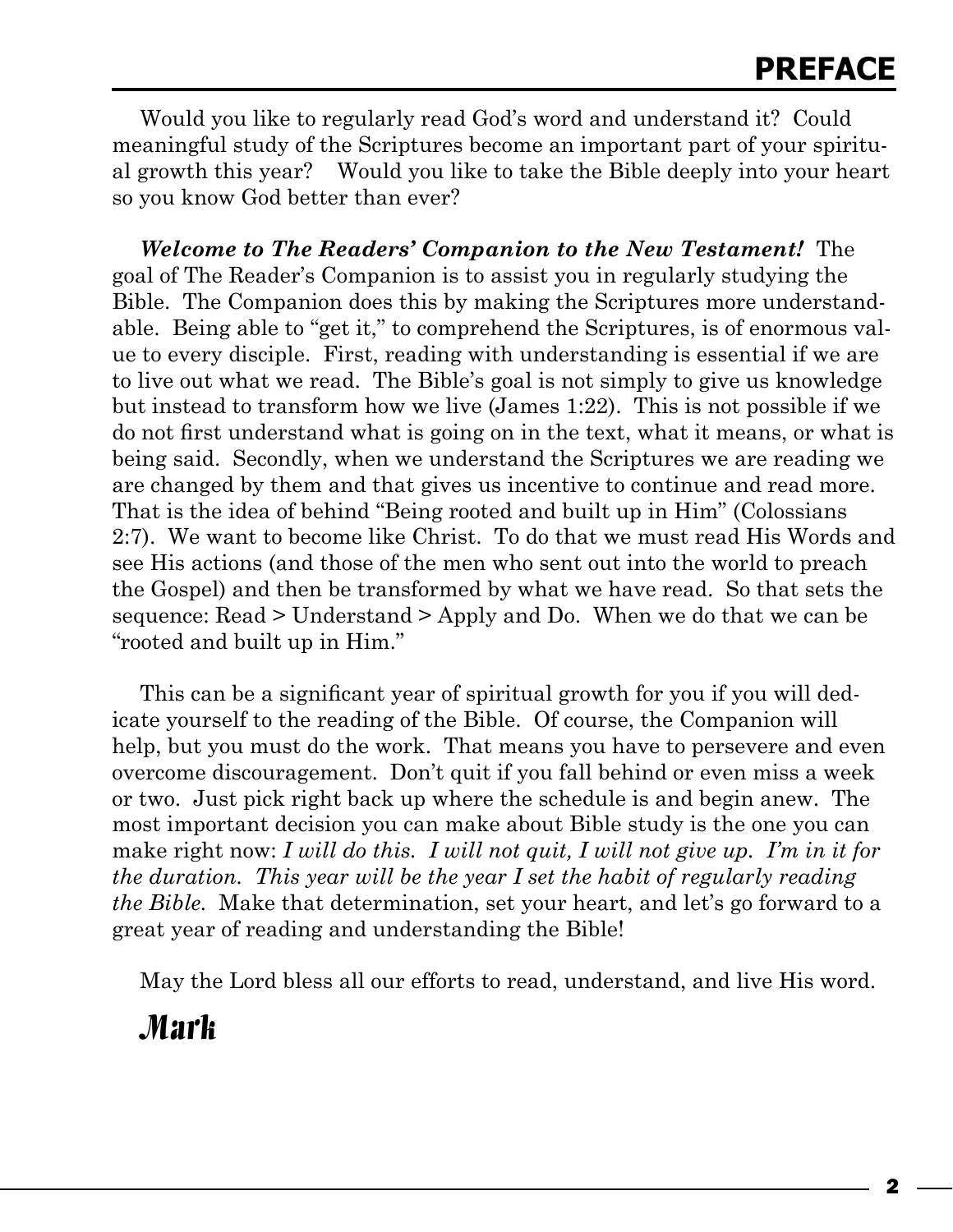# **WEEKLY PROGRESS REGISTER - 2015**

- One....................January 4 10 \_\_\_\_ Two.....................January 11 – 17 Three  $\ldots$ ...............January  $18 - 24$ Four ...................January 25 – 31 Five.....................February 1 – 7 Six ........................February 8 – 14 Seven..................February 15 – 21 Eight ....................February 22 – 28 Nine...................March 1 – 7 Ten......................March 8 – 14 Eleven................March 15 – 21 \_\_\_\_ Twelve.................March 22 – 28 Thirteen .............Mar 29 – Apr 4 Fourteen .............April 5 – 11 Fifteen...................April 12 - 18 Sixteen................April 19 – 25 Seventeen ...........April 26 – May 2 Eighteen..............May 3 – 9 Nineteen ............May 10 – 16 Twenty ................May 17 – 23 Twenty-One.........May 24 – 30 Twenty-Two  $\ldots$ .......May 31 – June 6 Twenty-Three.......June  $7 - 13$ Twenty-Four ........June 14 – 20 Twenty-Five.........June  $21 - 27$ Twenty-Six ..........June 28 – July 4
- Twenty-Seven......July 5 July 11 Twenty-Eight .......July  $12$  – July  $18$ Twenty-Nine........July  $19$  – July  $25$ Thirty ...................July  $26 - Aug 1$ Thirty-One  $\ldots$ ........August  $2 - 8$ Thirty-Two...........August  $9 - 15$ Thirty-Three  $\ldots$ ......August  $16 - 22$ \_\_\_\_ Thirty-Four..........August 23 – 29 Thirty-Five...........August  $30$  – Sept 5 Thirty-Six ............September  $6 - 12$ Thirty-Seven .......September 13 - 19 Thirty-Eight .........September 20 – 26 Thirty-Nine..........Sept  $27 - Oct 3$ Forty ..................October 4 – 10 Forty-One...........October 11 – 17 Forty-Two ...........October 18 – 24 Forty-Three.........October 25 – 31 Forty-Four  $\ldots$ ........November  $1 - 7$ Forty-Five...........November 8 – 14 Forty-Six ............November 15 – 21 Forty-Seven.........November 22 – 28 Forty-Eight ..........Nov 29 – Dec 5 Forty-Nine..........December 6 – 12 Fifty...................December 13 – 19 Fifty-One............December 20 – 26 Fifty-Two.............December 27 – Jan 2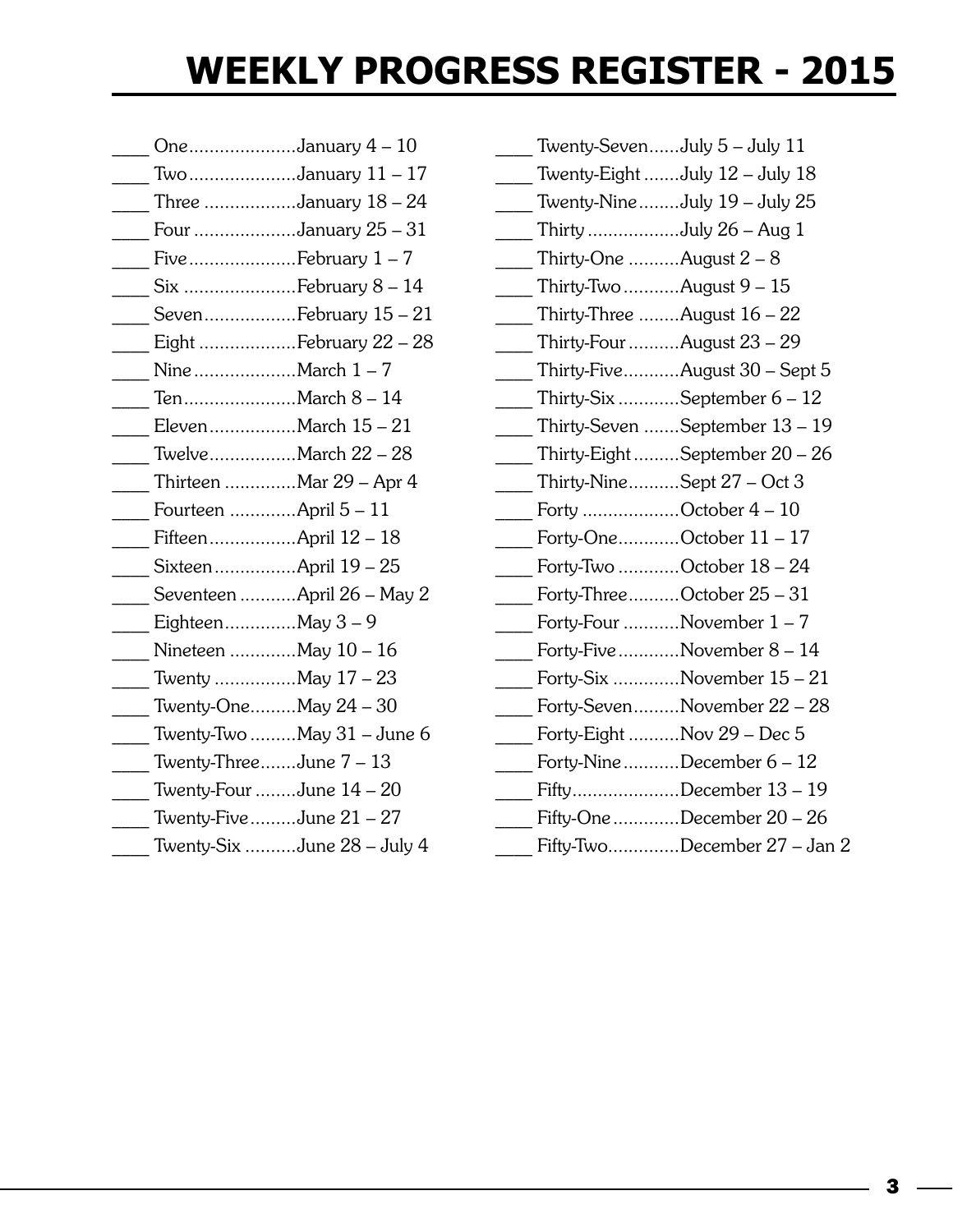#### Week 1 - January 4-10 <sup>q</sup> *Mark 1* <sup>q</sup> *Mark 2* <sup>q</sup> *Mark 3* <sup>q</sup> *Mark 4* <sup>q</sup> *Mark 5* Week 2 - January 11-17 <sup>q</sup> *Mark 6* <sup>q</sup> *Mark 7* <sup>q</sup> *Mark 8* <sup>q</sup> *Mark 9* <sup>q</sup> *Mark 10* Week 3 - January 18-24 <sup>q</sup> *Mark 11* <sup>q</sup> *Mark 12* <sup>q</sup> *Mark 13* <sup>q</sup> *Mark 14* <sup>q</sup> *Mark 15* Week 4 - January 25-31 <sup>q</sup> *Mark 16* <sup>q</sup> *Galatians 1* <sup>q</sup> *Gal 2* <sup>q</sup> *Gal 3* <sup>q</sup> *Gal 4* Week 5 - February 1-7 <sup>q</sup> *Gal 5* <sup>q</sup> *Gal 6* <sup>q</sup> *Ephesians 1* <sup>q</sup> *Eph 2* <sup>q</sup> *Eph 3* Week 6 - February 8-14 <sup>q</sup> *Eph 4*  <sup>q</sup> *Eph 5* <sup>q</sup> *Eph 6* <sup>q</sup> *Philippians 1* <sup>q</sup> *Phil 2* Week 7 - February 15-21 <sup>q</sup> *Phil 3* <sup>q</sup> *Phil 4* <sup>q</sup> *Hebrews 1* <sup>q</sup> *Heb 2* <sup>q</sup> *Heb 3* Week 8 - February 22-28 <sup>q</sup> *Heb 4* <sup>q</sup> *Heb 5*

<sup>q</sup> *Heb 6* <sup>q</sup> *Heb 7* <sup>q</sup> *Heb 8*

## Week 9 - March 1-7 <sup>q</sup> *Heb 9* <sup>q</sup> *Heb 10* <sup>q</sup> *Heb 11* <sup>q</sup> *Heb 12* <sup>q</sup> *Heb 13* Week 10 - March 8-14 <sup>q</sup> *Colossians 1*  $\Box$  *Col* 2 <sup>q</sup> *Col 3* <sup>q</sup> *Col 4* <sup>q</sup> *Luke 1* Week 11 - March 15-21 <sup>q</sup> *Luke 2* <sup>q</sup> *Luke 3* <sup>q</sup> *Luke 4* <sup>q</sup> *Luke 5* <sup>q</sup> *Luke 6* Week 12 - March 22-28 <sup>q</sup> *Luke 7* <sup>q</sup> *Luke 8* <sup>q</sup> *Luke 9* <sup>q</sup> *Luke 10* <sup>q</sup> *Luke 11* Week 13 - March 29-April 4 <sup>q</sup> *Luke 12* <sup>q</sup> *Luke 13* <sup>q</sup> *Luke 14* <sup>q</sup> *Luke 15* <sup>q</sup> *Luke 16* Week 14 - April 5-11 <sup>q</sup> *Luke 17* <sup>q</sup> *Luke 18* <sup>q</sup> *Luke 19* <sup>q</sup> *Luke 20* <sup>q</sup> *Luke 21* Week 15 - April 12-18 <sup>q</sup> *Luke 22* <sup>q</sup> *Luke 23* <sup>q</sup> *Luke 24* <sup>q</sup> *Acts 1* <sup>q</sup> *Acts 2*

## Week 16 - April 19-25

<sup>q</sup> *Acts 3*   $\Box$  *Acts 4* <sup>q</sup> *Acts 5* <sup>q</sup> *Acts 6* <sup>q</sup> *Acts 7*

# **READING SCHEDULE**

Week 17 - April 26-May 2 <sup>q</sup> *Acts 8* <sup>q</sup> *Acts 9* <sup>q</sup> *Acts 10* <sup>q</sup> *Acts 11* <sup>q</sup> *Acts 12* Week 18 - May 3-9 <sup>q</sup> *Acts 13* <sup>q</sup> *Acts 14* <sup>q</sup> *Acts 15* <sup>q</sup> *Acts 16* <sup>q</sup> *Acts 17* Week 19 - May 10-16 <sup>q</sup> *Acts 18* <sup>q</sup> *Acts 19* <sup>q</sup> *Acts 20* <sup>q</sup> *Acts 21* <sup>q</sup> *Acts 22* Week 20 - May 17-23 <sup>q</sup> *Acts 23* <sup>q</sup> *Acts 24* <sup>q</sup> *Acts 25* <sup>q</sup> *Acts 26* <sup>q</sup> *Acts 27* Week 21 - May 24-30 <sup>q</sup> *Acts 28* <sup>q</sup> *Romans 1* <sup>q</sup> *Romans 2* <sup>q</sup> *Romans 3* <sup>q</sup> *Romans 4* Week 22 - May 31-June 6 <sup>q</sup> *Romans 5* <sup>q</sup> *Romans 6* <sup>q</sup> *Romans 7* <sup>q</sup> *Romans 8* <sup>q</sup> *Romans 9* Week 23 - June 7-13 <sup>q</sup> *Romans 10* <sup>q</sup> *Romans 11* <sup>q</sup> *Romans 12* <sup>q</sup> *Romans 13* <sup>q</sup> *Romans 14* Week 24 - June 14-20 <sup>q</sup> *Romans 15* <sup>q</sup> *Romans 16* <sup>q</sup> *1 Thessalonians 1*

<sup>q</sup> *1 Thess 2* <sup>q</sup> *1 Thess 3*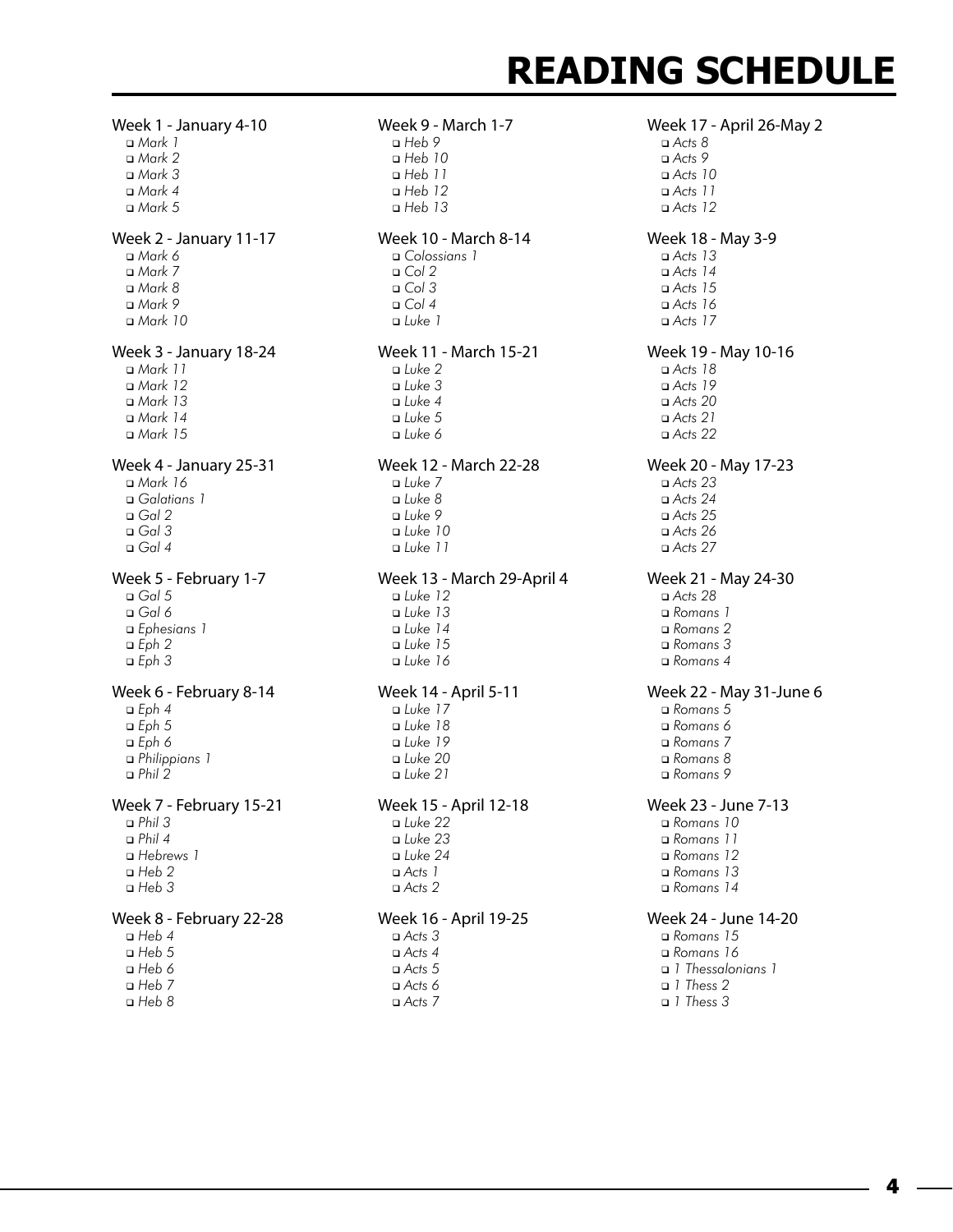Week 25 - June 21-27 <sup>q</sup> *1 Thess 4* <sup>q</sup> *1 Thess 5* <sup>q</sup> *2 Thessalonians 1* <sup>q</sup> *2 Thess 2* <sup>q</sup> *2 Thess 3* Week 26 - June 28-July 4 <sup>q</sup> *1 Timothy 1* <sup>q</sup> *1 Tim 2* <sup>q</sup> *1 Tim 3* <sup>q</sup> *1 Tim 4* <sup>q</sup> *1 Tim 5* Week 27 - July 5-11 <sup>q</sup> *1 Tim 6* <sup>q</sup> *2 Timothy 1* <sup>q</sup> *2 Tim 2* <sup>q</sup> *2 Tim 3*  <sup>q</sup> *2 Tim 4* Week 28 - July 12-18 <sup>q</sup> *Ti*tus *1* <sup>q</sup> *Titus 2* <sup>q</sup> *Titus 3* <sup>q</sup> *Philemon* <sup>q</sup> *Jude* Week 29 - July 19-25 <sup>q</sup> *Matthew 1* <sup>q</sup> *Matt 2* <sup>q</sup> *Matt 3* <sup>q</sup> *Matt 4* <sup>q</sup> *Matt 5* Week 30 - July 26-Aug 1 <sup>q</sup> *Matt 6* <sup>q</sup> *Matt 7* <sup>q</sup> *Matt 8* <sup>q</sup> *Matt 9* <sup>q</sup> *Matt 10* Week 31 - August 2-8 <sup>q</sup> *Matt 11* <sup>q</sup> *Matt 12* <sup>q</sup> *Matt 13* <sup>q</sup> *Matt 14* <sup>q</sup> *Matt 15* Week 32 - August 9-15 <sup>q</sup> *Matt 16* <sup>q</sup> *Matt 17* <sup>q</sup> *Matt 18* <sup>q</sup> *Matt 19*

- 
- <sup>q</sup> *Matt 20*

Week 37 - September 13-19 <sup>q</sup> *1 Corinthians 13* <sup>q</sup> *1 Cor 14* <sup>q</sup> *1 Cor 15* <sup>q</sup> *1 Cor 16* <sup>q</sup> *2 Corinthians 1* Week 38 - September 20-26 <sup>q</sup> *2 Cor 2* <sup>q</sup> *2 Cor 3* <sup>q</sup> *2 Cor 4* <sup>q</sup> *2 Cor 5* <sup>q</sup> *2 Cor 6* Week 39 - Sept 27 - Oct 3 <sup>q</sup> *2 Cor 7* <sup>q</sup> *2 Cor 8* <sup>q</sup> *2 Cor 9* <sup>q</sup> *2 Cor 10* <sup>q</sup> *2 Cor 11* Week 40 - October 4-10 <sup>q</sup> *2 Cor 12* <sup>q</sup> *2 Cor 13* <sup>q</sup> *James 1* <sup>q</sup> *James 2* <sup>q</sup> *James 3* Week 41 - October 11-17 <sup>q</sup> *James 4* <sup>q</sup> *James 5* <sup>q</sup> *1 Peter 1* <sup>q</sup> *1 Pet 2* <sup>q</sup> *1 Pet 3* Week 42 - October 18-24 <sup>q</sup> *1 Pet 4* <sup>q</sup> *1 Pet 5* <sup>q</sup> *2 Peter 1* <sup>q</sup> *2 Pet 2* <sup>q</sup> *2 Pet 3* Week 43 - October 25-31 <sup>q</sup> *John 1* <sup>q</sup> *John 2* <sup>q</sup> *John 3* <sup>q</sup> *John 4* <sup>q</sup> *John 5* Week 44 - November 1-7 <sup>q</sup> *John 6* <sup>q</sup> *John 7* <sup>q</sup> *John 8* <sup>q</sup> *John 9*

<sup>q</sup> *John 10*

Week 45 - November 8-14 <sup>q</sup> *John 11* <sup>q</sup> *John 12* <sup>q</sup> *John 13* <sup>q</sup> *John 14* <sup>q</sup> *John 15* Week 46 - November 15-21 <sup>q</sup> *John 16* <sup>q</sup> *John 17* <sup>q</sup> *John 18* <sup>q</sup> *John 19* <sup>q</sup> *John 20* Week 47 - November 22-28 <sup>q</sup> *John 21* <sup>q</sup> *1 John 1* <sup>q</sup> *1 John 2* <sup>q</sup> *1 John 3* <sup>q</sup> *1 John 4* Week 48 - Nov 29-December 5 <sup>q</sup> *1 John 5* <sup>q</sup> *2 John* <sup>q</sup> *3 John* <sup>q</sup> *Revelation 1* <sup>q</sup> *Rev 2* Week 49 - December 6-12 <sup>q</sup> *Rev 3* <sup>q</sup> *Rev 4* <sup>q</sup> *Rev 5* <sup>q</sup> *Rev 6* <sup>q</sup> *Rev 7* Week 50 - December 13-19 <sup>q</sup> *Rev 8* <sup>q</sup> *Rev 9* <sup>q</sup> *Rev 10* <sup>q</sup> *Rev 11* <sup>q</sup> *Rev 12* Week 51 - December 20-26 <sup>q</sup> *Rev 13* <sup>q</sup> *Rev 14* <sup>q</sup> *Rev 15* <sup>q</sup> *Rev 16* <sup>q</sup> *Rev 17* Week 52 - Dec 27-January 2 <sup>q</sup> *Rev 18* <sup>q</sup> *Rev 19* <sup>q</sup> *Rev 20* <sup>q</sup> *Rev 21*

<sup>q</sup> *Rev 22*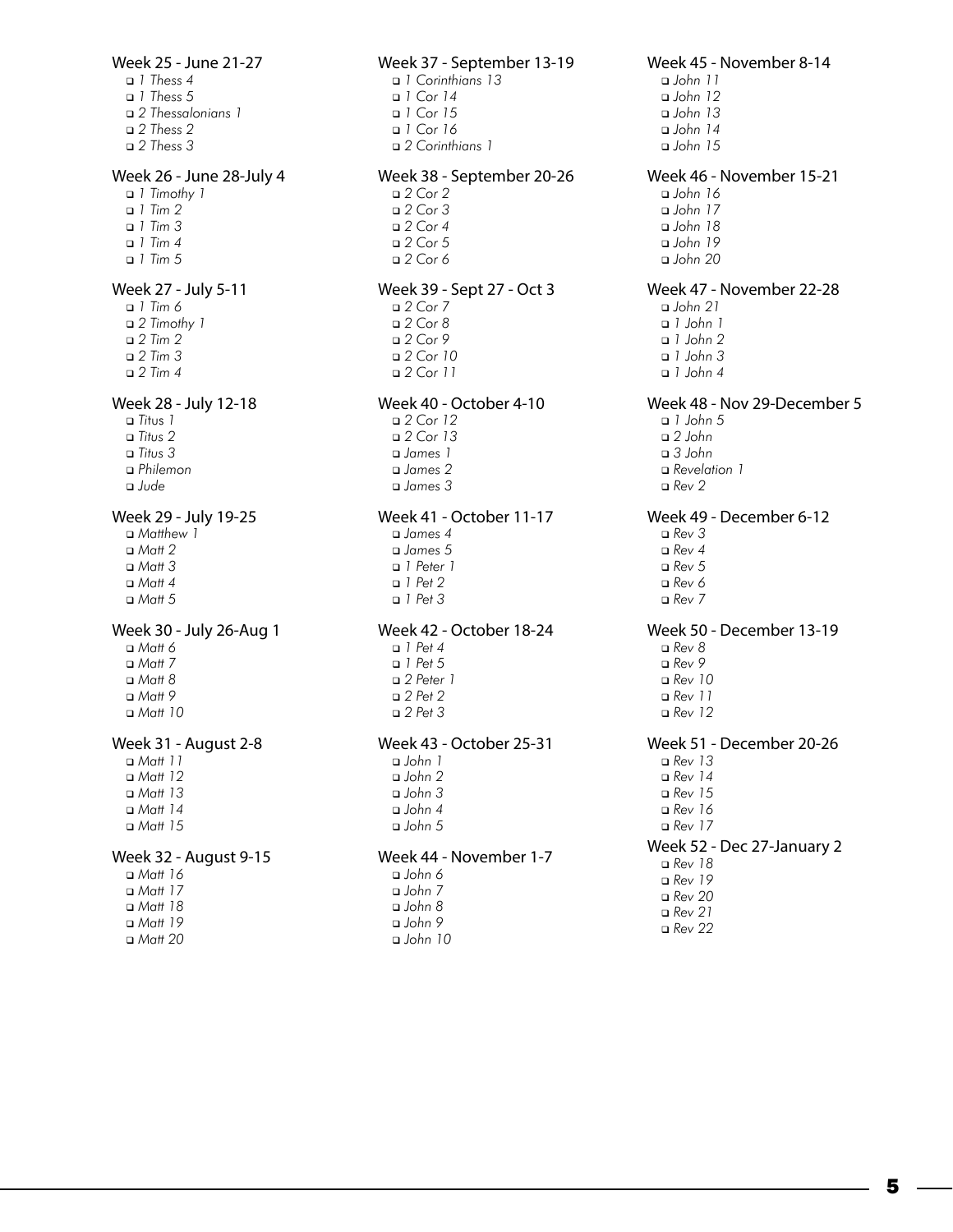**INTRODUCTION TO MARK** - This is an easy Gospel to read. There is little background information given or needed. Mark just begins with the main actors and action of his story. He tightly focuses on Jesus, telling us how Jesus feels and what Jesus does. "Immediately" is one of Mark's favorite words. The book was probably written for a Roman audience that would appreciate and understand power and a Man of decisive action.

**1** - John the Baptist seems to have intentionally chosen by his lifestyle and clothing to identify himself with the Old Testament prophets, rather than trying to be part of the "religious establishment" (**verse 6**). Jesus then bursts on the scene, changing men's lives (**verses 17-27**), and teaching without any mention of rabbinical traditions or precedents but with His own authority (**verse 22**). He quieted demons (**verse 25, 34**) because such could only give Him an undesirable recommendation. No one wants to be commended by a demon! Some puzzle why Jesus asked people not to tell about His great work (**verses 44-45**) but when this leper violated Jesus' request the Lord could hardly move around and Jesus' wisdom is vindicated.

**2-3 -** These chapters introduce the two controversies that dogged Jesus through out His ministry: separation with sinners (**2:17**) and the Sabbath (**2:23ff, 3:1-6**). The key to the controversy in **2:24ff** is to remember that Jesus and His apostles were not violating Moses' Law but rabbinical traditions about what could and could not be done on the Sabbath. Jesus points out the hypocrisy of the Pharisees by asking why they don't condemn David, who really did break God's law (**verse 26**), and why with their traditions they destroy the Sabbath's real intent (**verse 27**)? Chapter three continues these controversies, and we meet the Herodians (**verse 6**). This was a political party dedicated to keeping the Herodian family in power. Strange bedfellows for the straight-laced Pharisees indeed! Don't get lost in Jesus' discussion of an unforgivable sin (**verse 29)**. This is simply the sin of the hard heart that refuses all evidence, and will not repent. A heartfelt concern about having committed this sin would of itself show that one has not done so!

**4** - **Verse 2** introduces Jesus' favorite teaching method: parables. Jesus told parables to gain and hold people's interest, as well as to sift the casual hearer from those truly interested in His message (note **verses 12 and 25**). So Jesus urges His listeners to use their ears to really hear, to really listen (**verse 9**). Mark concludes the powerful message of Jesus with a powerful miracle (**verse 39**), leaving us, the readers, asking "Who can this be?"

**5** - This chapter introduces three hard cases which would impress Mark's audience with Jesus' jaw-dropping power. The demon-possessed man always brings out questions about Jesus sending demons into the pigs (**verse 12**), why He would do that and why they wanted to go there. The truth is we don't know, and aren't told because it is not important to the purpose of the story. We need to get our eyes off the pigs and look at the man who was healed. We also need to note that if you ask Jesus to leave (**verses 17-18**) He will! In **verse 19** we get a change of strategy, as Jesus usually forbids this (see 1:44). But this area was heavily Gentile, which may account for Jesus allowing this man to become His messenger. **Verse 41** contains Aramaic, the common language of the common man in Palestine. Mark translates it for his readers, showing us that his intended audience was not Jews in Palestine.

## *Applications from This Week's Readings*

Jesus had no interest whatsoever in placating the religious establishment or perpetrating their stifling man-made traditions that they bound as if they were from God. Examine yourself and your own ideas about how to worship and live as a Christian. Ask yourself "Do I bind what God has not? Am I stifling God's ways with my self-made traditions?"

## **Week 2 - Mark 6-10**

**7** - Again Jesus and the Pharisees tangle. Jesus sternly rebukes all their human traditions, derived from long debates by various rabbis, which end up neatly nullifying God's law. **Verse 11** tells how they got around caring for parents by simply saying "I've dedicated those funds to God's work." It appears that one didn't even have to give those monies to the Temple then, but could just say "they are dedicated to God," freeing him to change his mind later (after his parents were gone). What sophistry! We are not used to a Jesus who appears unwilling to help (**verse 27**) but we cannot hear His tone of voice or see the twinkle in

**<sup>6</sup>** - Some are confused by **verse 5's** lack of miracles, but it is not Jesus suffering a "power outage," but a lack of faith in the crowd (note **verses 3 and 6**). Their faithlessness limited Jesus' work because they didn't bring more to Him to be healed! The sad story of John the Baptist is inserted now by Mark. **Verse 17's** Philip is not the Philip of Luke 3:1 but another relative named Philip. Herod Antipas was visiting him in Rome, met Herodias and talked into her running away with him. John the Baptist reproved them for living in adultery (**verse 18**), and it cost him dearly. The chapter concludes with two more illustrations of Jesus' power. **Verse 37** speaks of denarii. It was a day's wage, meaning that this is eight to ten month's of pay! **Verse 48** says it was between 3:00 and 6:00 a.m.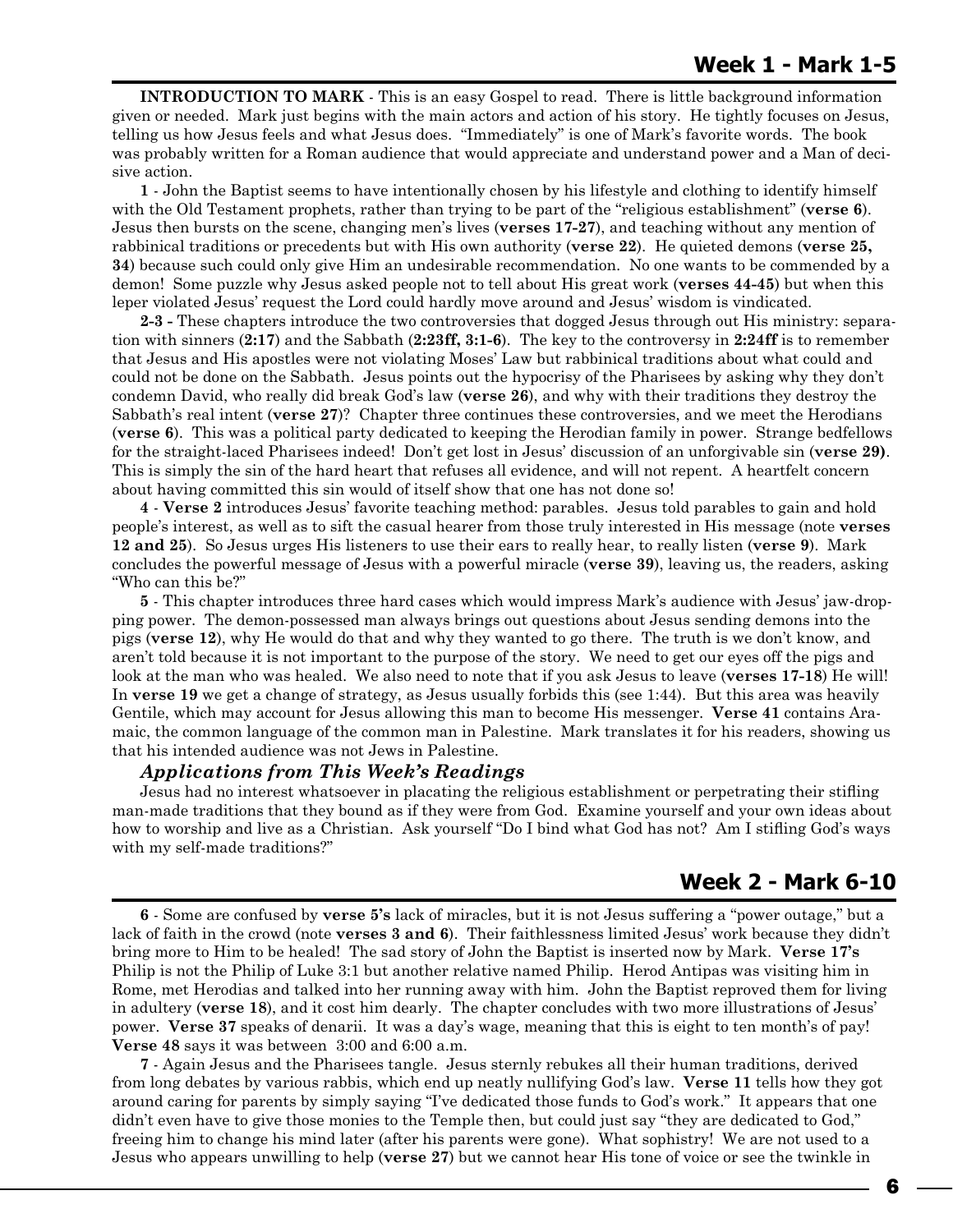His eyes. Is He testing this woman's resolve and faith? In **verse 33** Jesus takes special care to let this deafmute man know what He is doing.

**8 -** We have had 5000 fed, but the disciples don't fully understand Jesus' power so Mark gives us all another illustration by telling of the feeding of the 4000. For those seeking more signs can help, but for those with closed hearts no sign will be given (**verse 12**). Why Jesus heals the man of **verse 22** in stages is unknown to us. It is clear that Jesus does not want His disciples telling the world He is the Messiah (**verse 30**) until they understand what being the Messiah means: He will be killed and rise again (**verse 31**).

**9** - The chapter begins with the key promise of **verse 1.** It doesn't matter how folks want to define the "kingdom" it is clear Jesus thought it would come shortly. Any teaching that has the kingdom to be something yet future is therefore obviously flawed. **Verse 7** makes the point of the Transfiguration: Jesus is of primary importance. We may not ever grasp all that happened there but we can get that. Moses and Elijah probably represent the Old Testament (the Lawgiver and the Great Prophet) but Jesus is the One who matters now. That is why John the Baptist came as His forerunner (**verse 13**). We may wonder why the disciples could not handle the demon possessed boy of **verses 17-25** but Jesus tells us: they were intimidated and lost their faith. What was needed was prayer that restores faith and power (**verse 29**). So much is made of the unknown man in **verse 38**, particularly if one tries to rebuke false teaching. Yet this man is not a false teacher for Jesus approved him! If Jesus rebukes false teaching, wrong religion and hypocrisy (and He does!) then His disciples can and must follow His example. **Verse 50b** probably references purity.

**10 -** The teaching on divorce and remarriage is remarkably clear (**verses 1-12**). While much has been made about exceptions the tenor of Jesus' teaching is simple: if you are married, stay married! The rich man of **verses 17-22** ought to surprise us. In Jesus' day the belief was that the rich must be very righteous for they had been so blessed. Jesus shows how such blessings can get in the way of really serving God - a warning we do well to consider carefully. **Verse 37** shows a very carnal view of the kingdom. This was a consistent problem with Jesus' audiences. **Verse 38** uses "baptism" to speak of an immersion, but not in water, but in suffering. Jesus tries to counter their mistaken view of the Kingdom with the "serve first" teaching of **verses 42-45.**

#### *Applications from This Week's Readings*

An emphasis in these chapters is Jesus doing the most incredible and amazing things. Meditate on the power of Christ. How can you have more faith in Him? How does seeing His great power help you feel more safe and secure knowing He will help you and answer your prayers?

## **Week 3 - Mark 11-15**

**11 -** Mark now begins the last week of Jesus' life. On Sunday Jesus enters Jerusalem in triumph, hailed as the Messiah (**verses 9-10**). On Monday He curses a fig tree that promised fruit but did not deliver (like the Jewish nation), and then stops the use of the temple as a marketplace (**verses 12-17**). We need to be careful with **verse 23's** statement about faith. First, the apostles indeed had done much that seemed impossible, like walk on water and cast out demons. Second, other passages inform us about prayer and what we should ask for, and that needs to be factored in to all we believe about prayer.

**12 -** This is one of Jesus' sharpest and clearest parables. Israel was often compared to a vineyard (see Isaiah 5:1ff), so the meaning here is easy to grasp (**verse 12**). Jesus deals with their "impossible" questions easily (**verses 13-27**), but they cannot handle His (**verse 35**)! Jesus quotes Psalm 110 where God says to David's master (or Lord) "Sit at the place of prominence." But how could that be? David was the greatest king. The Messiah would be his son. How could the son be greater than the father, especially when that father was David? Jesus is pushing them to recognize that David's son would be Divine and so be a greater king than even David. However, they don't see it. Do we?

**13 -** This chapter is the subject of so much speculation and controversy. Yet if we simply look at the questions the disciples asked (when will the Temple be destroyed, **verses 1-4**), and remember that they didn't understand that Jesus would leave so had no basis to be asking about a Second Coming, we will come out just fine. Watch how the chapter repeatedly addresses Jesus' listeners. Whatever this is about they would see it, it would happen in their lifetimes, they needed to be warned, and they needed to be ready (note **verse 30**). **Verse 14** uses the term "abomination of desolation" but Luke has "armies" letting us know exactly what this is about: the destruction of Jerusalem by Rome in AD 70. Some get lost in the language of **verses 24-27** but it simply judgment language from the Old Testament prophets (see Isaiah 13:10-13; 19:1ff).

**14** - Mark shows Jesus in control of everything, including the timing of His death, despite what the chief priests wanted (**verses 1-2**). **Verses 8-9's** praise should give every disciple determination to imitate this example and to do whatever we can, no matter how small it may seem. Why the secrecy in planning the Passover (**verse 12**)? It would provide an ideal setting for an arrest — out of the way and private. But Jesus is determined this Last Supper will not be interrupted. The hymn of **verse 26** is probably Psalm 118. Don't miss the end of **verse 31**. Peter's denials are famous but all the apostles pledged themselves to Jesus.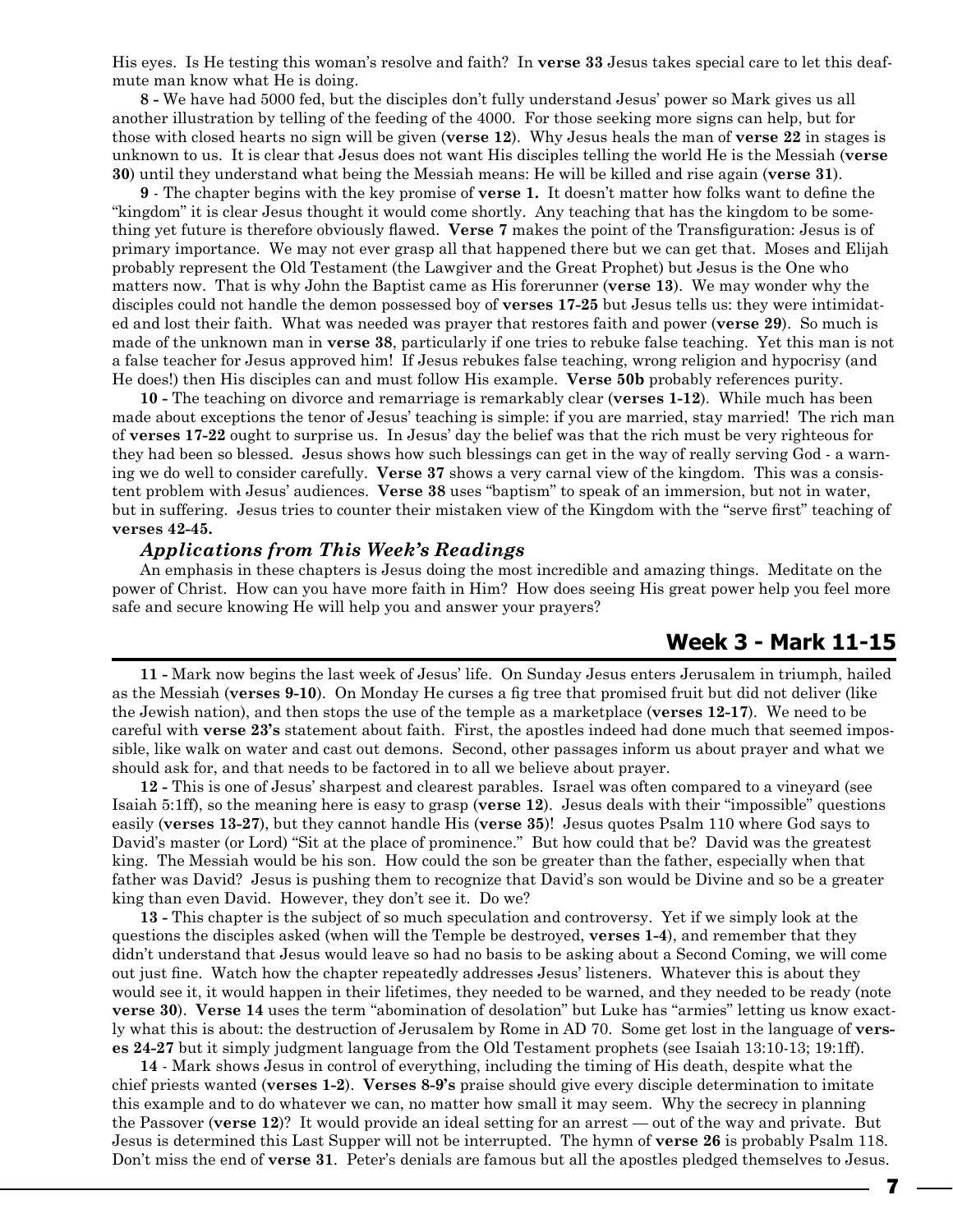Could **verse 51** be talking about Mark? **Verse 62** is an emphatic claim to be the Messiah, combining Psalm 110 and Daniel 7:13-14.

**15 -** Going to see Pilate was necessary because the Jews could not enact capital punishment (**verse 1**). The effect as Mark walks us through Jesus' sham trial with Pilate is for us to see Jesus' absolute innocence, the lust for blood on the part of the crowd, and Pilate's sad and cowardly weakness. **Verse 23** tells us Jesus refused the common painkiller offered to the condemned. Jesus' crucifixion takes place around 9:00 A.M. (**verse 25**). The land would be dark from noon till three o'clock (**verse 33**). It is easy to miss what Jesus' death means but **verse 38** makes sure we don't: Jesus opens the way up to God.

#### *Applications from This Week's Readings*

These chapters show how what people wanted Jesus to do and what they wanted His kingdom to be were far from reality. How do we try to remold the Kingdom to fit our own grand designs and delusions today? Will we listen to Jesus and let Him be the King He is?

## **Week 4 - Mark 16; Galatians 1-4**

**16 -** Make certain you note how no one has any expectation of a resurrection (**verse 3**). This is powerful evidence for those who want to argue an apostolic conspiracy stole Jesus' body. **Verse 9** introduces a serious textual question: are these verses authentic? Various translations footnote or italicize these verses, giving them an air of uncertainty. However, the verses actually teach nothing new or different. The only question is did Mark write them? Further, while acknowledging some important manuscripts do not contain them, there is excellent evidence based on very old documents that they are authentic and should be treated as such. **Verse 17** may cause some to wonder why we don't have these signs today. Granted, if this were the only verse about signs we might conclude we should have them, but **verse 20** tells us they did have the signs, while other texts tell us more about signs and how long they would last. In effect we do have the signs as we read about them in our Bibles!

**Introduction to Galatians** - This is one of the first epistles written (perhaps in the early AD 50's). It brings the Jerusalem Conference's results (Acts 15) to the churches in the province of Galatia that Paul and Barnabas established in Acts 13-14. A new teaching had taken root there, the result of "Judaizers" who taught that a Gentile must become a Jew before he can become a Christian. What will Paul say about this new hybrid Gospel?

**1 -** Galatians begins abruptly. Usually Paul has some words of praise for his readers but here there are none. Paul repeatedly develops his apostolic authority and authenticity **(verse 1**). **Verses 8-9** leave no doubt where Paul stands on adding to the Gospel, do they? Paul then retells his conversion and its aftermath to assure his readers that he didn't borrow his teaching from men (**verses 11-23**).

**2 -** Trying to mesh the visits to Jerusalem mentioned here with the record in Acts quickly becomes very involved and complex. More than likely, **verse 1** references the Jerusalem Conference. Paul subtly (and not so subtly) keeps introducing his main ideas, as in **verse 5**. Lest anyone think Paul is subservient to Peter we are told of Peter's hypocrisy (**verses 11-14**). Paul then emphatically states his main point: no one can be made right with God by their own deeds (**verses 16-21**). While Jews knew about sacrifices for sin and the Day of Atonement they were sure that God's person, a person in the covenant, would be marked by keeping the Old Law. Thus, Gentiles had to keep the Law if they were going to be "in." Paul says law keeping isn't the way "in," faith is! He will also go on to say it has always been that way (3:6). Of course, Jews would not like that at all. We are being treated like every other sinner, they would protest (**verse 17**)! But a life-giving relationship with God comes through faith in Christ (**verse 20**).

**3** - **Verse 1's** strong tone shows us how concerned Paul is about his brethren in Galatia. He appeals to the spiritual gifts they see in their midst (**verse 5**) as proof positive that what he preached was the true Gospel from God. Further, Abraham was "in" with God prior to Moses' Law because he was a person of faith (**verse 6**). Because of his faith God made promises to Abraham, promises that included blessing all nations (**verse 8, 14**). This promise, that was made hundreds of years before the Law of Moses, finds its fulfilment in Christ (**verses 16-17**), not in Jewish pride. Paul knows Jews will ask "Why then did God give the Law?" His answer is that the Law restrained sin (**verse 19**) and led us to Christ (**verse 24**). Notice that **verse 26** shifts from "we" and "us" to "you," being inclusive of all of Paul's readers. The blessings promised to Abraham that come through Christ are available to all who will put on Christ (**verse 27**). All can be "heirs!" (**verse 29**).

**4 -** Christ has come to make us heirs, so don't go back to the way of slavery! Be an heir, be a child (**verse 5**) who can call God "Father" (*Abba* is an Aramaic word for father). We can do that when we receive the testimony of the Spirit, now contained in the New Testament (**verse 6**). **Verse 10** probably speaks of the Jewish holy calendar and its many feast days and Sabbaths. After being so stern with the Galatians Paul is tender in **verses 13-15**, remembering how he was sick among them. Did that illness affect his vision (**verse 15**)? Paul makes one more appeal for them to remain free from those who would bind the Law upon them by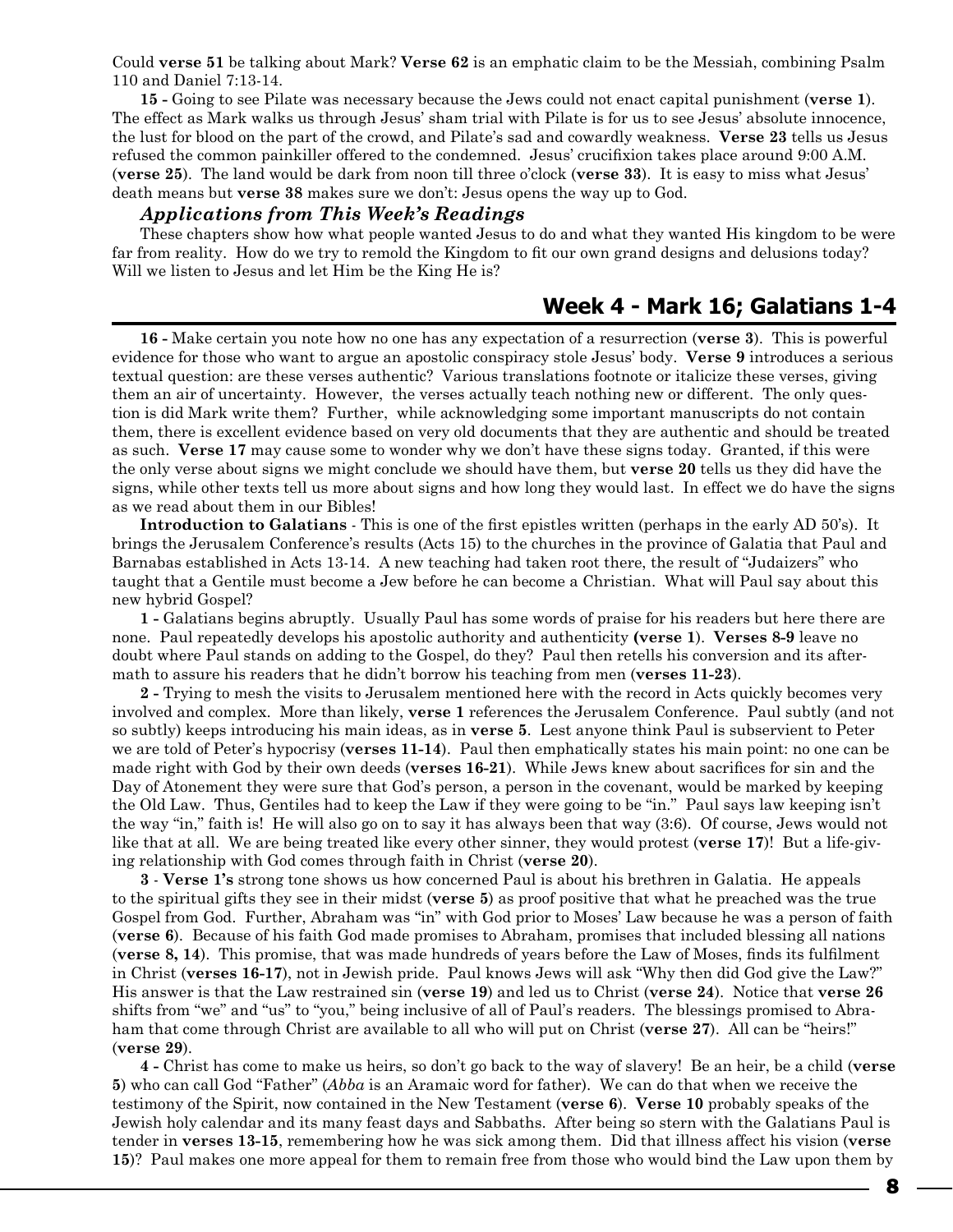presenting an allegory (**verses 21-31**). This is a surprising allegory, because we expect Judaism to be linked to Sara, Abraham's real wife. Instead Judaism is tied to Hagar, the slave woman who bore Ishmael. Christians are the real children of Isaac, the real children of promise, Paul says (**verse 28**). Ishmael persecuted Isaac (see Genesis 16:15; 21:9-10) just as the Gentile Christians were being persecuted then.

#### *Applications from This Week's Readings*

Our readings this week and last week work together to show us Peter failing twice. Why did Jesus select a man like Peter, given some of his problems? What does this say about God's willingness to work with less than perfect people? Think also about Peter and quitting. Did Peter give up? Will you quit if and when you fail Jesus spectacularly?

## **Week 5 - Galatians 5-6; Ephesians 1-3**

**5 - Verse 6b** contains a beautiful statement of how faith and works must go together. Paul knows these brethren well but does not seem to know the troublemaker(s) by name (**verse 10**). By **verse 15** Paul is transitioning from the doctrinal portion of the letter refuting the Judaizers to say, in a practical way, the church must get along. The NIV has "sinful nature" instead of "flesh" in **verse 16**, a translation that leads to misconceptions of every kind. "Walk in the Spirit" just means to walk according to God's will, or to walk with God, or be led by God. The teaching of the Spirit, contained in the Bible, controls how we live (see **verse 25**).

**6 -** Again Paul urges building strong relationships among brethren (**verses 1-2**). **Verse 11** may again refer to an eye illness, but it also serves to authenticate the letter. Paul apparently took the pen and added these last notes personally so the Galatians would know it was from Paul. While has the pen Paul revisits his main theme once more: don't let anyone add Judaism to the Gospel (**verses 12-16**).

**Introduction to Ephesians -** Ephesus was an important port city in the New Testament world. At the end of the 2nd missionary journey Paul established the church (Acts 18:19-28), returning on the 3rd journey and staying approximately two years (Acts 19:8-10). This epistle is one of the prison epistles (Ephesians, Philippians, Colossians and Philemon) that Paul wrote during Roman imprisonment (AD 60-62). Paul writes to help with issues of unity, using the terms "in Christ" about thirty times, more than any other book in the NT. Understanding who we are "in Christ" (chs. 1-3) helps us "walk worthily" (chs. 4-6).

**1 - verse 5** mentions "predestination" as does **verse 11**. We must realize the Bible teaches predestination! What it does not teach is Calvinism's idea that individuals are individually chosen by God, regardless of their actions, to be saved or lost. God has decided, chosen, or destined, the *group of people* who serve Him to be saved. We decide if we want to be in that group. **Verse 9** speaks of the "mystery," which we will read more about in 3:3. A "mystery" is something we cannot know without God revealing it. **Verse 13's** seal is difficult. An official wax seal on a document indicated it was genuine. The Holy Spirit has worked to certify their Christianity is genuine. Note that a seal is very public and can be seen by all so this cannot refer to some mystical work in a person's heart. Perhaps this references the gift of miracles, a very public demonstration of the transformation of Christianity peculiar to NT times.

**2 - Verse 3's** "by nature" means "by habit." Unfortunately we have had to fight against so much misuse of **verses 8-9** that we may miss their point. We are saved by grace and should be so thankful for it! **Verse 11** makes plain that Gentiles particularly should be thankful for God's grace. By grace the Law of Moses ("the middle wall," **verse 14**) between Jews and Gentiles was broken down. Paul may have in mind the hostility between the two groups as well, so that peace should reign among disciples (**verses 15-16**).

**3 - Verses 3-4** make it plain we can understand the Bible. Paul had a revelation (the mystery of how Gentiles were to be included in the Kingdom, **verse 6**), and when we read what Paul wrote we can understand it too. Gentiles being "in" was certainly not understood before (**verses 8-9**), but is known now, Paul announces. Such grace given to all is a cause for praising God (**verses 14-22**). God is amazing!

#### *Applications from This Week's Readings*

Reading Ephesians makes us more mindful of God's grace and our responsibilities to "walk worthily" as a result. Focus your attention in chapters 4-5. Can you identify some specific areas of your life that need to be improved in light of the admonitions here?

## **Week 6 - Ephesians 4-6; Philippians 1-2**

**4 -** There is a heavy emphasis on unity in this chapter as Paul brings his teaching about all being saved by God's amazing grace to its point: walk worthy (**verse 1**). Paul speaks of gifts that benefit our unity and work together (**verse 7**), but someone might ask "How can Jesus give gifts?" He ascended on high (**verse 8**), defeating every enemy to do so. Parenthetically Paul speaks of that ascension in **verses 9-10**, but then returns to the theme of gifts in **verse 11.** You may want to write in the word "gifts" beside **verse 11** to help you see the flow of thought: "And He Himself gave *gifts* to be ..." In **verse 17** Paul turns his attention from how brethren treat each other to how Christians act in the world.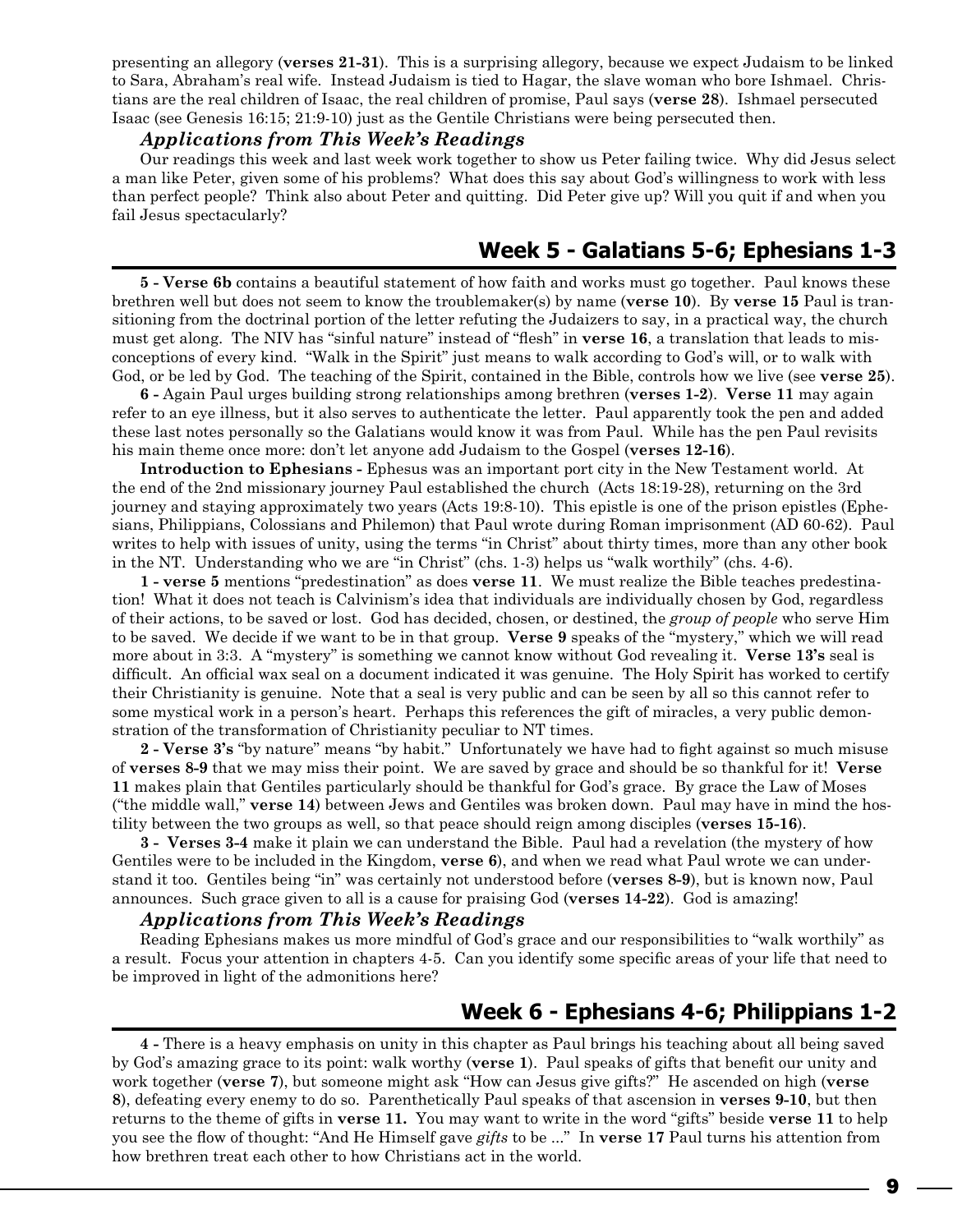**5 - Verses 1-5** continue chapter 4's "how to walk outside" theme, emphasizing purity. Judgment is used as a motivator for correct conduct in **verses 13-14**. **Verse 21** opens up the idea of submission. Paul then details the various roles we find ourselves in and how we function in them. "Submit" means to yield to another. It does not mean one is inferior. Chauvinism finds no refuge in these beautiful verses that describe how a wife willingly follows her husband's leadership because he sacrificially loves her as Christ loves the church (**verses 22-33**). Christ doesn't mistreat His church or act as a tyrant or dictator over us. How then could anyone find such an idea for the Christian home here?

**6 - Verses 1-4** contain famous admonitions about children. These simply continue Paul's discussion of roles in life begun in 5:21. The Lord is powerful and mighty (**verse 10**) but this does not negate our part in fighting against and defeating Satan and his helpers (**verses 11-12**). Spiritual warfare is real. Paul does not say such is a figment of our imagination or that the devil is a myth. He sees Christians locked in a struggle with a crafty and truly evil opponent. The armor of God and prayer equips one in this battle. "Praying in the Spirit" (**verse 18**) refers to praying with the Spirit's help or in harmony with His revealed will.

**Introductions to Philippians** - The good church at Philippi began beside a river and was helped by an earthquake (Acts 16:12-40). Paul loved these brethren dearly. He took the occasion of writing a "thank you" note for their support to urge them be unified and have real joy. There is little rebuke in the epistle, outside of a few words about grumbling and quarreling (see 2:2-3, 14-15; 4:1). Instead Paul uses his own example of how he is coping with his circumstances (he is in prison, 1:13) and to urge them to imitate Jesus.

**1 -** In NT times it was common to begin a letter with the sender's name (instead of putting it at the end as we do) and then to follow that salutation with a word of prayer (**verses 3-11**). Notice how love and thinking are beautifully combined by Paul in **verse 9**. What a different idea about persecution and suffering is found in **verse 29**. Do we feel privileged to be able to suffer for Christ as Paul says the Philippians were?

**2 -** Some of the most awesome words ever written are found in **verses 5-11**. Paul is able to succinctly summarize Jesus' incarnation and death as a means to motivate the Philippians to be unified and care for each other. If Jesus humbled Himself how can Christians ever be arrogant and prideful? Paul wants the Philippians to "work out their own salvation" (**verse 12**), meaning they are to take an active role in their growth and strengthening as disciples. When we do that we are connected to God who is working in us (**verse 13**). These two verses are a powerful illustration of both human effort and God's grace being brought together. **Verse 25** mentions Epaphroditus. We know little about him, except he was an important disciple in the church at Philippi, had brought funds to Paul (4:18) and then became very ill (**verses 26-30**).

#### *Applications from This Week's Readings*

Consider memorizing Paul's grand statements about Christ humbling Himself in Philippians 2:5-11. Even if you don't commit it to memory read it over several times. Then think about where you can give yourself up to serve others. Live out Phil 2:5-11 today!

## **Week 7 - Philippians 3-4; Hebrews 1-3**

**3 - Verse 2's** "dogs" is a reference to the Jewish teachers who wanted to circumcise Gentile Christians. We may wonder how Paul managed to overcome his past as a persecutor to be such a force for Jesus, but **verses 12-14** tells us how he did it. We can learn much from his example. Notice how apostolic example is crucial for Christians (**verses 15-17; also 4:9**).

**4 -** "Gentleness" or "reasonableness" in **verse 5** references a spirit of kindness that is necessary because the Lord's coming is close (**verse 5b**). What does Paul mean by this? Either he wants to remind the Philippians that the return of Christ could happen at any time, or that by our dying (a possibility at any time) we go to see the Lord. Perhaps Paul means all of these ideas to some extent. Christians must live like Jesus could come at any time *because He could.* **Verses 15-16** provide good information about how churches need to send directly to preachers in the field, instead of forming a missionary society or bureaucracy of networked churches under one large church.

**Introduction to Hebrews** - The book of Hebrews has an unjustly deserved reputation for being hard to understand. So, many avoid it and thus miss out on a book designed to help Christians in times of trial. It is true we don't know the author's name (perhaps Barnabas?) but his identity is not the key to Hebrews. The key to understanding Hebrews is to remember it is a "word of exhortation" (13:22). The book was written to exhort and encourage discouraged Christians to persevere in the faith. Hebrews encourages us by showing us the greatness of our High Priest, reminding us not to harden our hearts like those who displeased God, to see that God is fulfilling the great promises to Abraham in Jesus (and we are the recipient of those blessings), and even presents great examples of men and women who refused to give up and "by faith" served the Lord. This book will be wonderfully encouraging to us if we will just let it!

**1** - **Verses 3-13** end all discussion about Christ's deity and equality with the Father. Angels are important, powerful and even helpful to us (**verse 14**) but they have never been addressed or treated like Jesus Christ has been. He is divine!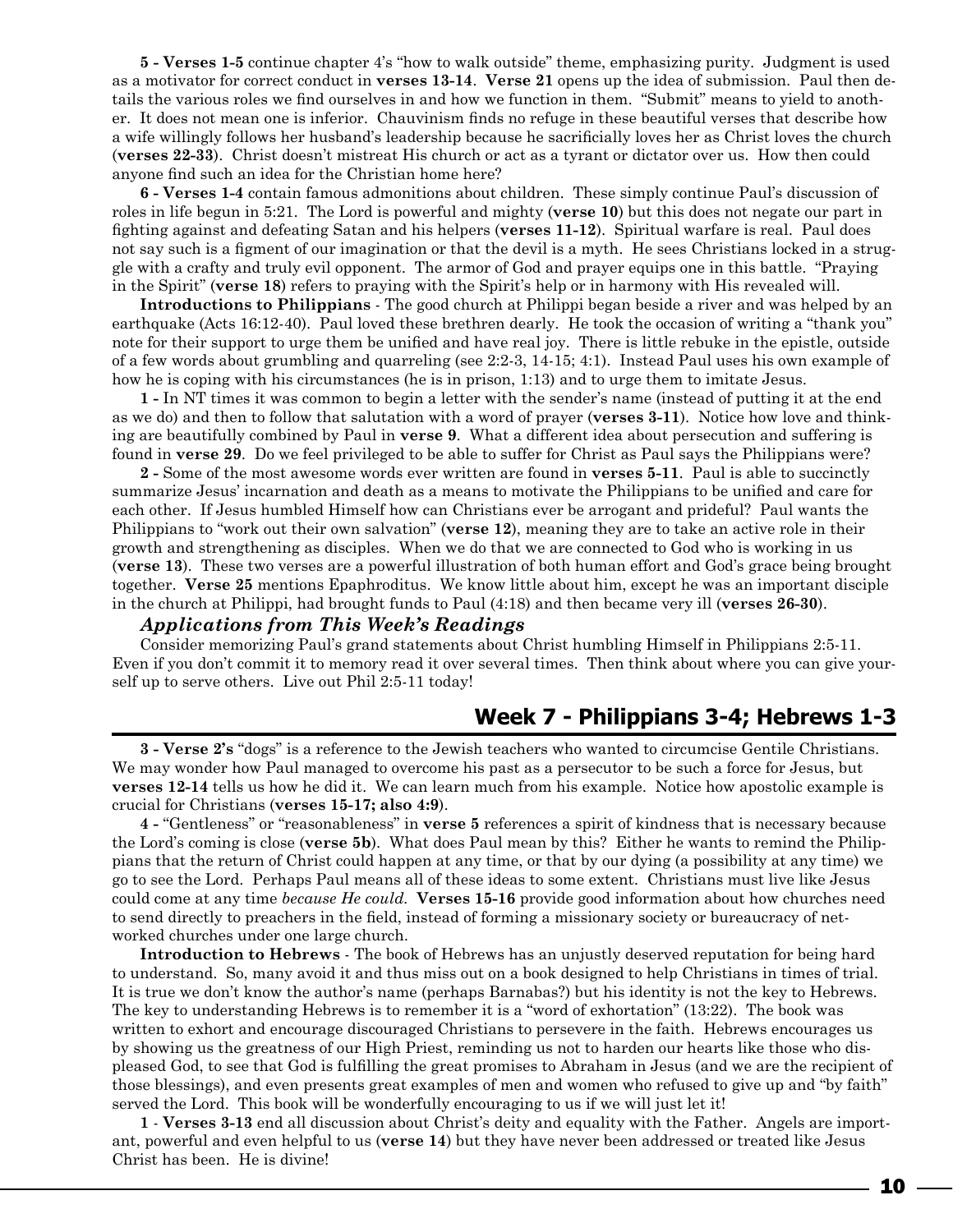**2 - Verses 1-4** form a parenthesis, keying off of 1:14's "angels." The "word" (**verse 2**) is Moses' Law. Note the purpose of miracles in **verses 3-4**: confirm the message of God. **Verse 5** rejoins the thought of Christ's preeminence begun in chapter 1. But how can Christ be so great if He was human? The answer is Jesus was "made a little lower than angels" (**verse 9**) for the purpose of salvation. How is Jesus "made perfect" (**verse 10**)? This is priestly language, used in other places to refer to the installation of the high priest. The Hebrew writer is arguing that Jesus is set aside for His work as Savior, He is installed in the office of Messiah, by His suffering. That suffering also equips Him to help us, His brethren (**verses 14-18**).

**3 - Verse 1** is the only place Jesus is called an apostle. The designation fits well, however, because apostle means "one sent on a mission with the authority to carry it out." The Hebrew writer then contrasts Jesus and Moses (**verses 2-6**), using the metaphor of house building. Each built a house (a people or family) but Jesus' house is greater. As Moses' people were on a journey to the Promised Land so are Christ's. However, some didn't reach the physical Promised Land due to an "evil unbelieving heart" (**verses 7-19**). What a warning for the people following Jesus to the real and eternal Promised Land!

## *Applications from This Week's Readings*

Hebrews urges us to see Christ more clearly that we might be encouraged to persevere and continue serving Him. How does the material in Hebrews 1-3 help you better appreciate Jesus?

## **Week 8 - Hebrews 4-8**

**4 -** The comparison between Israel of old and Christians today from chapter 3 continues in **verses 1-13**. The key term is "rest," used here of the Promised Land and heaven. Those without faith cannot enter into God's rest (3:19; 4:2). The rest has been ready since creation (**verse 3**), some must enter into it, and the since the Israelites did not enter into it (**verse 6**), the rest remains (**verse 9**). Will we be the people of faith who enter into heaven by faith and trust in Jesus Christ? **Verse 14** picks up the idea of "high priest" begun back in 3:1. Look how practical and encouraging **verses 14-16** are!

**5 -** The Hebrew writer now gets to his point about Jesus as high priest. High priests are appointed (**verse 1**), gentle (**verse 2**), and called (**verse 3**). So it is with Jesus (**verses 5-7**). The point is strengthened by showing Jesus praying in the Garden in agony (**verses 7-8**). In this "school of suffering" Jesus "learned" or experienced trials fully as a man, as we do. He is therefore fully qualified to be our high priest, a subject the author would like to say more about but cannot because of spiritual immaturity (**verses 11-14**).

**6** - This chapter continues the rebuke of 5:11-14, speaking of a lack of spiritual maturity. **Verse 4** should not be taken as proving there is an unforgivable sin, but instead speaks of a mind set that will not repent and so cannot be forgiven. The readers need to get busy diligently applying themselves so as to grow in the faith (**verse 12**) so they will be able to endure (**verse 15**). God won't fail us or lie to us (**verses 17- 18**), we have Jesus the High Priest and the certainty of our hope as an anchor (**verses 19-20**). Therefore, we must not forsake the Lord or His way!

**7 -** One of the keys to perseverance in Christ is seeing and appreciating His role as our High Priest. It is to this key point that Hebrews now returns, linking up with 5:10 (note also 2:17; 3:1; 4:14) after a small detour on maturity (5:11-6:20). The chapter plays off Abraham's meeting of Melchizedek in Genesis 14 and the prophecy of Psalm 110:4. **Verse 3** doesn't mean Melchizedek was an angel or had no parents. It just means he is not a priest according to genealogy. His parents are unknown, not non-existent (note **verse 6**). The argument is made in **verse 7**: if Abraham paid tithes to Melchizedek then Melchizedek is greater than Abraham. That means since Jesus is a priest from Melchizedek's line, not Abraham's, He is greater than Abraham too. But for Jesus to be a priest there must be a change in the Law, for Jesus could not serve as a Aaronic priest (**verses 12-14**). The Law of Moses was weak (**verses 18-19**) so a change should be welcomed as it betters our situation (**verses 22-28**).

**8 -** Jesus is not only a better High Priest than the Law of Moses could have ever had, He is serving in the perfect, heavenly Tabernacle (**verses 1-6**). This is the *real* Tabernacle. The one Moses constructed was only a shadow or model of the heavenly reality (**verse 5**). Jesus also serves under the new covenant prophesied by Jeremiah long ago (**verses 7-13**). Note Jeremiah's emphasis on knowing God (**verses 10-11**). In the New Covenant knowing God (equated with having God's law in mind and heart) will be essential to being accepted by God. This covenant also provides direct and real forgiveness of sin (**verse 12**).

#### *Applications from This Week's Readings*

Hebrews has much to say about the human part of Jesus, the suffering Son. What Jesus did for us was very hard for Him. Do we understand that, or just assume His earthly ministry and death were easy because, after all, He was the Messiah? Give some more thought to the difficulty of leaving heaven, of the suffering in Gethsemane, of the embarrassment of being executed before your mother and friends as a criminal. Then give thanks to our High Priest that He was so willing to come *that we might have a High Priest who can sympathize with our weaknesses and temptations!*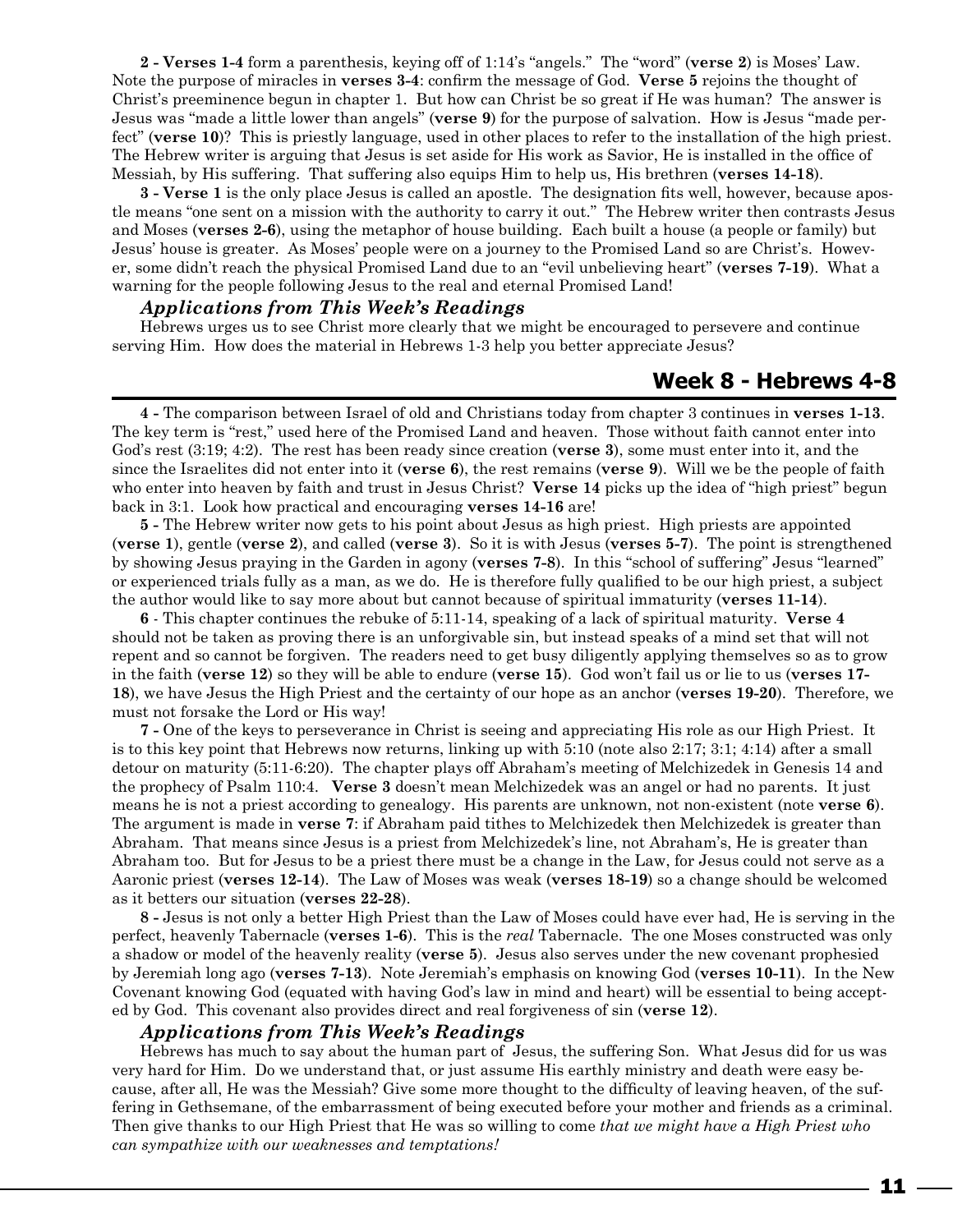**9 - Verse 5** ends with "cannot now speak in detail," simply meaning that time does not permit a fuller conversation about the earthly Tabernacle. Instead, the author presses forward with the idea of covenant ratification in blood. **Verse 8** is speaking of heaven, and makes clear that Moses' Tabernacle was not sufficient (**verses 9-10**). Christ enters the better Tabernacle, heaven (**verse 11**), and makes atonement with His own blood (**verses 12-14**). Covenants, or "testaments" (**verse 15**) must be ratified with blood. Moses' covenant was so ratified (**verses 18-22**), and so Jesus' is as well (**verses 24-28**).

**10 - Verses 1-4** make plain that sin was not dealt with fully and finally under the terms of the Mosaical covenant. While animal sacrifices provided forgiveness (see Lev 4:20, 26, 31, 35) it was only forgiveness in view of Jesus' work to come on the cross. Animal blood alone cannot atone for sin ever. Those very sacrifices should have reminded the worshipers of their own sinfulness and that a better sacrifice was needed (**verses 3-4**). Jesus is that great once-for-all sacrifice (**verses 11-14**). The massive development of Jesus as High Priest of a better covenant with a better sacrifice is brought to a head with **verse 19's** "therefore." With Jesus we have confidence we could never have under Moses' Law and so must not vacillate but be strong, helping and encouraging other disciples (**verses 22-25**). "The day" (**verse 25b**) is judgement day. We see it approaching by faith. Picking up the theme of judgement day the Hebrew writer describes the awfulness of turning away from the only sacrifice for sin (**verses 26-31**). The chapter concludes with a plea not to give up Christianity and lose the reward of heaven (**verses 32-35**).

**11 -** This chapter is not hard to read. The key is to see that it connects to 10:32-35 and the theme of endurance. It is terribly unfortunate that chapter 11 has become known as the Hall of Fame of Faith because that destroys the very point the author wants to make. These aren't super-Christians who are superior to everyone. These are set before us as examples of ordinary men and women who persevered due to their faith despite every difficulty. The point is they did it and you can too! The Hebrew writer is imploring his readers to do as others already have: live by faith and not give up!

**12 -** From start to finish Hebrews is about encouragement to persevere and now the author uses even the example of Jesus to do that (**verses 1-4**). The "chastening of the Lord" (**verses 5-11**) is hard for us. We don't always understand why hardship comes into our lives. Neither did the recipients of Hebrews. But the author wants them to think of it as a proof that they are God's children rather than somehow showing that God has forgotten them (**verses 8-9**). Hard times can have a positive effect on our character if we will let it (**verse 11**). The Hebrew writer reminds them of Esau's failure (**verses 16-17**). It is not that Esau couldn't repent but that once he started his life in one direction he couldn't find a place to make a u-turn. This is a sober warning about apostasy! **Verses 18-24** use the imagery of mountains to again make the point that perseverance matters. If Mount Sinai and the Law of Moses (**verse 18**) was important, how much more is the new covenant, symbolized by Mount Zion (**verse 22**)? We must not "refuse Him who speaks" (**verse 25**). Judaism will be shaken (**verse 27**), perhaps a reference to Jerusalem's destruction in AD 70, but Christianity will never be removed. We must be true to it (**verse 28**).

**13 -** This chapter concludes Hebrews with some fairly straightforward, direct admonitions. **Verse 9** informs us that some were being troubled with rules and regulations about food, but foods don't build up spirituality. That leads to the writer using food and eating sacrifices to make a point about Jesus, the Christian's sacrifice. **Verse 13** sounds the familiar note of being ready to suffer and to persevere in Christ. It may seem strange that such a long book is described as "few words" (**verse 22**) but given the vastness of the topic Hebrews isn't as long as it could be. Timothy is mentioned in **verse 23**. This may be the Timothy that traveled with Paul, but we have no way of being sure.

## *Applications from This Week's Readings*

The best application of these chapters is to look at chapter 11's pattern "by faith he/she did  $\ldots$  " and then decide what you are doing by faith. How are you persevering as a disciple of Christ "by faith?" What visual evidence is there of your walk with Christ and faith in Him? Are you pressing forward or turning back?

## **Week 10 - Colossians 1-4; Luke 1**

**Introduction to Colossians -** This is another prison epistle of Paul's (see 4:3, 10), written shortly after Ephesians. There is no doubt that it was written to combat false doctrine that was spreading in Colossae, though all the dimensions of the troubles are not known. Paul is concerned about true knowledge (see 1:9), and that false religious practices like asceticism and the worship of angels cease at once (see 2:8, 16, 18, 21- 23). A major feature of this heresy seems to have been that God is far off and inaccessible. The result is a warm epistle that helps us focus on Christ Jesus as the center of all we are, and to realize that He has come here for us and to save us. What reassuring truths!

**1 - Verse 3** begins an introductory prayer, just like Ephesians. **Verse 6** reminds us of the rapid spread of Christianity throughout the Roman Empire. Ephaphras (**verse 7**) will be mentioned again in 4:12. **Verse**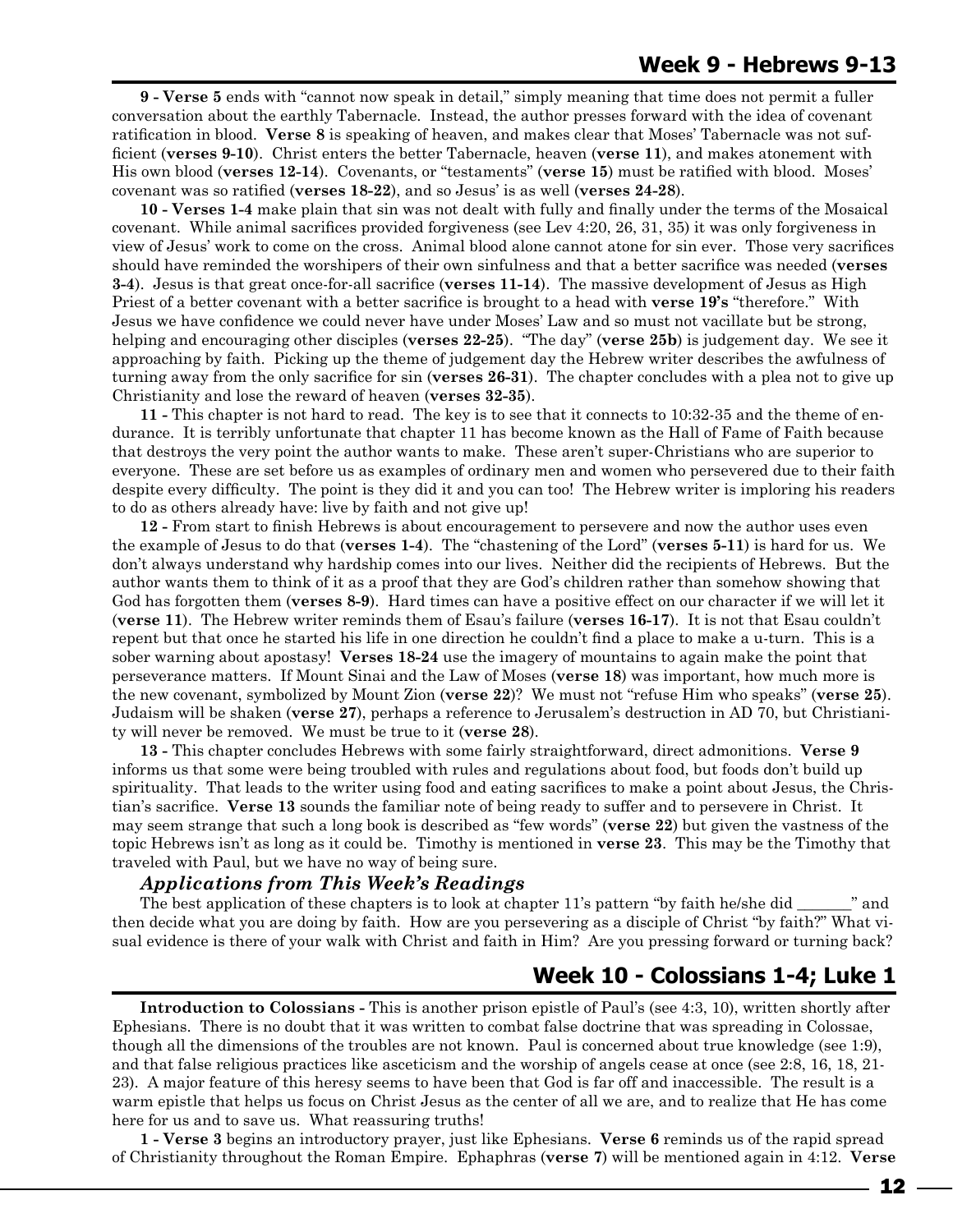**13** should lay to rest all question about the Kingdom's present existence. If we are not in it now we are still in domain of darkness. We need not look forward to some earthly kingdom and a thousand year reign. Christ is king over His kingdom (the church) even now! Some have misunderstood **verse 15's** "firstborn" as making Christ a created being. Such cannot be, according to the very next verse which sets Christ above all creation (**verse 16**). "Firstborn" can mean the first one born, but it can also mean "position of preeminence" and be conferred upon one (see Psalm 89:27; Jer 31:9; Exo 4:22). No one can give birth order, but one can be *treated* with the status accorded to a first born. That is its meaning here. If there is any doubt about Jesus' divinity and deity just read **verse 19**. All that makes God deity rests in Jesus Christ (note 2:9 as well). Note how Paul rejoices in suffering (**verse 24**) as his example strengthens the Colossians and only verifies his apostleship.

**2 -** Laodicea (**verse 1**) is about 11 miles from Colossae. **Verse 2** makes plain how important growing up and maturing really is. This is essential if we are to avoid being tricked by false doctrine (**verse 8**). **Verses 11-12** are powerful verses to use in the case for baptism. If someone says "baptism is a work" read these verses to show that such is right: baptism is a work of God! **Verse 13** introduces the Gentiles, and as Paul develops this thought it seems some of the trouble may have been some form or offshoot of Judaism. Paul demands the Colossians separate themselves from this carnal religion and its false taboos (**verses 20-23**).

**3 -** The Gospel is for all, even barbaric tribes like the Scythians (**verse 11**). All that we do must be done "in Christ's name" or by His authority (**verse 17**). Paul's emphasis on how we must work hard because we work for the Lord is well needed today (**verses 23-24**).

**4 -** Paul mentions Tychius (**verse 7**). He was a highly trusted traveling companion of Paul's, who carried this letter, the letter to Philemon and probably the Ephesian letter too (see Acts 20:4; Eph. 6:21; Col. 4:7; 2 Tim. 4:12; Tit. 3:12). Mark's mention in **verse 10** puts a happier face on his failure in Acts 13:13 (cf. Acts 15:37; 2 Tim 4:11). The mention of men like Aristarchus, Luke and Demas helps us see how many co-workers Paul relied on in his work. **Verse 16** mentions a letter to Laodicea, which some now assume is a lost epistle (as if God would allow inspired letters to be lost!). This letter is probably the epistle to the Ephesians which was meant to benefit all the churches in that area, and shows every characteristic of being a "cyclical" letter.

**Introduction to Luke** - this Gospel is a magnificent and powerful portrait of Jesus. Written in the mid 60's to a government official (1:3) it stresses several key themes. These include the verifiable evidence that Jesus was real and that Christianity is not a fairy tale, the troubles money cause a disciple, the work of the Holy Spirit, how the Gospel is for all (even Gentiles), and what discipleship is about. Caution: the chapters are long so the daily readings might take longer than usual.

1 - **Verse 3** names Theophilus as the recipient, in all probability a real person. Luke has a concern in both of his books for showing how the Gospel is accepted by the powerful and intelligent. **Verse 9** - there were too many priests so lots were used to determine duties. This was an important job and one would only get to do it once in a lifetime. **Verse 27** - Luke ties Jesus to the promises of David regularly (see 33, 69). **Verse 67** - the Holy Spirit is a continual theme in Luke-Acts.

#### *Applications from This Week's Readings*

Re-read Colossians 4:5-6. Paul wants the Colossians (and us) to take our influence very seriously. Others are watching us and listening to us, and they make judgement about the Kingdom and Jesus from what we do. Pray about this and be especially aware of your influence this week.

## **Week 11 - Luke 2-6**

**2** - **Verse 7** shows not a cute and cuddly scene (as portrayed today) but one of appalling poverty, dirt and humiliation. Jesus was born into just about the worst set of circumstances we can imagine. **Verse 10** - catch "all people" - the Gospel is for Gentiles too! **Verse 25-26-27** - the Spirit is emphasized again. **Verse 44** - we wonder how they lost Jesus but Mary and Joseph probably expected he was in a big crowd of family and so assumed they would see him at the end of the day when the group stopped for the night.

**3** - **Verse 16** - the Holy Spirit's baptism here is something that promises power, but "fire" speaks of judgment (see the next verse). The big question in chapter 3 is the genealogy of **verse 23.** Why is it here? Why isn't it exactly the same as Matthew's? The answer to the first question is because it shows Jesus' connection to all men, going back to Adam not just Abraham. It also makes the point that Jesus was a real man, something easy to forget. The differences in the genealogies of Matthew and Luke have many possible explanations. Some think this is Mary's lineage via Levirate marriage or adoption.

**4** - **Verses 1-13** - watch how Jesus defeats temptation by using the Scriptures. Verse 1 emphasizes the Spirit's work, but the practical outgrowth of being led by the Spirit is knowing your Bible so you can use it to overcome the devil! **Verses 14-30** show Jesus being rejected at Nazareth, His hometown. They cannot get over knowing about His humble origins. Jesus stings them by talking of Gentiles that God worked with instead of Israelites in **verses 26-27.**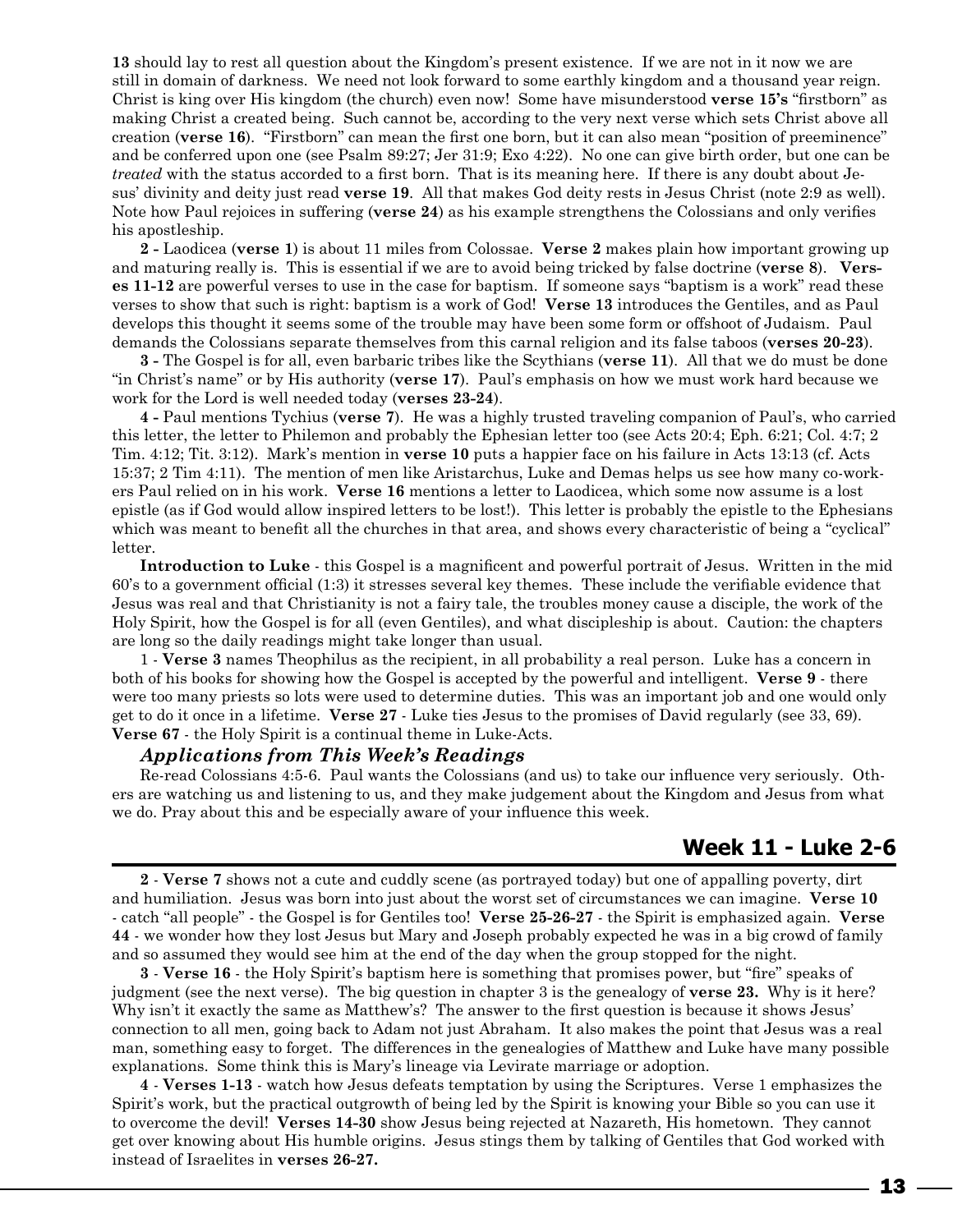**5** - **Verses 1-11** show the kind of obedience Jesus is looking for: immediate, and without question. **Verses 33-39** are often misunderstood. Jesus speaks here of what is inappropriate, and even foolish to do. It is just the wrong time to fast, He says. That will come later, but now is the time to pay attention to Me.

**6** - Does Jesus break Moses' Law and endorse situation ethics in **verses 1-5?** No. What the disciples did was a violation of rabbinical traditions, not God's Law. Jesus cites what David did not to endorse law breaking (He even says David did what was "unlawful," v. 4) but to point out that the Pharisees were guilty of selective prosecution. They wouldn't attack David for what was wrong but they did attack Him for what was not! **Verses 24-26** contain "woes" that are not in Matthew's Sermon on the Mount. This has been called the Sermon on the Plain and probably contains the common message of the Kingdom Jesus preached everywhere. **Verse 40** is a key verse on discipleship.

#### *Applications from This Week's Readings*

Think about what you have seen of Jesus. Would you have followed Him if He called you (5:10)? *He is!* Are you pursuing Jesus Christ? The easy answer is "Of course." But how are you pursuing Jesus? What kind of following are you doing?

## **Week 12 - Luke 7 - 11**

**7** - Once again we find a Gentile accent in Luke (see **verse 9**). Many have wondered if John the Baptist had real doubts in **verse 20** or if he was only making an opportunity for two disciples to meet Jesus. Yet there seems to be little reason to doubt that John was doubting! Jesus was not doing what many thought the Messiah would do. In Jesus' answer He reminds John of what Isaiah prophesied the Messiah would be about (see **verses 22-23)**. Jesus didn't do just any miracles but the prophesied works of the Messiah. The scene of **verse 36** is a little bizarre for us but customs in that day had everyone reclining at table. Further, it was not uncommon for people to come and go when a famous person was being entertained for a meal. The guests ate but it was perfectly acceptable to come in and sit along the wall, watch and listen to the dinner conversation.

**8** - **Verse 21** tells us more about discipleship: it involves doing. We need to ask ourselves "What am I doing in Jesus' name?" The story of the demoniac man and the pigs in **verses 26-40** always leaves us scratching our heads a little about the demons' request to attack the nearby swine. The text doesn't tell us why they asked for this, or why Jesus allowed it. There is just much we don't know about the demoniac world. Luke wants us to look at the healed man (**verse 35**), not the pigs!

**9** - In many ways Luke's Gospel answers the question of **verse 9.** Don't miss the great discipleship sayings of **verses 23-26**. "Taking up the cross" does not refer to the sufferings of life, having ornery in-laws or a sick child. Worldly people have all of this too! The cross here is the peculiar responsibilities of discipleship, especially those that lead to a death of self. **Verse 40** makes us ask why the disciples couldn't cast out the demon but Jesus tells us in **verse 41.** They lacked faith, apparently being intimidated by the demon. The final discipleship sayings of the chapter emphasize that we don't follow Jesus to get riches or a grand home (**verse 59**), that important family matters like funerals are not more important than the Kingdom (**verse 60)**, and that Jesus is requiring single minded devotion to Him that does not look back in regret (**verse 62).**

**10** - Jesus commissions the Seventy to go out and preach. The result is the rolling back of Satan's dominion (**verse 18**). We then get two stories about what it is to be a disciple. Unfortunately, often times the story of the Good Samaritan (**verse 29ff**) gets bogged down in discussion of whether it means I must stop to help change a stranger's flat tire. Please remember the story is not about a man who is inconvenienced because his donkey threw a shoe. The man is bleeding to death! This story involves doing for others and the next story speaks of listening to Jesus (Mary in **verse 41**). Discipleship consists of both action and thought. We hear Jesus and we do Jesus' bidding, particularly for others.

**11** - Note the emphasis on persistence in prayer (**verses 5-13**). In our instant society this is much overlooked. **Verse 30** includes Gentiles again, this time the Ninevites.

#### *Applications from This Week's Readings*

There is much in these chapters that challenges a lame and weak version of discipleship that says "I go to church three times a week so God must really be impressed with me." Am I becoming like Jesus? Am I bearing my cross daily? Am I denying self? Do I serve others or just self?

## **Week 13 - Luke 12-16**

**12** - **Verse 10** catches our eye, for a sin that will never be forgiven is unimaginably horrible. Many wonder "Have I done this and so am irrevocably lost?" In the context Jesus is speaking of those who reject Him despite all His works done by the power of the Spirit. They even attribute that power to the devil (**11:15**). Such a hard heart will never ask for forgiveness and so will not be forgiven. It is not that God won't forgive, it is that these will not humble themselves and ask. By being concerned about having committed this sin

14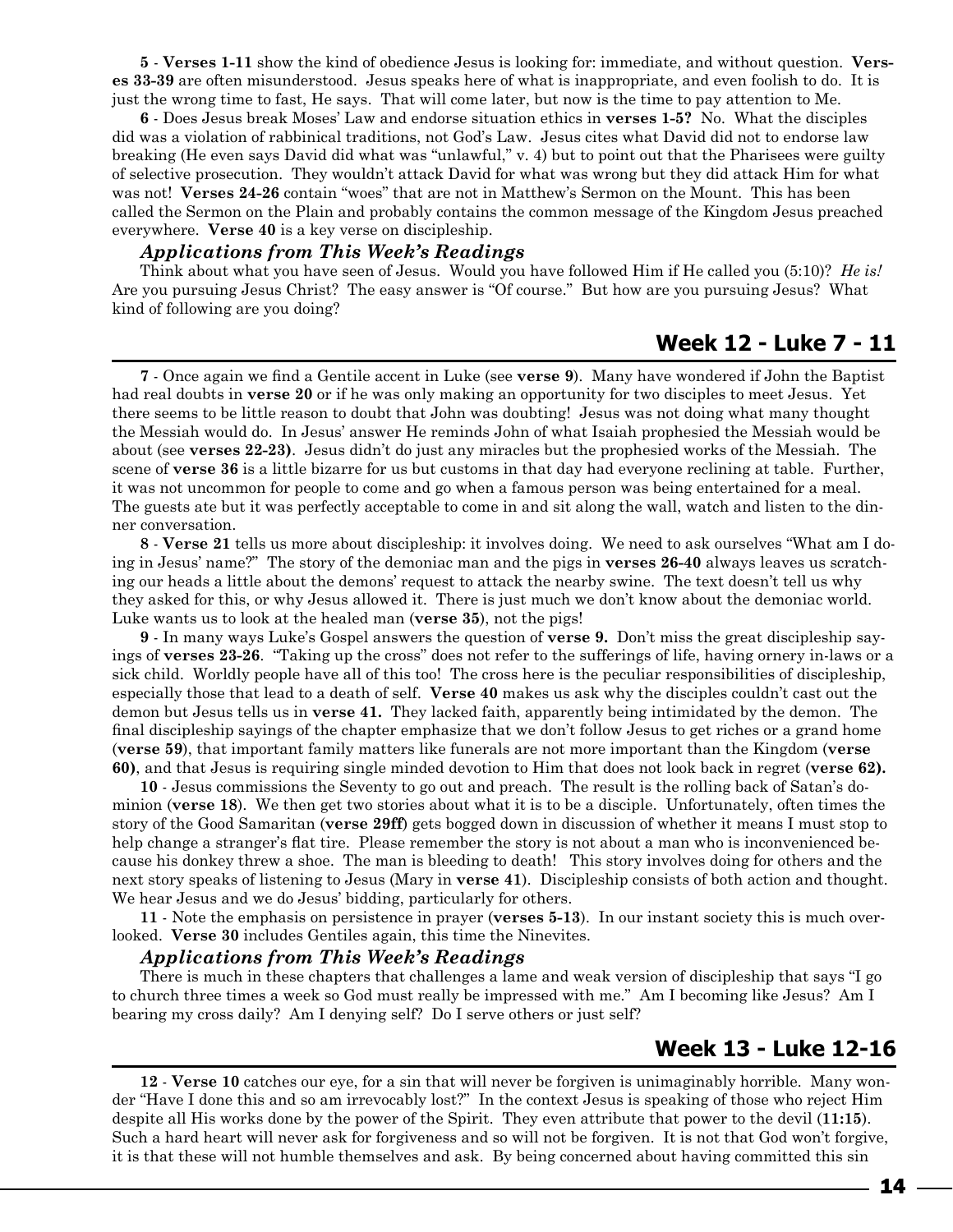one reveals that he or she is exactly the kind of person Jesus is *not* talking about here! Remember, God will forgive any sin that we will repent and ask Him to forgive (1 John 1:9). Chapter 11 goes on with parables about a rich fool and servants who are and who are not ready for their Master's return. There is an urgency to the Gospel's demands (**verses 49-59**) that many miss, especially if they have many possessions.

**13** - The idea of repentance percolates to the front in **verses 1-9**. Some ask why the Pharisees warned Jesus in **verse 31**? They may have been lying or, they may have been sincerely trying to help. Not all Pharisees were bad.

**14** - Jesus tells stories at the dinner table that illustrate key aspects of discipleship. Luke again sounds the theme of the "outsiders" (Gentiles) coming in while Jews will not (**verse 23**). Some of Jesus' most powerful sayings on discipleship end the chapter. The Lord does not mean "hate" as we use the term (**verse 26**) but "love less." By comparison to our devotion to Jesus our ties to family are as nothing. Don't take this lightly, Jesus says. Count the cost of following Me first (**Verses 28-35**)!

**15** - The three Lost and Found parables are among Jesus' most famous. However, the key to them all is probably **verse 2** and the concluding story of the Elder Brother (**verses 25-32**). God's grace and forgiveness are freely given out to those who are most undeserving. Will we rejoice at this or piously pout?

**16** - The parable of the unjust steward (**verses 1-13**) certainly surprises us. Did Jesus commend a thief? Yes and no. Jesus commends him taking action to secure his future, not his stealing. The parable urges disciples to be as diligent securing their future (**verse 9**). Note the emphasis on money again in Luke. **Verse 16** is also difficult. Some see the idea of great effort, of taking vigorous action to get into the Kingdom. While many lessons can be learned from the story of the Rich Man and Lazarus (**verses 19-31**) we do well to focus on its main points: what we do here affects our eternal destiny, and once there our destiny cannot be changed. In **verse 29** we read of "Moses and the Prophets," a Jewish expression for the Old Testament, i.e., the Bible.

## *Applications from This Week's Readings*

What rich material for us to pray about as we contemplate our discipleship! Repeatedly we have seen the contrast between the self-righteous and self-satisfied and Jesus' demands for something more. Where am I in these chapters? Am I a Pharisee or a disciple of the Christ?

## **Week 14 - Luke 17-21**

**17** - **Verse 4** puts repentance before us again. Don't make more of **verse 6** than Luke wants. Other passages teach us more about praying in God's will. Jesus is just emphasizing the power of faith, not that we should be transplanting bushes. **Verse 16** shows us another Gentile does the right thing. A key statement about the kingdom is found in **Verse 21.** The kingdom is about God's rule and reign in our hearts, and should not become some institution. It is "within us." The section beginning **verses 22** is difficult. It may be about Christ's second coming, or it may speak of Jesus' judgment on Jerusalem. Either way the focus on preparedness is clear. The wording about "two ... and one being taken" means some will be ready and others won't.

**18** - Don't make the mistake of deciding God is a crabby judge from the parable in **verses 1-5.** Jesus' point is that if a mean judge will help someone in need how much more will our great God? Luke's money theme re-enters with the Rich Young Ruler (**verses 18-27**). Notice that not everyone is commanded to sell everything - just this man. Why? Because that is what he needed to follow Jesus. We all are called to give up whatever is in the way of serving Christ first. Notice how the blind man can see that Jesus is the Messiah promised to David (**verse 39)**. Jesus' signs confirmed to those *who would see* that He was the Christ.

**19** - Zacchaeus forms a huge contrast to the Rich Young Ruler of chapter 18 who would not give up his money to be right with God. Jesus concludes that story with the shocking saying that a Gentile can become a "child of Abraham" (**verse 9**). Gentiles can be in too! Amazing! Notice the wrong thinking about the kingdom that permeated the people (**verse 11b**). This is why Jesus was often reluctant to reveal Himself as the Messiah or make plain statement that He was (and is) the King of Kings. The people of His day did not understand the kind of kingdom He had come to establish. The parable of the money (**verse12-27**) may seem harsh but verse 26 is the key: you are responsible to do with what you have.

**20** - In **verse 17** Jesus quotes from Psalm 118:22, a psalm about a king being threatened with danger and delivered. We meet the Sadducees in **verse 27**. Jesus destroys their contention that there is no life after death in **verse 37.** God would say He *was* the God of Abraham, Isaac and Jacob if they were dead. Since He says He *is* their God then they must be alive. The use of Psalm 110 in **verse 42** is familiar but sometimes misunderstood. The first line could be translated "God said to the King." The Jews understood this to be the Messiah, a son of David. But how could David speak of a descendant as his king? How could a descendant be greater than the forefather, especially when the forefather is David? The Jews didn't know but we do: the descendant of David who is greater than even David is the divine Jesus Christ!

**21** - This chapter is considered to be one of the most difficult in the Gospels, but it doesn't have to be. A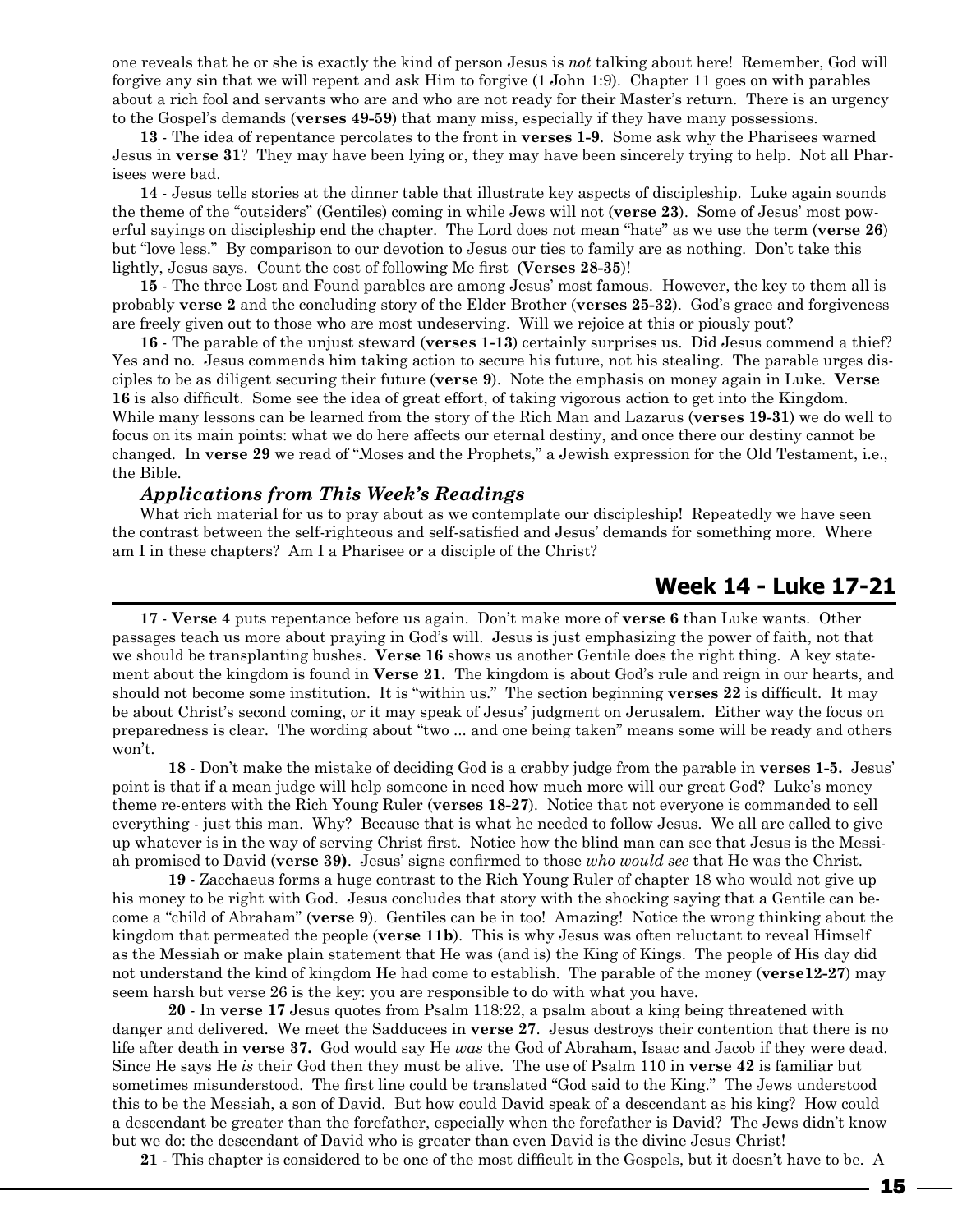couple of clues in the text help tremendously. First, notice the question of **verse 6**. Many want this to be an End of the World/Second Coming passage but that isn't the disciples question. Second, get the time frame of **verse 32.** Whatever all of this means it happened in the first century. I believe the chapter speaks to the judgment on Jerusalem brought about by Roman armies in AD 70 (see **verses 20-21, 24**). This best fits the warnings and context of this chapter. The difficult language of **verses 25-28** simply echoes the language of the Old Testament prophets when they warned of impending doom and judgment (see Isaiah 19:1).

#### *Applications from This Week's Readings*

Did you notice in this week's reading how meeting Jesus forces people to decide what they will do with Him? Jesus pushes people to repent when He is with them. Some resist. Some repent. You are meeting Jesus now by reading about Him. *What will come about in your life from this meeting?*

## **Week 15 - Luke 22 - Acts 2**

**22** - **Verse 15** highlights how important the Last Supper was to Jesus. He took great pains to make certain He was not arrested prior to this Passover because what He instituted here was and is so vital. The Passover feast featured several cups of wine (**verse 17),** but the order of the Supper is to be bread, then cup (**verses 19-20)**. **Verse 36** warns the disciples to prepare for opposition instead of widespread acceptance as before. Want to defeat temptation? **Verse 40** shows prayer to be a powerful tool in the war against darkness (**verse 53**). We may wonder how Jesus saw Peter as he spoke (**verse 61**) but as Jesus was shuttled from fake trial to fake trial He could easily have been going right through the courtyard at the crucial moment.

**23** - The charge against Jesus changes here (**verse 2**) because a Roman court won't care about Jesus' crimes against Jewish tradition and law. **Verse 4** is the first of many statements of Jesus' innocence. In **verse 8** the Lord meets John the Baptist's murderer, Herod Antipas, and refuses to answer him. Why would Jesus waste words on Herod Antipas, who only wants to see a dog-and-pony show? The criminal (an insurrectionist, not a thief) of **verse 42** has caused much anguish because he is saved without baptism. But Jesus can save who He wishes as He wishes. Further, baptism is part of the Gospel age, which had not yet begun.

**24 -** Watch carefully and see if you can find anyone who believed Jesus would rise from the dead. That ends the foolish speculation that a disciple stole His body. None of the disciples expected a resurrection so why would they stage one? The Old Testament really is all about Jesus (**verse 27**), and the Gospel really is about repentance and forgiveness of sin (**verse 47**). **Verse 49** references the promise of the Holy Spirit, who will be a major actor in Acts.

**Introduction to Acts** - Acts is the sequel to Luke. Its main purpose is to show that the work of God begun in Jesus is continued in Jesus' followers, the New Testament church. It lets us watch disciples and discipleship in action.

**1 -** Luke enjoys showing bad questions, as we see in **verse 6.** The disciples were still stuck thinking about a physical kingdom! On the Sabbath you could walk a little more than a half mile on the Sabbath without violating rabbinical tradition. This is the "Sabbath's day journey" of **verse 12.**

**2** - This is one of the most important chapters in the Bible. Note the key role the Holy Spirit and the Scriptures play in "birthing" the church. People get confused in **verse 1** and fail to realize that "they" refers to the apostles (1:26). The apostles are the only ones who receive this special baptism, not the entire 120 assembled. Confusion reigns again in **verse 4**, where some try to make this ecstatic utterances. It is clearly foreign languages, as the people assembled can understand what is said (**verse 11**). Peter begins his sermon at nine o'clock in the morning (**verse 15**) and it is full of Scriptural references. **Verse 34** again brings Psalm 110 to the fore to point out Jesus' superiority to David. Jesus is King and Messiah (**verse 36b**).

## *Applications from This Week's Readings*

We have witnessed, via Luke's inspired pen, the most important events in human history: Jesus' death on the cross and resurrection three days later. The first question is *"Do you believe what Luke wrote here?"*  It is credible and authentic history. So, the second question is even more important: *"Will you follow Jesus?"*

## **Week 16 - Acts 3-7**

**3** - This wonderful story is very straightforward. The man is healed and Peter preaches the sermon of Acts 2 again. **Verse 19's** expression "times of refreshing" is difficult. It may simply be the refreshing blessings of being in Jesus Christ, or it may refer to the restoration of all things (**verse 21**), speaking of the New World established by the Messiah. **Verse 25** connects Peter's sermon (and Jesus) to the grand promises made to Abraham in Genesis 12. The Bible's theme of redemption echoes from cover to cover!

**4** - Luke wants us to see Peter's courage (**verse 8**). What has happened to the man so timid he would not stand up to a servant girl the night Jesus was betrayed? He is now "filled with the Spirit!" Notice how authentic and beyond question New Testament miracles are (**verse 14**). The benevolent spirit of **verse 32**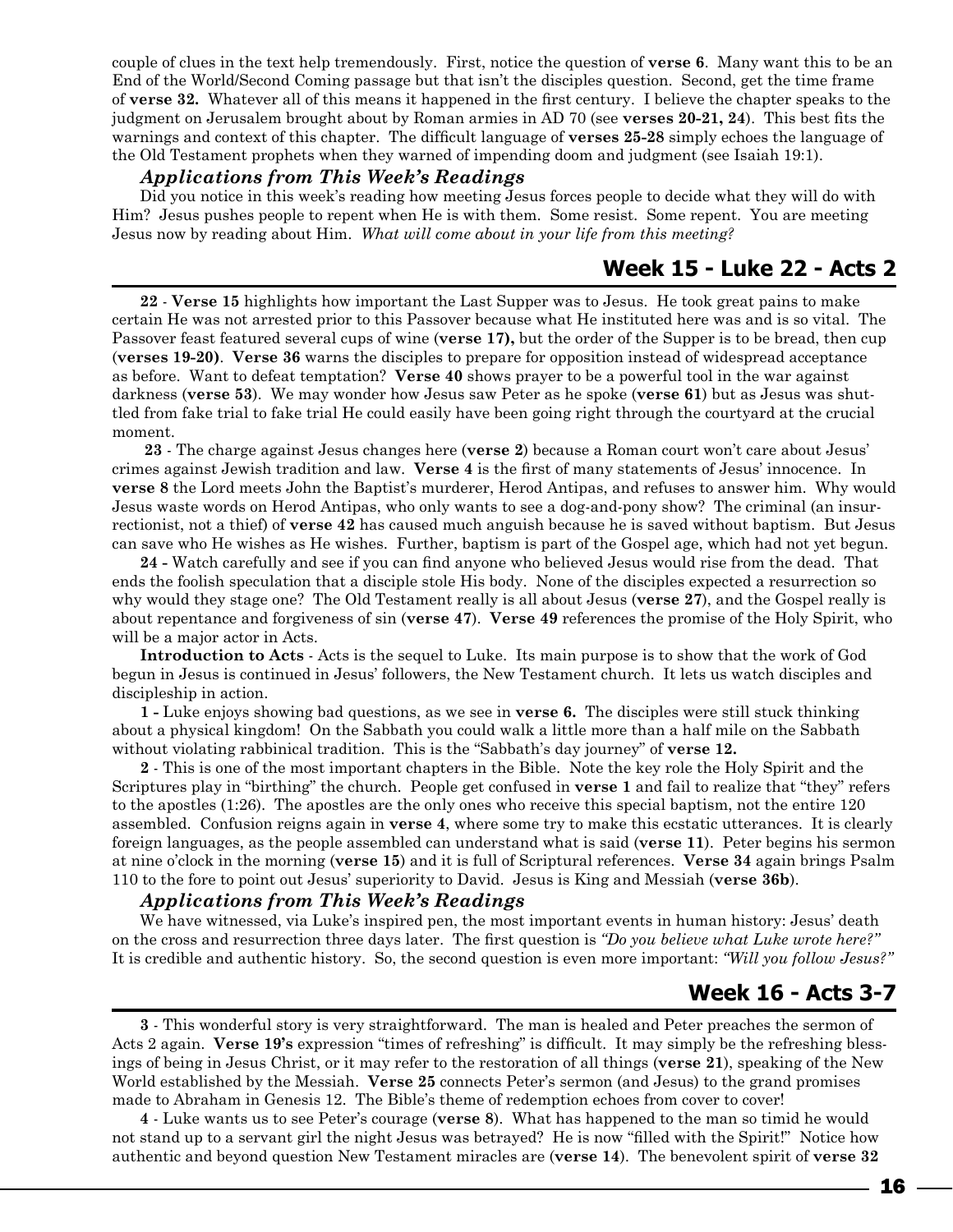would be important as so many Jews, now Christians, were remaining in Jerusalem. Luke loves to introduce us to major characters with a quick preview before they come fully on stage. So we meet Barnabas in **verse 36.**

**5** - The church has been attacked in chapters three and four by outside enemies, but now finds itself with internal problems. What if Christians fail to manifest basic integrity? God makes an example of Ananias and Sapphira. Evidently they acted as if they gave all the purchase price of the land when they actually kept some back (**verse 2**). **Verse 12** shows how Jewish the early church was. They are still meeting in the Temple. At first **verse 13** appears to contradict **verse 14**, but verse 13 probably means few would just stand and listen unless they were willing to join, or it may mean no one would meddle with the church. Gamaliel sums Acts for us in **verse 39.** God is at work here!

**6** - Racism and mistrust of foreigners is not a new problem. There were many out of town Jews among the first church, and they weren't being treated right (**verse 1**). The apostles are concerned about missing prayer time first, then teaching time (**verse 4**). We could learn much from this. Again, we see Luke's emphasis on the Holy Spirit in **verse 5**. We aren't certain what Stephen was preaching but we can deduce from **verse 11** that he may have been among the first to see that Christianity was completely separate from Judaism. Did Stephen's face really glow (**verse 15**)? Perhaps, or it could be an expression for inner confidence that gave a gleam to his eyes.

**7** - Stephen's sermon stresses two themes: the Jews have been continuously blessed and they have continuously rejected God. He develops this by tracing out Jewish history, something his audience would have loved to hear, but it is a history full of warts and blemishes. **Verse 9** begins the theme of rejection. It is furthered in **verses 25, 35, 39**, and brought to a head in **verses 51-52.** For Stephen it is not ignorance (as Peter said in 3:17) but willful rebellion that is at work here. Stephen is often portrayed as seeing Jesus as he died but **verse 56** is prior to being stoned, and the vision may not have continued during the stoning. This is the equivalent to a lynching, as the Sanhedrin did not have the power of capital punishment.

## *Applications from This Week's Readings*

Did you notice how much praying was going on in these chapters? How is the praying here different from your praying? Reread the prayer of 4:24-30. Can you adapt that prayer to be yours, so that you will be asking God for more courage to speak of Him and His way?

## **Week 17 - Acts 8-12**

**8** - Luke characteristically gives us a brief introduction to a major character in **verse 1.** Stephen's death is something Paul never forgot. **Verse 5** has the church starting to branch out in a natural direction: Samaria. Samaritans were looked down on by Jews but knew something of God and His law. Some of the most important information about the miraculous gifts of the Spirit is recorded in **verses 14-19**. Note that at baptism one did not receive a miraculous gift. This eliminates Acts 2:38's "gift of the Spirit" from being miracles. Further, we learn here that only apostles could give the power of miracles to Christians. This safeguarded the gifts from the very kind of profiteering Simon envisions, but it also means that since there are no apostles today there can be no miraculous gifts given. **Verse 23** is difficult in the NASB, having "gall of bitterness." This simply means "full of bitterness. We wonder if God miraculously grabbed Phillip in **verse 39** or if that just means Phillip left. It could be either.

**9** - Don't miss the significance of this story to Luke. He tells it three times in this book (chs. 9, 22, and 26). It is a powerful record of how one truly seeking God can make a dramatic change when he realizes he is wrong. **Verse 13** finds Ananias (obviously not the Ananias struck dead in ch. 5) arguing with God! God's patience is amazing. Galatians 1:15-24 tells us that there is a three year time period in between **verses 25 and 26.** The ability of the church to make a mistake with brethren is also well illustrated in **verses 26.** Once again Barnabas appears, encouraging and helping (**verse 27**).

**10** - Cornelius is a "God-fearer" (**verse 2**). These were Gentiles who were attached to the synagogue and believed in the one true God but were not circumcised. Sometimes people think if God would just show them a vision they would understand all they were to do but Peter's vision still requires him to think about it and it takes some time for him to "get it" (**verse 17**). For the rest of Acts **verse 35** serves as a kind of summary statement: the Gospel is for all and now it will go to all. The baptism of the Holy Spirit in **verses 44-47** is just the kind of remarkable sign necessary to get Peter's attention and assure him that Gentiles can be admitted to the kingdom of God. There are only two cases of Holy Spirit baptism in Acts (here and Acts 2) showing us that it was not common, nor should we expect it today.

**11** - Luke is determined that Christianity will not be just another party in Judaism like the Pharisees or Sadducees. Peter's defense of what he has done is crucial to establishing that Christianity is for all. Notice that the charge against Peter is not baptizing Gentiles but eating with them (**verse 3**)! **Verse 19** connects Luke's story back to 8:4. What happened because of the persecution? The Gospel went north to Samaria (chapter 8), then there are three incredible conversion stories (the Ethiopian, Saul, and Cornelius). Now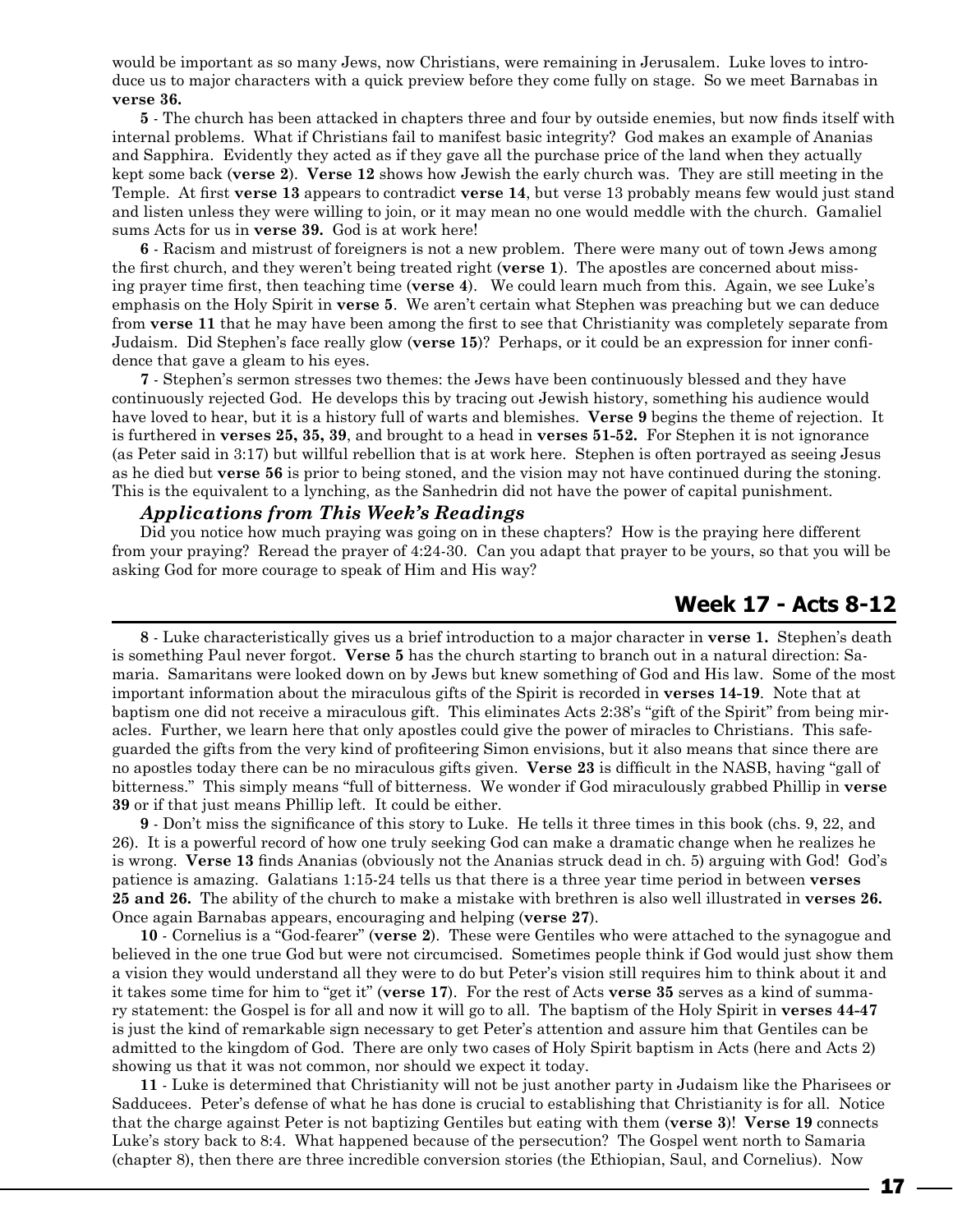Luke picks up the story of the Gospel's spread by showing its arrival in Antioch. **Verse 20** is very important. Cornelius' conversion paves the way for all Greeks to come to Jesus. The famine of **verse 28** occurred in AD 45-47, meaning the church is now more than twelve years old.

**12** - The events of this chapter can be reliably dated to AD 44. This is Herod Agrippa I, the brother of Herodias (see Mark 6:22). **Verse 5** shows how the church's answer to troubles was prayer. **Verse 15** keeps us from thinking the early Christians were always perfect paragons of faith. They were praying but did not have much faith God would act on their prayer! Don't miss the contrast in **verses 23-24.** Evil men who try to stop God's work are removed (even Josephus records Herod's death) and the Word of God goes on.

## *Applications from This Week's Readings*

In these chapters we see God using so many people: Stephen, Ananias, Barnabas, Dorcas, Peter and Paul. Most are just common people who gave themselves over to God's work. What if Ananias never goes and sees Saul? What if Barnabas doesn't introduce him to the brethren in Jerusalem? Think carefully: are you making yourself available to God's work, big or small? Pray about God using you just like He used His people in Acts. Then look for any place to be used and get to it!

## **Week 18 - Acts 13-17**

**13** - Mark the action of the Spirt again (**verse 2**), a constant theme in Acts. Paul sharpens this theme by identifying the real struggle: the devil versus the Spirit (**verses 9-10)**. The sermon that begins in **verse 16** is not well known but uses Scripture powerfully to make the case for Jesus as Messiah to a Jewish audience. **Verse 48** may seem to speak of sort of predestination but don't be confused. God has predestined all who will obey His word to be saved. How do you get into that group? You do as these did: you believe and obey God's word.

**14 -** Miraculous signs are so badly misunderstood today. **Verse 3** reveals their purpose: confirm the message and messenger. Paul and Barnabas preach again, a short sermon, beginning in **verse 15.** Watch how it does not appeal to Jewish Scripture but instead to nature and its proofs of God. They adapted their approach to their audience. Once again Luke leaves us uncertain if we are seeing a natural event or a miracle (**verse 20**). The text just doesn't say if Paul was dead or only appeared dead. Of more importance is Paul's great courage. He goes right back into the city! **Verse 27** closes the first missionary journey on a very triumphal note. I wonder if we would have felt as good about it given all the persecution. Instead of complaining, Paul and Barnabas are happy to accent God's work through them.

**15** - The Jerusalem Conference is a crucial event in the early church's history. For some twenty years Christianity has been viewed by some as simply a party or sect of Judaism. The increasing acceptance of Gentiles has made this more and more complicated to pull off. Christianity appears to some to be a breakaway movement of its own that needs to be reined in (**verse 5**). Peter, Paul, and Barnabas all cite examples to prove God doesn't require Gentiles to become Jews first before becoming Christians (**verses 7-12**). James cinches it by citing Scripture, showing that God always desired all people to come to Him (**verse 17**). What of the regulations bound on Gentiles (see especially **verses 20 and 29)**? These are probably best understood as the means to make social interaction between Jewish Christians and Gentile Christians possible. Gentiles need not become Jews but they could not act like full-fledged pagans either.

**16** - Take a moment and check the map in the back of your Bible to see where these missionary tours occur. Lystra and Derbe are in present day Turkey. **Verse 11** details a key moment in world history: the gospel goes to Europe. After Acts 16 the emphasis of Scripture is toward the west and Europe, as Asia largely turns away from the Gospel. Where the Gospel went education and progress followed. Much of our current world situation is explained by Acts 16:11, isn't it? **Verse 13** helps us see that there could not have been many Jews in Philippi, because if there had been as many as ten they would have had a synagogue and not been down by the river. The end of verse 14 is just a wonderful way of crediting God for Lydia's conversion so that no one will think it was a result of Paul's oratorical skills. God opened her heart through the preaching of the Word, not through some "better felt than told" experience that some get and others are denied. We may chuckle a little in **verse 37** as Paul asserts his rights as a Roman. These magistrates could be in real trouble if Paul decides to report them. Being a Roman citizen had privileges!

**17** - Luke continues several key themes here. One of those is that preaching should be based in Scripture when possible (**verse 3**). The other is that the Jews rejected the Gospel, and so are responsible for the persecution Christians were receiving (**verse 5**). **Verse 11** is often used to plea for verifying all that is done from the Bible. The verse does teach that but it really stresses character. Many of the Athenians lack that kind of heart (**verse 32**), and the chapter closes with a low moment for Paul. The Gospel doesn't gain much of a foothold in Athens, but watch Paul. He never quits.

#### *Applications from This Week's Readings*

These chapters highlight the inevitable advance of Christianity because some very brave people were willing to take great risks to preach Jesus. They risked ostracism, misunderstanding and persecution. What are you risking to speak of Jesus and advance the Kingdom?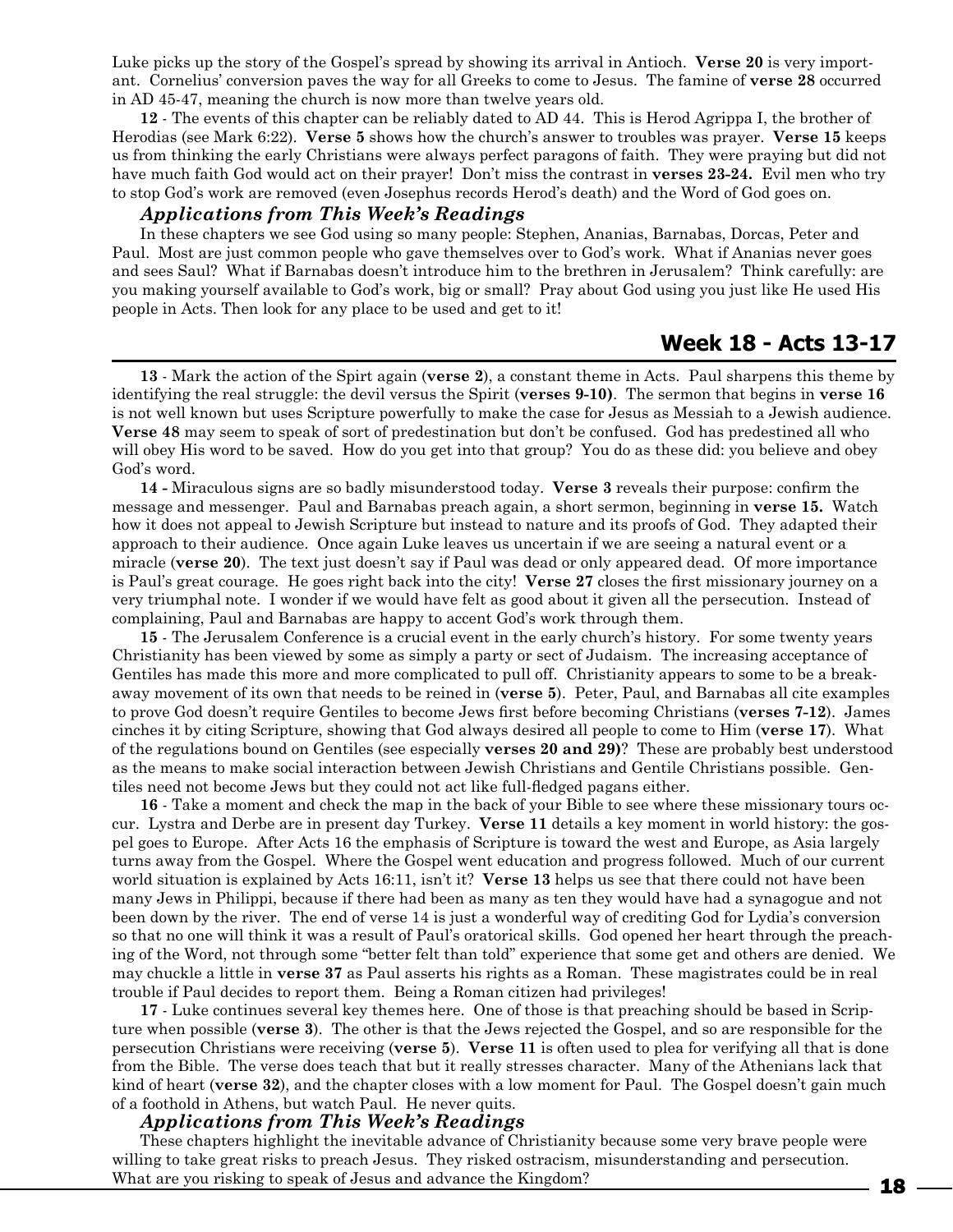**18 -** The decree of **verse 2** was made in 49 AD. Notice that both Jews and Christians alike are evicted from Rome. The government does not, at this time, see a difference in the groups. That will change. The Jews continue to be the Gospel's greatest obstacle (see **verses 6 and 12**). Paul is involved with vows twice in our readings this week. The vow of **verse 18** may be the Nazirite vow of special dedication and thanksgiving to God. One took a vow, then after completing it special offerings were made and the hair was cut (see Numbers 6). The Second Missionary Journey ends in **verse 22** and the Third Journey follows immediately (**verse 23**), as Paul heads back to territory he believes will be fruitful.

**19** - These two episodes about John's baptism (Apollos in **18:24ff** and this one) go together. In the New Testament world there was confusion about Jesus and John and some didn't have the whole story. It is of interest that a lack of knowledge about the Holy Spirit in **verse 2** cues Paul to the reality that their entire Christianity is suspect. We get some honesty about what drives idol religion (money, **verse 25**) followed by another look at Paul's courage (**verse 30**).

**20 - Verse 4** lists these men's names because they were delegates from the various congregations who were sending money to Jewish Christian's relief (see 1 Corinthians 16:1-4). Worshiping with brethren, particularly observing the Lord's Supper, was very important for Paul. He waited so he could be with the brethren at Troas (**verse 7**). What a contrast to too many who make little effort to worship when "on the road" or even at home! As Paul gathers the elders from Ephesus he stresses how he has faithfully proclaimed all of God's word (**verse 27**). **Verse 35's** saying of Jesus is famous, but what many don't realize is that it is not in any Gospel. It must have come from Paul's own conversations with Jesus or from other who knew Jesus and told of what He said and did (see 21:16).

**21 -** This text is fairly straightforward. Paul is going to Jerusalem with money to relieve Jewish Christians in need and show how Gentile Christians cared about their brethren (see Acts 24:17; Romans 15:25-28. This concern drives him to Jerusalem, even as he is warned of impending danger (**verses 4 and 11**). What catches our attention is this business with Paul and the four men with a vow (**verses 20-26**). What is Paul doing getting involved in the old Jewish religion, we wonder? Remember that Judaism was more than just a religion, it was also a way of life. It was a culture, a lifestyle. Paul never told people to give up that lifestyle, or to deliberately do things to offend Jewish sensibilities. He circumcised Timothy to avoid offense (see 16:3- 4), and the Jerusalem Conference's decision encouraged Gentiles not to offend Jews (see 15:23ff). What Paul does here is affirm that he isn't trying to force Jews to become Gentiles. Keeping old customs, like eating only kosher foods, was fine. However, if you asked Paul if they could be saved by those things he would have said "Certainly not!" (see Galatians 2:16) and he had no tolerance for the false gospel that Gentiles had to be circumcised (i.e., become a Jew) *first* before they could become Christians (see Gal. 1:8-9; 5:4-6). There was a difference in Jewish culture and Jewish religion. Paul was a part of that culture – it was how he grew up and who he was – but long ago he gave up trying to be justified by Jewish law to find grace in Jesus Christ (see Romans 7).

**22** - As you read this chapter watch how Paul stresses his continuity with Judaism and that rather being a Law-destroying rebel he is actually the best kind of Jew. He even argues with God to get the right to teach Jews (**verse 19**)! Some have tried to find a contradiction in **verse 9** and the account in Acts 9:7, but together the accounts tell us they heard something but didn't understand what they heard. **Verse 17** has Paul "cutting to the chase," as he doesn't mention his preaching in Damascus or time in Arabia (see Acts 9:20ff; Gal. 1:17). **Verse 22** shows that Paul's real problem wasn't that he had committed crimes or was evil. The trouble was Jewish exclusivism and unwillingness to admit Gentiles could be accepted by God just as Jews were.

## *Applications from This Week's Readings*

Our readings show how Paul kept butting heads with the Jews, and after giving them a fair chance he would move on to better prospects. Do you ever get weighed down having the same religious arguments with the same people again and again? Be like Paul and move on to someone who will really listen instead of argue and cause trouble!

## **Week 20 - Acts 23-27**

**23** - Much has been made of **verses 4-5**, and the apparent disrespect Paul shows the High Priest. Many explanations are possible. Perhaps Paul's poor eyesight kept him from seeing who was speaking (especially plausible if the High Priest were not in his priestly garments). Maybe it is sarcasm and irony, as Paul is saying "No real High Priest would act like you are acting." Maybe Paul lost his temper and just said something he shouldn't. In such a place as this Paul seems to sense that he cannot receive a fair trial so he disrupts the proceedings with a careful statement (**verse** 9). Verse **12** makes us chuckle as we think of hungry would-be assassins but it ought to show us how serious these threats were, and how quickly they expected to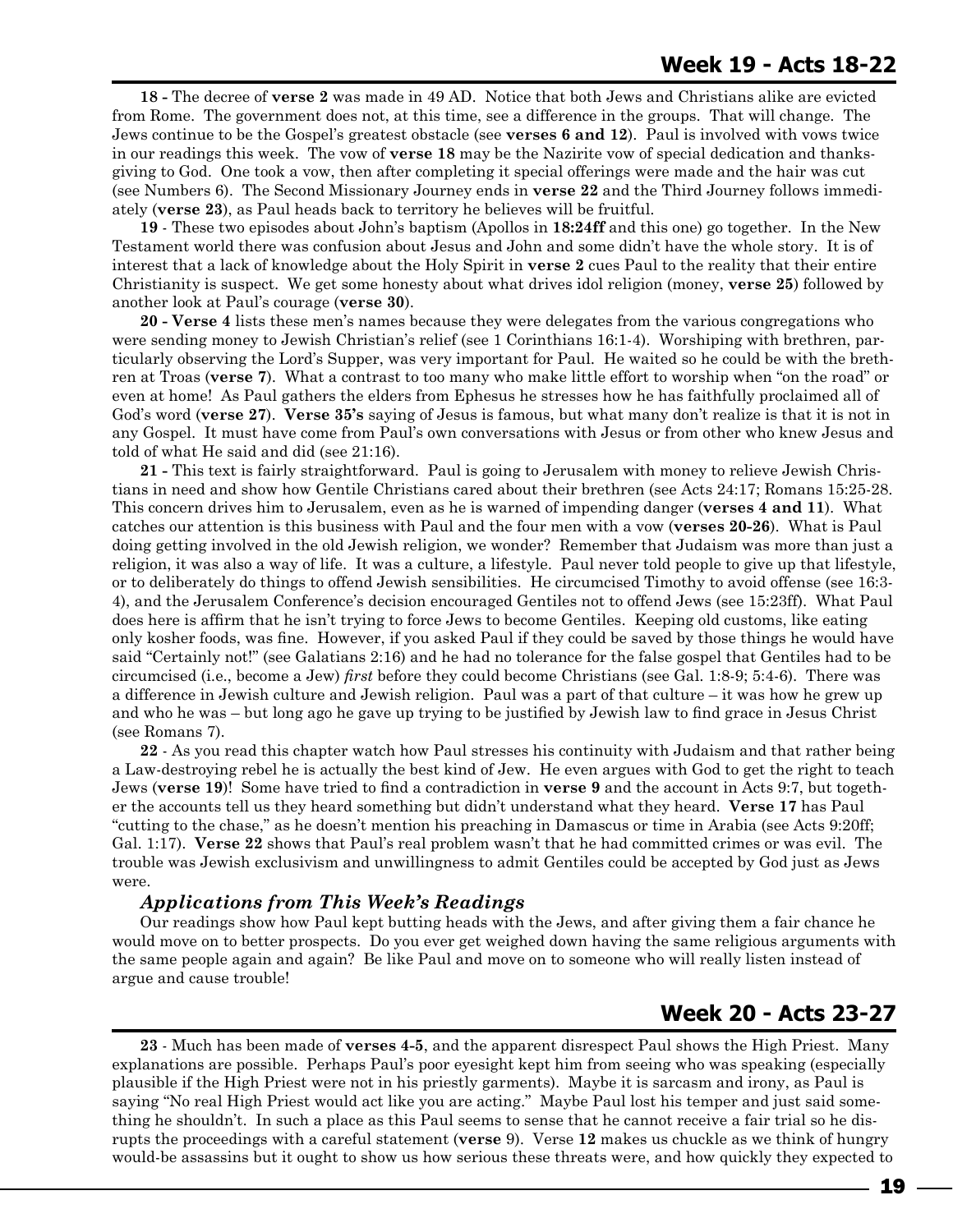act. Lysias took the threats seriously, as his immediate action and large accompanying force shows (**verses 23-24**). Felix (**verse 26**) was appointed by Claudius in AD 52.

**24** - This chapter is fairly straightforward. Listen to Paul as he connects himself deeply to Judaism and God's Law. Christianity is not some outlandish new idea, Paul says, but exactly what God planned all along (see **verse 14**). **Verse 17** references the collection for the brethren Paul brought (see Romans 15:25ff).

**25 -** As politicians come and go Paul can't seem to make any headway toward freedom, so in frustration he claims the right of a Roman citizen to go to Caesar (**verse 11**). In **verse 13** we meet Agrippa II, the son of the Herod Agrippa who was struck by God in Acts 12. Agrippa II, Bernice and Drusilla (Acts 24:24) were brother and sisters. **Verse 27** makes clear the issue Luke is pushing: Paul's innocence. . In some ways Paul seems almost to have become a sideshow or novelty being used by high officials for entertainment

**26 -** Paul uses his position, even if it is as a novelty, to preach one of the most stirring sermons ever. The theme again is Paul the Good an d Obedient Jew (note **verse 6**). **Verse 18** gives us an excellent summary of the Gospel message. Is Agrippa mocking Paul or genuine in his statement of **verse 28?** We cannot hear his tone of voice so we do not know. The chapter ends with Paul being vindicated by the Roman government again (**verse 32**). Luke is letting everyone know that Paul (and Christianity in general) have not broken Roman law.

**27 -** Make certain you are consulting a map as you read Luke's travelogue in these last two chapters. Most Bibles have a map of Paul's journeys. The main point of these two chapters concern the difficulties of sea travel, Paul's courage and his innocence. Repeatedly Luke mentions little touches like Paul's liberty in **verse 3** to show his audience that Paul certainly is not a bad man. **Verse 9** dates the voyage, telling us of "the Fast" or Day of Atonement, which would be in October. Some translations have "Euroquilo" or "Euroclydon" in **verse 14**. It is simply a north-easter or terrible storm. **Verse 17** tells how desperate the situation was. They try to bind the ship up, and they are afraid of the sand bars off North Africa's coast. If they go aground there the ship will be battered into splinters and they will all die. **Verse 28** mentions fathoms, a nautical measure equal to about six feet. **Verse 34** shows how Paul combined faith with practical reality. God would do His part. They must be ready to do theirs.

#### *Applications from This Week's Readings*

We have now read Paul's conversion story three times. Why is it presented so many times? What proof does it offer for the power of the Gospel to change a person? Paul was very ready to explain his own conversion, from what led up to it to how Jesus changed him. Are you as ready to tell your own story? We do not encounter the Lord in blinding light like Paul did but we had to have some encounter with Him through the Word. Why did you obey the Gospel? How are you different now for having done so? What is your conversion story?

## **Week 21 - Acts 28 - Romans 1-4**

**28 -** Again, we are impressed with Paul's practicality as even a great apostle can gather wood (**verse 3**), and his courage and faith show when bitten by a snake (**verses 3-4**). **Verse 11** has the sound of an eyewitness, doesn't it? It must have been exciting (and occasionally terrifying!) to travel with Paul. If our admiration of Paul knows no bounds it is tempered by the realism of **verse 15.** Even Paul could use encouragement and enjoy being with brethren! The preaching Paul offers (**verse 23**) is again scriptural, and again it fulfills the pattern of all Acts: some believe and some don't (**verse 24**). When **verse 31** closes Acts we may wish we knew more of Paul's final situation but the book isn't about Paul. It is about the work of God which goes on and prospers even to this day.

**Introduction to Romans** - Romans is unlike any book in the New Testament. It is the only epistle Paul wrote to a church he had never visited. It is common to view Romans as Paul's great summary of his teachings on salvation. However, Paul never wrote long theological treatises. He wrote to churches in trouble to help them do right. The church in Rome had unity problems between Jews and Gentiles as revealed in chapter 14. Therefore, much of what Paul writes in this letter highlights the term "all" and "everyone" so that he can appeal for unity. Watch in the opening chapters how Paul will say that all of them, Jew and Gentile, are sinners, are saved the same way, and are servants of the Lord.

**1 - Verses 8-15** reveal Paul's desire to come see them. Note the three times Paul says "God gave them up" in **verses 24, 26, 28.** Although chapter 1 is usually applied to Gentiles only many of these sins can be found in Old Testament Israel (note **verse 32** - an appeal to people who know something of God's law).

**2** - Paul knows some of his readers will excuse themselves from the indictment of chapter 1. "I haven't done all of those things, I'm not like that!" they will protest. Paul replies that saying "I am not as bad as others so I must be alright" won't work. All are sinners (**verses 1-10**). **Verse 12** doesn't mean Gentiles had no law whatsoever, but not the written codified law like the Jew had. **Verse 14's** idea is that Gentiles didn't know enough to write a Bible but they knew enough to keep from doing evil. Everyone knows something of right and wrong (**verse 15**). In **verse 17** Paul begins an attack on the Jews. They are not as perfect as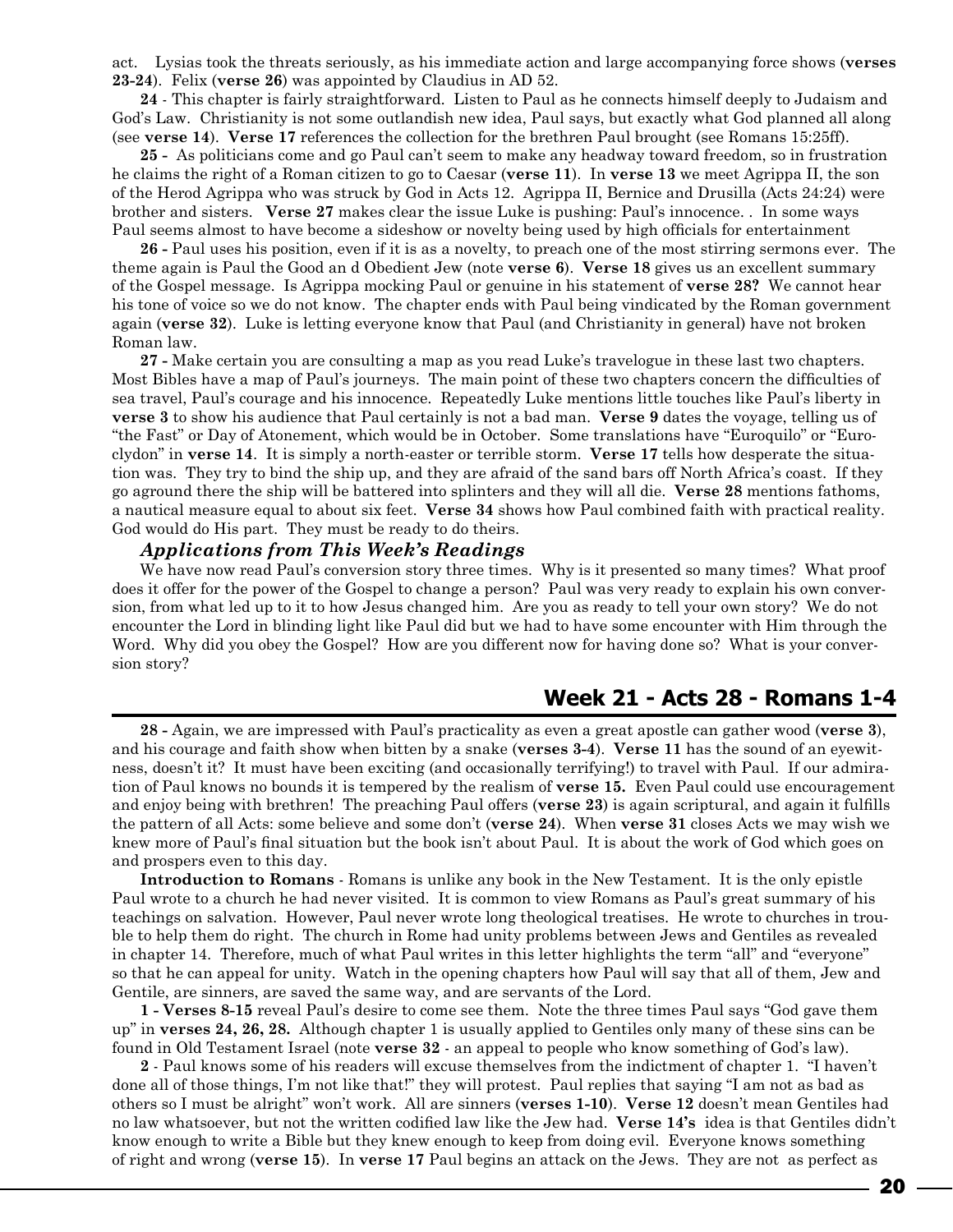they claim. In the judgment God won't ask "Did you have the law?" but "Did you do it?" The advantage of circumcision was that it put one in the middle of the law and the people who had the law. But if you don't honor the law and obey it then the advantage is lost (**verse 25**).

**3 - Verses 1-2** are surprising. We expect Paul to say "None" but there were advantages to being Jewish. Unfortunately many Jews did not take advantage of those advantages and so were condemned (**verses 3-4**)! Would someone then argue that if God condemning sin shows Him to be just we ought to sin more so God will be seen as more just (**verses 5-7)**? Such is outrageous and cannot be so (**verse 8**). Paul will deal with such wrong thinking further in 6:1. Our understanding of **verse 12b** may be helped by adding "habitual" here. No one does good constantly, consistently, and continually. **Verse 23** has Paul's major point for this section. That bad news is followed by good news (**verse 24**). **Verse 25** speaks of "propitiation," meaning to remove God's wrath through an offering. Look at the emphasis on unity and oneness again (**verse 30**).

**4 -** Once again, Paul shows his understanding of his audience. Some will object to what he is teaching by pointing to Abraham. Now *there* was a fine fellow! Surely God accepted him based on all the good things he did! No, says Paul, that's not the case. Abraham was "justified" or "counted righteous *by faith*." Here Paul sets forth an entirely different kind of righteousness not based on never sinning, but obtained through faith as a gift of God. It is based on forgiveness not perfection. **Verses 6-7** beautifully illustrate what "counted righteous" and "reckon" or "impute righteousness" means. Those terms just means "forgiven." The man counted righteous by God is the man forgiven by God. **Verse 9** sounds out the unity theme again A Jewish Christian might say "Oh, yes, justified by faith, but not just any believer can be justified, but the *circumcised* believer only." No, Paul says, Abraham was right with God prior to circumcision (**verses 10-12)**. Thus Abraham can be the father of all who believe, not just the Jews or circumcised. Anyone with faith can be a child of Abraham! Paul even argues that if the promise of blessing depends on law keeping then it will never be fulfilled because no one keeps the law perfectly (**verse 14**). The chapter ends by showing that Abraham's faith is a model for us today (**verse 22**). Be like Abraham and trust in God!

## *Applications from This Week's Readings*

A right relationship with God can be obtained because (1) we are right (we have never sinned) or by (2) faith in God. Since none of us are sinless the way of faith becomes critically important. Read 4:20 again. Is your faith strong like Abraham? Do you trust in God to forgive your sins and count your righteous? Pray about your faith this week and consider reading Abraham's story (beginning Genesis 12) to build up your faith.

## **Week 22 - Romans 5-9**

**5 -** Faith changes everything, even how we suffer (**verses 1-3**). How does the Spirit pour out God's love in our hearts (**verse 5)**? By telling us of the cross (**verses 6-8**). **Verse 12** begins a difficult section. Paul wants to illustrate how one person's actions have affected all humanity. Who can Paul use to illustrate this? Adam and Jesus are the only possible choices. So Paul says that just as it was in Adam's case where one man's sin had such terrible effects even so now the act of the one man Jesus Christ has brought about a universal effect. Notice Paul doesn't write here of conditions. There is no talk of how we are condemned or saved. Thus, if we try to read more into chapter 5 we will end up in trouble. Let's be content with Paul's simple idea: just as one man's sin had terribly destructive results so one Man's righteous act has incredibly constructive results. Note **verse 19** as it troubles some. Paul may mean here that all men are treated as sinners (i.e. all die physically).

**6 - Verses 1-5** set forth how all in Christ now via baptism. Note that if baptism is not necessary to salvation then Paul's argument fails. In **verse 6** some are charging Paul with loose theology that results in sin. Is the net result of being saved an indifference to sin? Absolutely not, Paul says! Instead we need to see ourselves as slaves of righteousness, not sin (**verses 15-23**).

**7** - Paul is still answering the question of 6:15. He has spoken of a new relationship in Christ (6:18ff) and now speaks to the legitimacy of that relationship for Jews. They can "marry again" (be in Christ) because they died to the Law (think of baptism, 6:1ff). Notice that we can't blame law for our sins, it is our passions at work (**verse 5**). So **verse 6** concludes: we cannot continue in sin, we now live in the Spirit. **Verse 7** then begins a new question: since we had to be delivered from the Law is it evil? Paul says "Of course not!," but the material it works with (the human heart) is rebellious and thus the Law is doomed to fail. **Verse 11** reminds us of the Garden of Eden. Satan based his entire attack on the law of God. He used it to deceive Eve and kill her (spiritually). Paul concludes by talking about the "wretched man" who tries to do right, knows the Law is right, but still fails (**verses 14-25**). Such a person can never be right with God for he sins despite his efforts not to do so. There has to be a better way....

**8 -** The better way is found in Jesus (**verse 1**). A liberation has taken place because Jesus is greater than the sin power personified in the last chapter (**verses 2-3**). In **verses 5-11** Paul talks of how these freed people live: they follow God's will instead of selfish desires. Paul then goes on to talk about the relationship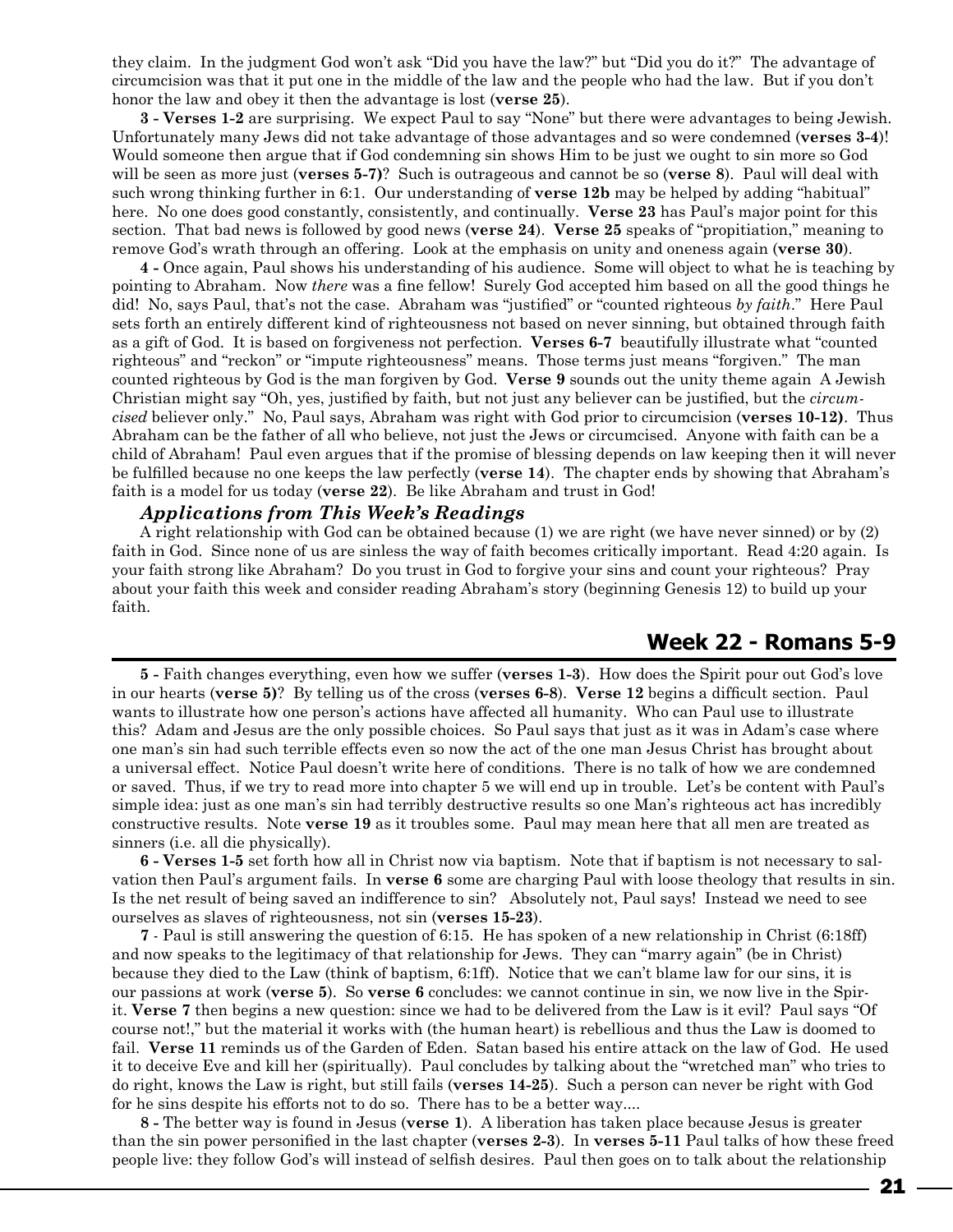we have with God when we are "in" the Spirit (**verses 12-17**). This language throws some but Paul isn't speaking of something mystical or based in feelings. The Bible speaks freely of knowing God and being in God or Christ (note John 15:1-7; 1 John 2:24). This just means to be in relationship with God, to submit to Him and be controlled by Him. So it is here. We are controlled by the Spirit (who uses the Word to teach us what we need to do so we can do right, **verse 16**). This will lead to a glory that all Creation is waiting for (**verses 18-24**). As we wait the Spirit helps us, even with our prayers (**verses 24-25**). These verses have been subject to much debate as to "how" the Spirit does this, but we don't know. Let us just rejoice that He does! **Verse 28** does not say everything *is good* but that God can work good *through anything*, even tragedy. **Verse 29's** reference to predestination does not mean individuals are predestined, but that those who will choose God will be chosen by Him. All of this works together to assure the person who follows the way of faith, who is Spirit-led and controlled, will have victory (**verses 31-39**) for God is working for him!

**9 -** But what of those who are still trying the Law way to be justified, Paul? Chapters 9-11 deal with this question, particularly since it appears Gentiles were disdaining Christian Jews as somehow inferior since they were a minority in the church. Remember, Romans is about unity. The key verse is **verse 6**. A true Jew is one who receives God's word (see 2:28-29). Indeed, there were physical descendants of Abraham, like Esau (**verses 11-14**) that God did not use. God works as He will (**verses 19-24**). The rejection of the Jews was even prophesied (**verses 25-31**), so don't criticize God and how His Gospel works!

#### *Applications from This Week's Readings*

These are difficult chapters. Much remains here that we may not fully understand in one reading. However, several truths are clear. We cannot be right with God by our own righteousness or efforts (ch. 7). We need Jesus and we need to be controlled by the Spirit (ch. 8). If we will follow Jesus God will do more than we can imagine to see to it we are saved. If we won't follow Jesus we may well end up like obstinate and stubborn Jews who missed the Kingdom due to their self-righteousness (chs. 9-11). So we need to ask: *am I truly seeking Jesus?* Am I Spirit-led, i.e. do I let Scripture command my life? Am I trusting Jesus or my own righteousness? Focus then on the end of chapter 8 and thank God for His mercy, care and decisive actions that will bring us home to Him!

## **Week 23 - Romans 10-14**

**10 -** The reason so many Jews reject Christ is because they want to do it themselves (**verse 3**). There are only two ways to be saved: obey perfectly (**verse 5**), or travel the road of faith (**verses 6-17**). Regrettably, many of the Jews have rejected the way of the faith as prophesied (**verses 18-21**). It isn't that they haven't heard (**verse 18**), or they are offended at Gentiles being "in" (**verse 19**), or that it is too hard to figure out (**verse 20**). They are disobedient and stubborn (**verse 21**)!

**11 -** So what is the final word on Jews? Is God done with them? Paul says "Certainly not!" (**verse 1**). There will always be a remnant who is faithful (**verse 5**), even if many do reject Jesus. In fact, Paul wonders if the flood of Gentiles into God's kingdom might ultimately provoke Jews to jealousy and cause them to come too (**verses 11-15**). In poignant verses reminding Gentiles not to get too full of themselves Paul portrays the people of God as an olive tree **(verses 17-24)**. That tree was full of Jewish "branches" to start with. Yes, some of those branches were cut off due to disobedience and wild branches (Gentiles) were then grafted in (**verses 17-19**). But being grafted in is not a cause for boasting or carelessness (**verses 20-23**). Perhaps those broken off branches (unbelieving Jews) will come to faith and be put back in (**verse 24**). Indeed, all true Israelites (real followers of God) will be saved (**verse 26**).

**12 -** As Paul often does, he moves from doctrine to admonition. The key teaching of this chapter is at its beginning: take your body and use it for God's service in every way possible. Notice how all of life here is depicted as "worship" or "service" (**verse 1b**). To do this requires a radical change in thinking (**verse 2**). Since every member of the Body of Christ does not have the same abilities and talents we need to think correctly of self (**verse 3**) and then use what we have to serve others (**verses 4-8**). Mark carefully the many different "jobs" or abilities people can have in serving the Lord and other Christians.

**13 -** Some might wonder if a lack of revenge and retribution will result in lawlessness. No, because government is appointed to take care of these problems. Scripture uniformly urges obedience to civil authority (see 1 Tim 2:1-2; Titus 3:1; 1 Pet 2:13-17) because, as Paul teaches here, civil government provides services to its citizens and is a God-ordained means of maintaining order. Thus we should submit to it. Naturally Paul does not mean we should disobey Christ to obey civil government, nor does Paul mean every government pleases God (note **verse 3b**). **Verse 8** should not be seen as a prohibition against all borrowing (note Matt 5:42; Luke 6:35) but merely commands that we pay what we owe, and particularly in this context that we pay the taxes owed government (see **verse 7**). What does Paul mean in **verse 11** about salvation being near? It is a difficult verse. Paul may just be referring to the reality that in God's scheme of things there is only one major event left, final judgement. Every day draws us closer to it.

**14 -** This chapter has been the subject of misuse and much debate. If we are good students, however, we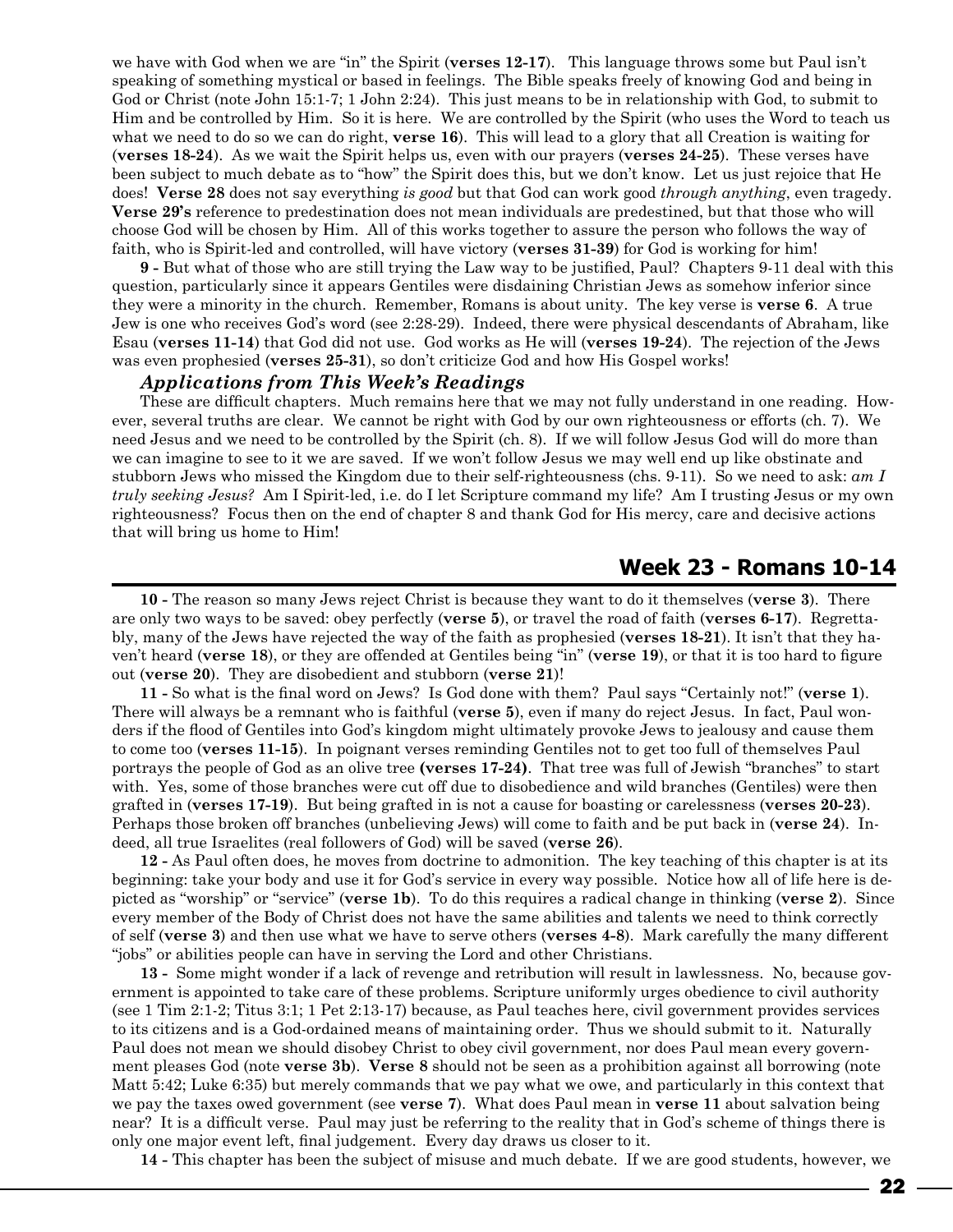can see from the outset some principles that rule out many problems. For example, Paul is content to leave both weak and strong in their respective states. That means Paul cannot be discussing matters of right and wrong for if someone is in sin Paul wouldn't let them stay in such a state, would he? Instead Paul says God accepts both weak and strong *as they currently are* (**verse 3).** Paul's tone is also notably milder than when he deals with false teaching and sin (compare this to Galatians). So, what is Paul concerned about? *The eating of certain kinds of foods and the celebrating of certain days*. Probably these are foods sacrificed to idols or foods that were not kosher according to Jewish dietary law, and the days mentioned are probably Jewish feast days. We have seen much in this epistle about unity and here Paul gets down to the troubles at hand. Jews wanted Gentiles to eat as they did, and abstain from what they abstained from. Gentiles were appalled at Jews who continued to participate in Jewish feast days, and who refused to eat meat sacrificed to idols (see **verses 10, 20-23** - Paul will not tolerate forcing one view on others). Both sides were judging the other side as inferior. Paul says these particular matters are of no concern to God, and thus all judging must stop (**verse 13**). Don't lead or push others into sin who do differently than you (**verses 14-21**). Don't violate your own conscience and don't look down on others who do different than you in these matters of judgment (**verses 22-23**)! A modern day example might be of converting a Jew, who is uncomfortable working on Saturday even though he is now a Christian. Should we (the strong) make him work on Saturdays? No! Can he, however, force everyone else to stop working on Saturday due to his scruples? No, Paul says.

#### *Applications from This Week's Readings*

The Roman church was urged to get along, to help each other, to be understanding on non-important differences so they could be united. Ask yourself, "Am I helping the unity of the local church where I am a member?"

## **Week 24 - Romans 15-16; 1 Thess 1-3**

**15** - The first thirteen verses finish the thoughts of chapter 14. Paul is urging the brethren to serve one another so Jesus has already done. That is the remedy to the disunity and troubles in Rome: humble attitudes that see how we are all alike, all need Christ, and all need to do what Christ has done. **Verse 14** to the chapter's end fill us in on Paul's travel plans. Note **verse 16** and the contribution**.** This money is much more than just a cash contribution. For Paul it symbolizes Jew-Gentile relations and the full entrance of Gentiles into God's scheme (see also **verses 26-27**).

**16-** This material gets overlooked as just a bunch of names. It's much more than that! We get a good look into a NT church, what it was like, and who made it up. For example, from these names we note several things; that women can and should serve in important ways in the church (Priscilla (**verses 3-4**), Mary (**verse 6**), Junia (**verse 7**), Tryphena, Tryphosa and Persis (**verse 12**) are all female names). Further, we see that the church is made up of a diverse group of people. Nereus, Hermes, Persis, Herodion, Tryphosa, Tryphena, Amplias are all slave names. So at Rome the church would be made of slaves, former slaves, and freemen. What a collection! **Verse 17** gives rise to people "marking' troublemakers. However, the idea isn't putting a mark on people but rather "watch" or "keep your eye on him."

**Introduction to 1 Thessalonians**: This congregation was founded in Acts 17:1-9 by Paul. Jewish persecution drove Paul away and so he wrote back to Thessalonica, a populous and important city, to try and help the brethren he had to leave too quickly. He wanted to encourage them, deal with some false charges and answer some of their questions. The date of this epistle's writing is fairly well fixed as AD 51 or 52, making it early in the NT canon. One of the keys to watch for is the expression "as you know." Paul appeals to their personal experience with him throughout the epistle.

**1 - Verse 1** mentions Silvanus, another name for Paul's companion, Silas. In **verse 5** we can hear the echoes of charges against Paul. The church is commended for its evangelistic interest in **verse 8.** Note how repentance has worked major changes in the Thessalonicans in **verses 9-10.**

**2 -** Paul sets forth his philosophy of preaching in **verses 3-6**. He will not trick, fool, or flatter to gain converts. Instead he shows the gentle and careful concern a parent exhibits (**verses 7 and 11**). **Verse 9** probably references Paul making tents to support himself. Jewish persecution is singled out in **verses 14-18** as the work of Satan. Note how Satan does have an affect on God's workers and what they can do. Satan can hinder us!

**3 - Verse 1** speaks of Paul in Athens in Acts 17, anxious about how the new church in Thessalonica is fairing. Timothy's report was thrilling to Paul (**verses 6-10**). **Verse 10** has a very strong term for praying. It is a word translated elsewhere as "begging" (see 2 Corinthians 8:4).

#### *Applications from This Week's Readings*

Thessalonians brings much of the truth of the Gospel to bear in our lives in a very practical way. The Thessalonican brethren were changed by the Gospel. Focus on 1:8-10. Am I changed by the resurrection of Jesus the Christ? Am I evangelistic? Have I truly repented? Am I eagerly waiting for the Lord's coming?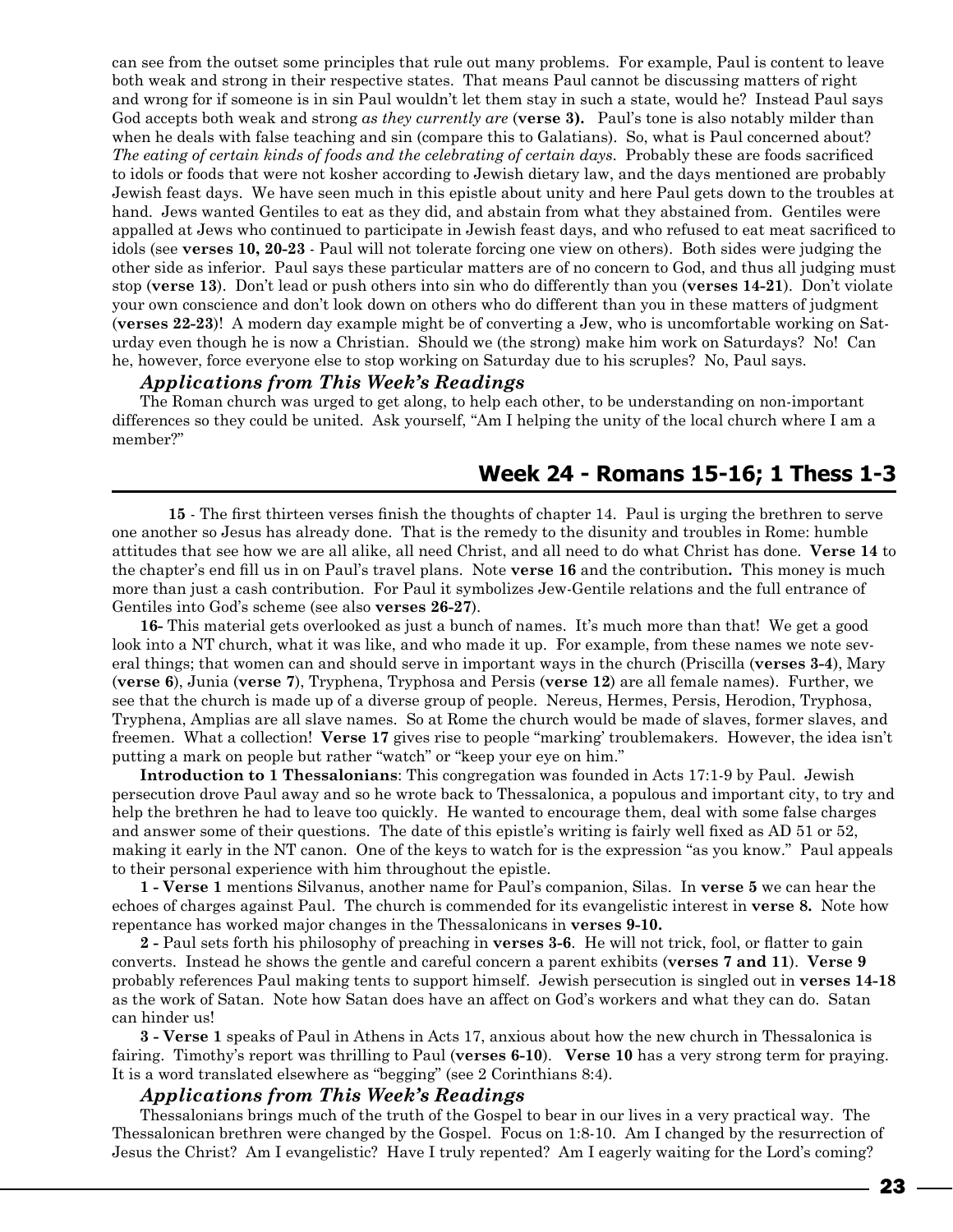**1 Thess 4 -** Thessalonica was a pagan city with pagan morals, particularly regarding sexual activity. Paul urges purity and self-control (**verses 3-7**). **Verse 4's** vessel can refer to one's own body or one's spouse, but either way it means to be chaste and pure. **Verse 6** reminds us that sexual sins (like adultery) take something from another we have no right to possess. The chapter concludes with great comfort for the Thessalonians who were sure that brethren who had already died ("fallen asleep," **verse 13**) had missed everything. No, Paul, says. Jesus will bring those brethren with Him when He returns again.

**5 -** Paul builds off the end of chapter 4 to talk more of Jesus' Second Coming. Yes, it will catch many unaware and so be terribly unpleasant (**verses 1-3**) but it will also bring vindication and salvation for Christians (**verses 9-11**). Some quick admonitions close the epistle, including a word about quenching the Spirit in **verse 19** that may puzzle some. It simply means to suppress the influence of the Spirit as He was directing that church through spiritual gifts like prophecy. **Verse 22** is not well translated in the old King James, resulting in much misunderstanding and misapplication.

**Introduction to 2 Thessalonians** - Paul's interest in the Thessalonians doesn't end with sending a single letter. While still at Corinth (Acts 18) he receives further word about the Thessalonican church. So he wrote again to set matters straight as persecution was leaving the church at the point of despair, and to repair damage done by a counterfeit Pauline letter. He also wanted to encourage the brethren not to forsake their normal duties in life simply because Jesus could return at any time.

**1** - **Verses 6-10** ring with a vengeance and victory, sounding like the book of Revelation. Judgement brings terror to evil doers and vindication to the righteous. That day will come, Paul says, so don't quit!

**2** - This chapter is one of the most difficult in the New Testament. There are numerous translation difficulties (sometimes "he" can be "it" or vice versa), and we don't know what Paul had already taught them that he is relying on to guide them (**verse 5**). Their main concern was they had missed the Second Coming (**verse 2**). Paul says that can't happen because first there must be an apostasy (**verse 3**), which we cannot identify with certainty, and then the "man of sin" has to be revealed (**verse 3b**). There are many opinions about the "man of sin's" identity. Some see the pope here, others a certain Roman emperor demanding worship, others see the Roman Empire in general. Perhaps Paul is saying that Roman persecution will get worse, but Jesus will deal with Rome so don't lose your faith in the meantime. Whatever we make of the difficulties in **verses 3-9** the point of **verse 15** is clear: stand fast. Loving the truth is the key to standing fast (**note verse 10**).

**3** - The epistle ends with a note about church discipline directed toward those who don't receive apostolic instruction (**verse 6**). It seems some were quitting their jobs because Jesus might return any day. Paul understood the possibility of Christ's return but that doesn't mean we can sit down and do nothing until He does come (**see verse 12**).

#### *Applications from This Week's Readings*

Persecution and patience are main themes in Thessalonians. Have you ever been persecuted? Is it harder to endure overt threats, like the seizure of property and jail, than the more subtle persecutions of our day? What are you doing to "stand fast" against the work of Satan?

## **Week 26 - 1 Timothy 1-5**

**Introduction to 1 Timothy** - The epistles of 1 and 2 Timothy and Titus are unique because they are not written to churches, but to young preachers to strengthen and encourage them. Timothy was Paul's beloved "son in the faith" (see Acts 16:1; 1 Tim 1:2), who seems to have been a little doubtful about himself and his abilities. 1 Timothy was probably written from the imprisonment reported at the end of Acts in the mid-sixties.

**1 - Verses 3-7** makes it plain Paul has reports of problems and wants very specific issues dealt with by Timothy. **Verse 18** tells us that God had called or spoken of Timothy's work in high terms, though we do not have those prophecies recorded. As Paul always looked back on the Damascus Road call so Timothy is reminded of the charge God gave him. **Verse 20's** "handed over" refers to church discipline (see 1 Cor 5:5).

**2 -** In the first four verses Paul reveals his "filter" for observing all of life: how can this help the Gospel's cause? Even his prayer for politicians (**verse 1**) is for them to create the climate in which the Gospel will flourish (**verse 2**). Paul wants what God wants (**verse 4**). **Verse 6** ends by saying it is now the right time, the appropriate time, to tell of the great truths about Jesus. "Lifting holy hands" (**verse 8**) must not throw us. Many prayers in Scripture are accompanied by a lifting of the hands to beseech heaven's help (see 1 Kings 8:22; Neh 8:6; Psalm 63:4; 134:2). Unfortunately, this practice is now identified with Pentecostalism, but Paul certainly wasn't thinking of today's charismatic groups when he wrote 1 Timothy! **Verse 9** contains important admonitions about modesty, but we should note that Paul here is concerned with over-dressing. These verses are probably in the context of the worship assembly and so warn about coming to church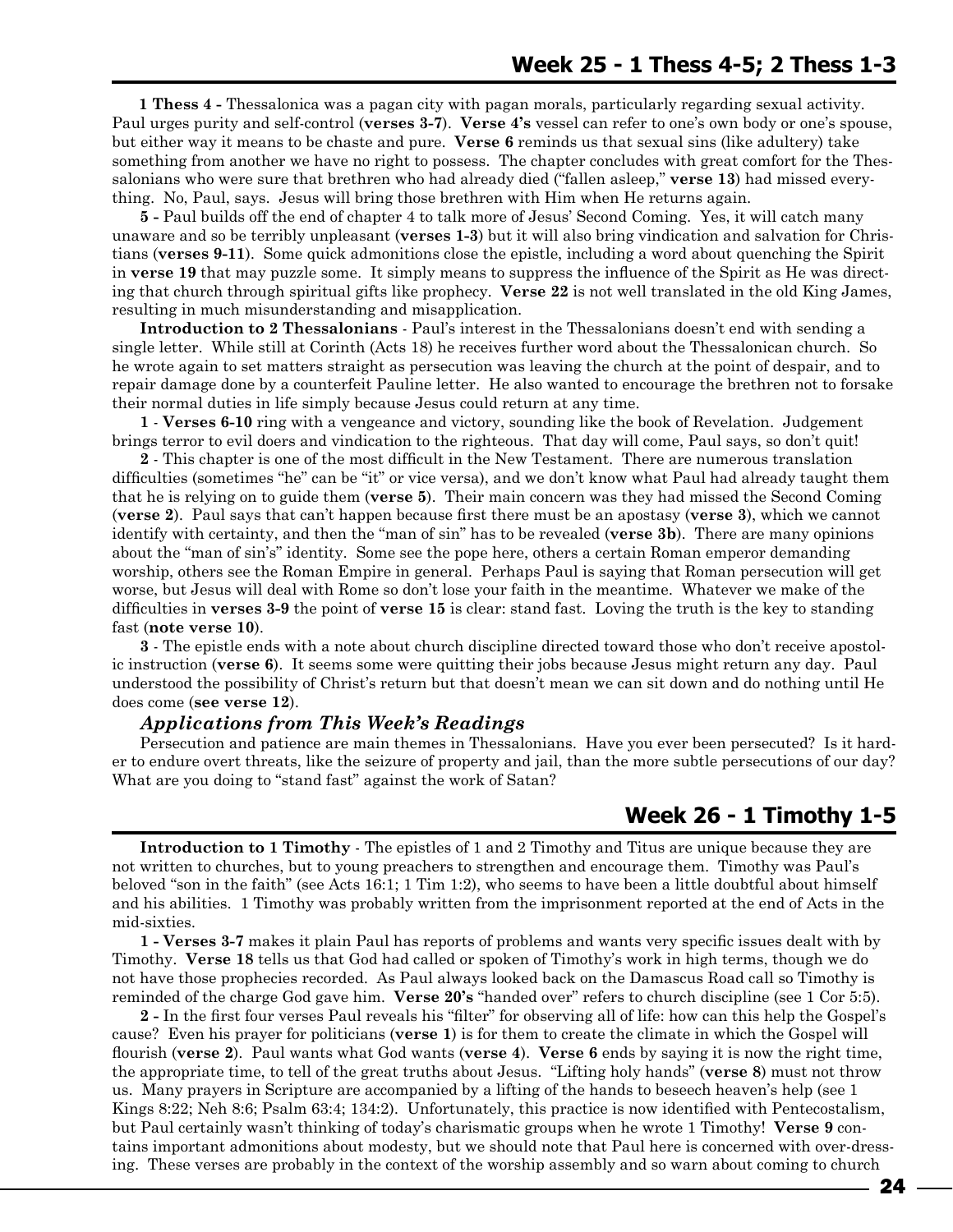to show off one's fine clothes. However, since immodesty is dressing to draw the wrong kind of attention to one's body the application to under-dressing fits just as well. **Verse 15** is difficult. Notice that Paul goes from "she" to "they" in the same sentence! "She" may reference Eve (**verse 14**) but clearly is representatively used here speak to all women. This is probably best understood to mean that women who remain in their role as a woman (instead of trying to usurp a man's place, **verses 11-12**) can be saved. Is Paul thinking about the woman's nature and that Eve was deceived and so saying women can be saved as they are, i.e. as women? So, instead of trying to depart from their role and be what htey are not (men) they should cherish and be happy to do what God made women to do. What a timely teaching for today!

**3 -** Elder and deacon qualifications are fairly straightforward. Their application to every circumstance and situation is where we run into trouble sometimes, but a full discussion of that is simply not possible in this limited format. Mostly they are not that difficult to understand. **Verse 8** certainly is not giving license for today's social drinking. We need to remember the vast differences in biblical wines and wine now. Further, one can say "stop lying constantly" without okaying some lying. **Verse 16** uses the term "mystery" because without God's revelation we would never know these great truths (see Eph 3:3-5).

 **4 -** This chapter straightforwardly tells us apostasy is coming. We always need to be careful of those who offer some "higher" spirituality by abstaining from what God has made and declared good (**verses 3-4**). **Verse 8** offers a needed admonition to our society that adores perfect physical bodies but has no place for character.

**5 - Verse 9** is talking about widows who are cared for from the church's treasury. **Verse 12** says younger women may cast off their first "faith" or "pledge." That may mean their pledge not to marry a non-Christian, or that they marry a pagan and lose their faith. The crucial distinction that the church cannot do everything individuals can do is firmly established in **verse 16.** Note that **verse 18** teaches that the church can financially support its elders for their work. **Verse 23** has wine as a medicine, not as a beverage.

#### *Applications from This Week's Readings*

While chapter 4 is discouraging in its direct prophecy of troubled days ahead much in 1 Timothy prepares him (and us) for times of apostasy and false teaching. What in 1 Timothy have you read that prepares you to be more effective for Christ in the religiously-tough times we live in?

## **Week 27 - 1 Timothy 6; 2 Timothy 1-4**

**6 - Verses 1-2** help us see that slavery was tolerated in New Testament times because it was a fixture in that world. The church's purpose wasn't to remodel society. Paul returns again to the theme of boldness, reminding Timothy that Jesus didn't shirk from telling the truth before Pilate (**verse 13**). The "deposit" of **verse 20** is the teaching Paul committed to him (see 2 Tim 2:2).

**Introduction to 2 Timothy** - This is the last epistle Paul wrote. Imprisoned in Rome (see 2 Tim. 1:8, 16; 4:6-13) in approximately 67 AD he knew that his execution wasn't far off. This epistle picks up the theme of boldness and confidence that 1 Timothy touched on and furthers it substantially. Timothy seems discouraged and Paul wants to remedy that in this letter.

**1 -** We know little of Timothy's family (mentioned in Acts 16:1) but it is clear that Eunice and Lois had a huge impact on Timothy's life (**verse 5)**. But Timothy seems to have lost his courage (**verse 7**). Paul strongly urges him to press the cause of Christ fearlessly (note 2:3-5; 4:5). What is "what I have committed to Him" (**verse 12**)? Some translations have "what I have been entrusted with" which makes it even more difficult. This may be Paul's own salvation (in keeping with his idea of death being a victory, an encouraging idea for Timothy) or it may be the Gospel message Christ gave Paul to preach. That is how Paul uses the idea two verses later in reference to Timothy (see also 1 Tim 6:20). **Verse 15** singles out of Phygelus and Hermogenes, which may mean they were leaders.

**2 - Verses 11-13** contain Paul's beautiful "trustworthy sayings." **Verse 13's** last line should not be taken to mean God saves the unfaithful anyway. It just means that God will always be faithful to His promises and Word, even if we are not. Timothy must watch carefully not to be contaminated (**verses 20-21**) with bad attitudes and actions (**verses 22-26**) if he wants to be useful to God.

**3 -** The "last days" mentioned in **verse 1** are the time of the Christian era (Acts 2:17). Paul believes he and Timothy were living in them at that time, and that this last era would be a difficult time for God's people. Jannes and Jambres (**verse 8**) are not mentioned anywhere in Scripture but in New Testament times were believed to be magicians in Pharaoh's court. **Verse 11** cites the troubles of the first missionary tour (Acts 13-14). The value of Scripture and its origin is cemented forever in two of the most famous verses in the Bible (**verses 16-17**). In context they are attached to **verse 15**, a reminder to Timothy to keep reading his Bible. What a needed admonition!

**4 -** After the disappointment of Demas (**verse 10**) we read an encouraging note about Mark (**verse 11**). He had left Paul on the first missionary tour but with Barnabas' help (Acts 15:37-38) is now serving God effectively. Note that Paul bears no hard feelings toward him. In **verse 19** we meet Priscilla and Aquila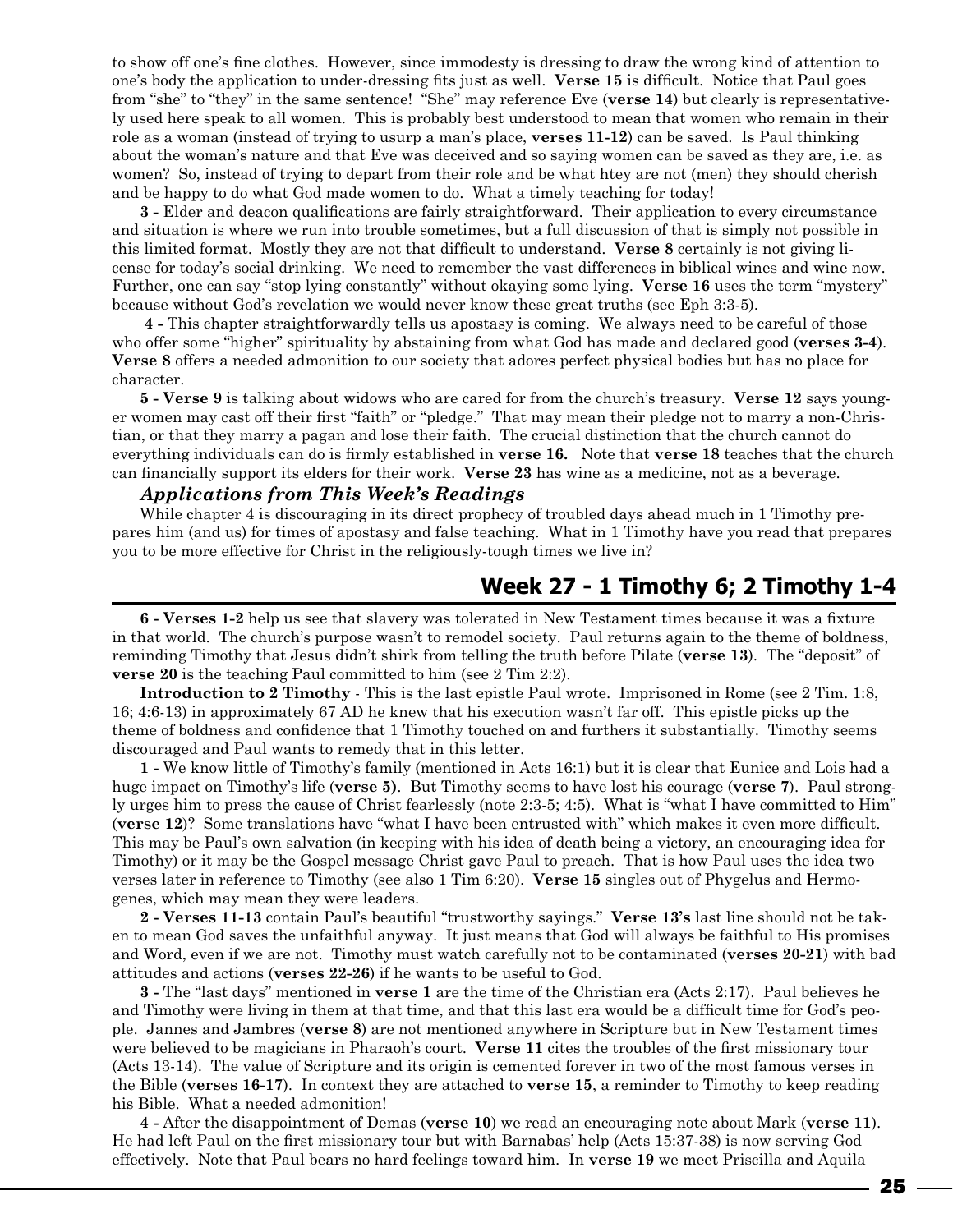again. They were faithful co-workers with Paul (Acts 18:2; Rom 16:3; 1 Cor 16:19).

## *Applications from This Week's Readings*

Re-read Paul's final statements in 2 Timothy 4:6-8. Picture yourself at the end of your life. You know the end is coming and coming soon. Could you say what Paul says here? If not, why not? Pray about staying the course, or making the changes needed to be able to live like Paul and have his confidence.

## **Week 28 - Titus 1-3; Philemon; Jude**

**Introduction to Titus** - This letter is like 1 and 2 Timothy because it addresses a young preacher. However, it lacks any admonition about courage or zeal. We know little of Titus (he is only mentioned 12 times in the NT) but he seems to have been a remarkably effective preacher, even when working in difficult places and with difficult brethren. This epistle gives Titus some advice and encourages him to persevere (see 3:8).

**1 -** Much discussion has been raised over elder qualifications (**verses 5-9**). Again, extensive discussion of each qualification and the implications of various positions about them is impossible here. Let us be satisfied to see that elders are commanded and greatly needed for things to be "in order" (**verse 5**). Perhaps if more brethren saw the value in God's organizational plan for the church and *wanted* elders there would be less fussing over every nuance of these qualifications. **Verse 5** tells us Titus was on the island of Crete. This is a large island 160 miles long by 35 miles wide in the Mediterranean. Its citizens did not have a good reputation by any means (**verse 12**). The troubles there seem to contain some elements of Judaism (**verse 14**). These false teachers may be binding Jewish dietary restrictions (with its regulations about impure foods) on people. Jesus dealt with this (see Matt 15:11-20) but Paul and Titus must deal with it again. Paul has little use for these who undermine the Kingdom of God (**verse 16**).

**2 -** Titus' work will mainly consist of teaching "sound doctrine" (**verse 1).** The emphasis on teaching is made clear when we see how many times it is mentioned: "teach" or "speak" in 2:1, "teachers of good things" in 2:3; "train" in 2:4, "urge" or "exhort" in 2:6, 15, "show yourself" in and "your teaching" in 2:7, "teaching us" or "training us" (2:12), and "rebuke" (2:15). The center of all of this teaching is God's grace (**verses 11-12**) which changes our roles in society and what we do even as we grow older.

**3 - Verses 5-6** speak of the Holy Spirit's work. This verse reminds us of Jesus' saying about "born of water and the Spirit" in John 3:5. It is simply a reference to how, when we have heard the Word that the Spirit inspired, we obey it and are born again by being baptized. **Verse 6** says the Spirit is poured out on "us," a reference to the outpouring of the Spirit on Pentecost in Acts 2. Where is Nicapolis (**verse 12**)? There were seven cities named Nicapolis ("city of victory"). This is probably the Nicapolis on the western coast of Greece two hundred miles northwest of Athens.

**Philemon** - This is a very personal epistle. Onesimus was Philemon's slave. He ran away (perhaps even stealing Philemon's money), somehow met up with Paul and was converted. Paul now returns him with this letter that pleads for Philemon to treat Onesimus kindly. At first we might dismiss this epistle as having little value to modern times. However, it is a marvelous "postcard" that puts teachings on forgiveness, warmth, and care for others into action for us to see. Christianity is to change how we live and how we treat others! Apphia (**verse 2**) might be Philemon's wife. Note the importance of voluntarily doing the right thing, instead of being made to do so (**verses 14, 20**).

**Jude** - Jude is a short book full of questions! The author is probably the Lord's half-brother (Mark 6:3). His theme is evident. He wanted to write something positive but the faith must be defended (**verse 3**) from false teaching and teachers (**verse 4**). Jude cites examples of the judgment of the ungodly, relying on the Old Testament for his illustrations. It is those examples that may puzzle us. Who are the angels in chains and what did they do (**verse 6**)? We don't know and must simply accept the verse to mean what it says without engaging in speculation. Some angels sinned and were judged. That is all we can say. What of Michael and the body of Moses (**verse 9**)? Again, we don't have all the details but we can get Jude's point: these false teachers talk about what they don't know (**verse 10)** when even a mighty angel didn't talk that way. What are love feasts (**verse 12)**? This is probably just a reference to hospitality practiced in homes by individual Christians. The key to Jude is to see his emphasis on standing fast in the truth and not allowing false teachers and teaching to take hold and destroy souls.

#### *Applications from This Week's Readings*

What is your attitude toward the truth? In our "whatever" society it is easy to decide doctrinal correctness isn't all that important. Titus and Jude both help us rethink our attitude toward false teaching and false teachers. Philemon stresses the right relationships that come when we obey truth. Will you pursue truth this week or dismiss it as something for elders and preachers to worry with? Pray this week that you will put more emphasis on understanding and even defending truth.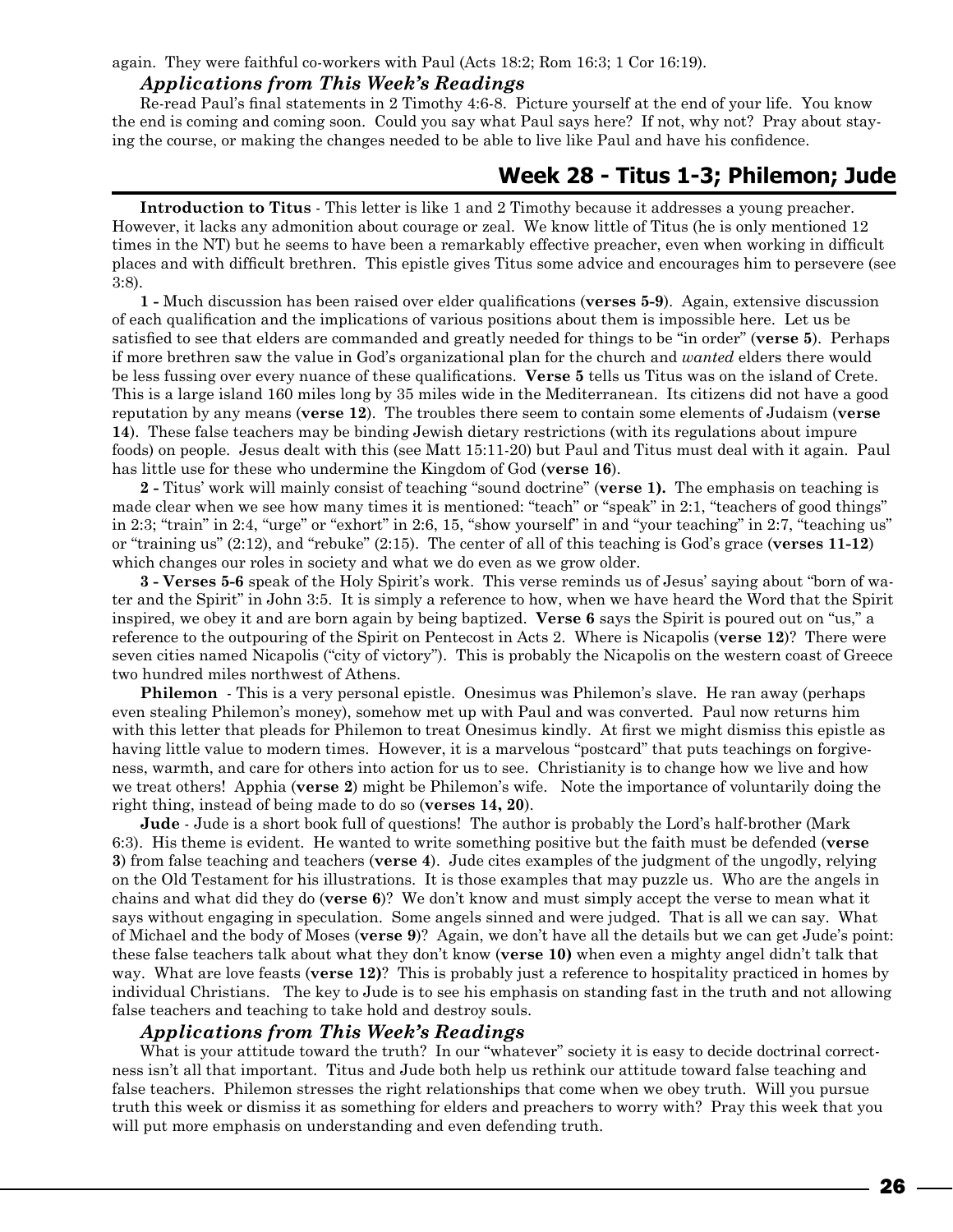**Introduction to Matthew** - Matthew's gospel is the most Jewish of the Gospels. Repeatedly Matthew ties Jesus to the Old Testament and demonstrates He is the prophesied Messiah. While Matthew, Mark and Luke share similarities Matthew preserves large blocks of Jesus' teaching (like the Sermon on the Mount), uses titles for Jesus like Son of David and Son of God, and tells of Jesus' birth. Matthew's portrait of Jesus is enormously important for understanding Jesus the Christ.

**1 -** The first verse of Matthew sets the tone for the entire Gospel. Matthew is showing that Jesus of Nazareth is the Messiah promised to the house of David and to Abraham. He is the fulfillment of every Old Testament promise and prophecy. To show that to Jews a genealogy is in order, and that follows (**verses 2-17**). This genealogy shows Jesus to be of the kingly line of David. There are some surprising people in it (Tamar, **verse 3;** Bathsheba, **verse 6;** Manasseh, **verse 10**). It also shortens the lineages up in places by skipping a generation so as to maintain the symmetry of 14 generations to each marker in Jewish history (**verse 17**). Why the number 14 is important to Matthew is uncertain. **Verse 21** gives us Jesus' name and mission. His mission is unique, but His name is only the Greek form of "Joshua" and would not have been uncommon. It means "God saves."

**2 -** This chapter is very straightforward. **Verse 1** mentions Herod the Great, the first of many Herods in the New Testament. He was cruel, paranoid, and perhaps even insane. Note how the wise men did not visit the stable (as is often seen in various depictions) but "the house" (**verse 11**). The emphasis in this chapter is on Jesus' fulfilling prophecy after prophecy, and God caring for the Child and His parents so that even as the devil tries to murder Jesus as an infant his every attempt is foiled. It is also possible that Matthew is answering the objection that Jesus came from Nazareth, when everyone knew the Messiah would come from Bethlehem. With this week's reading we turn again to watch Jesus. Matthew wants us to see *King* Jesus. Let's make sure in our reading that we are getting that, and most importantly, that we are submitting ourselves to the Lord of Lords and King of Kings!

**3 - Verse 2** shows how John's message and Jesus' message dovetail perfectly. Both begin by proclaiming the coming Kingdom of heaven. John's demeanor, preaching style and even clothing and diet all fit the image of someone outside the religious establishment who was very much in the tradition of Old Testament prophets like Elijah (**verse 4**). John's baptism (**verses 5-6**) must have been a bitter pill for some to swallow, as Gentiles who converted to Judaism were required to do such! Being Jewish by birth wasn't good enough, John said (**verse 9**). It was time for a radical change of mind and heart if you were really going to be part of God's people. Of course, Jesus has not sin to repent of but He still desires John's baptism (**verse 15**) that He might fulfill every command of God.

**4 -** Jesus has been declared to be God's Son (3:17) but now the devil tempts Him to misuse His position and status. Jesus answers every temptation from Deuteronomy 6-8, a section of Scripture that discusses the testing of Israel and what they should have learned in the desert. Israel didn't learn to trust and obey God, but Jesus certainly will and does. **Verse 8's** temptation is exceptionally devious, as it offers Jesus a shortcut to the kingship and kingdom He came to claim. **Verse 12** speaks of the danger for Jesus of being in Judea (where John was arrested) so He moved north. Again, Matthew ties Jesus to prophecy (**verse 14**). What is this "kingdom of heaven" Jesus preaches (**verse 17**)? Some want to substitute in "church" everywhere they see "kingdom" and end up with some sort of institution. The kingdom is, first and foremost, the rule and reign of God in people's hearts. People who submit to God's rule and reign, of course, make up the church but we need to guard against institutionalizing what is an intensely personal concept. It is a mistake to read **verses 18-22** as if Peter, Andrew, James and John had never met Jesus, He simply walked by and they dropped everything to follow a complete stranger. John 1:35ff shows us they knew and followed Jesus at some level prior to this call. This is, therefore, a request for them to permanently come and remain with Jesus from now on to be trained as apostles. They are willing to do so immediately (**verse 22**).

**5-6** - The Sermon on the Mount is easily the greatest sermon ever preached. Trying to cover it in a few paragraphs here is simply a travesty, and we are surely only touching the "hem of the garment." A key theme to watch for is "more than the scribes and Pharisees." Traditional religion, with its desire to curry men's favor, just didn't work for Jesus. The citizens of His kingdom would have to do better. They would have to sincerely seek God with attitudes well captured in the Beatitudes (**verses 1-12**). **Verse 18's** "jot and tittle" referencs the two smallest strokes of a Hebrew letter. Jesus cared deeply about Scripture, didn't He? **Verse 29** is not to be taken literally but instead to show how important cutting off anything that would pull down our spirituality really is. Make the sacrifices necessary to be pure and serve God! **Verse 39** puzzles, but Jesus is simply saying that we must show in our actions that we love all, as mandated in **verse 43.**

#### *Applications from This Week's Readings*

The personal applications from the Sermon on the Mount just pour forth. Jesus stresses character, heart and pure devotion in every line. The serious disciple would do well to find the section of the Sermon that wounds him or her the deepest and then pray over and study that section repeatedly. This is, in a very real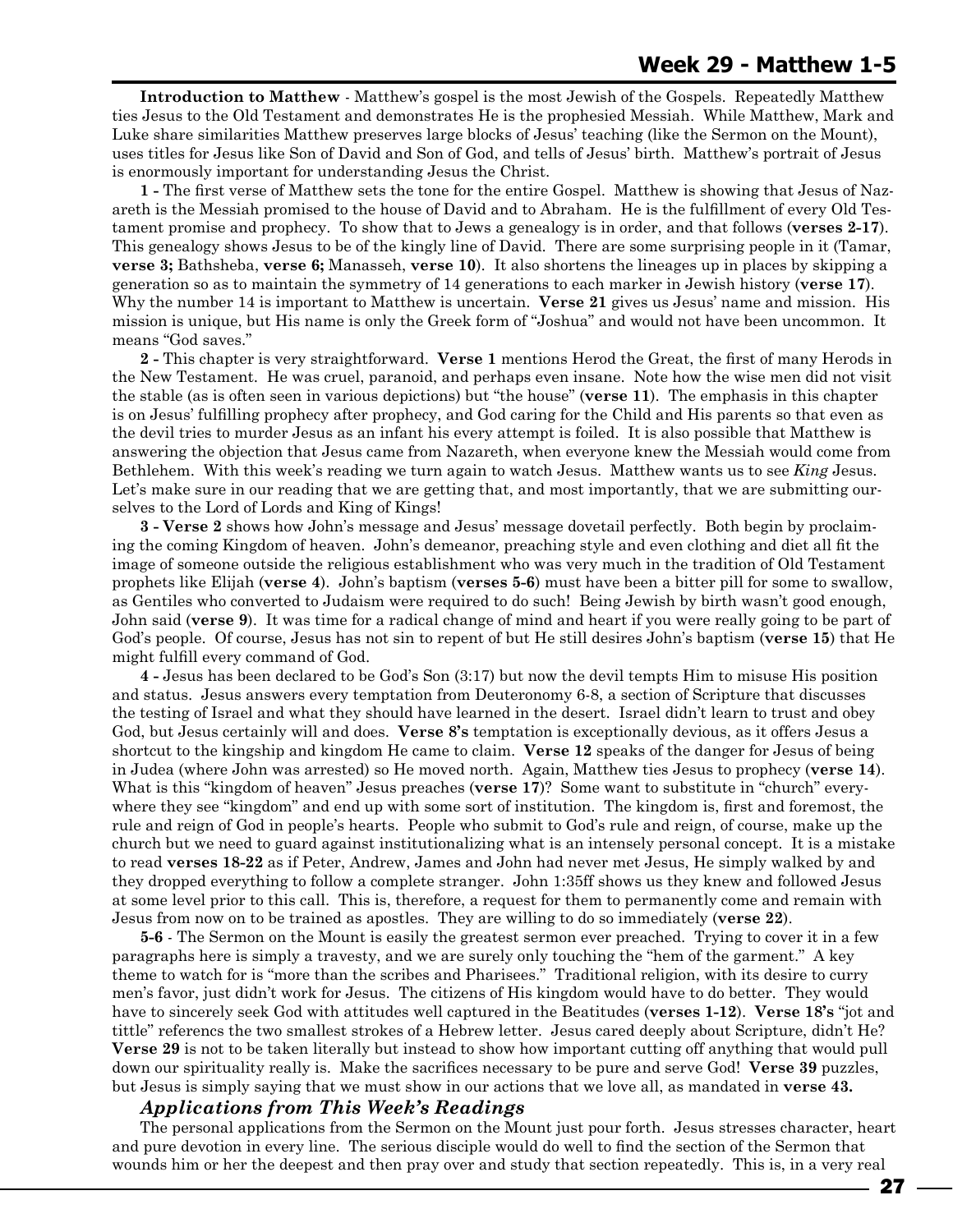way, the constitution of the Kingdom. If we want to be part of Jesus' kingdom this is who we must be. Ask yourself again and again: am I what Jesus requires? Does my heart reflect the values of His Kindom?

## **Week 30 - Matthew 6-10**

Chapter 6 makes plain that righteousness to be seen of men is valueless before God (**verses 1-8**). Some ask about fasting today (**verse 16**) but Jesus isn't binding fasting. He is only regulating a very common custom. It is not wrong to fast, but it must not be done to gain the accolades of others. **Verse 21** stands as a huge key to the whole Sermon: it is the heart that matters most. Again, we need to be careful with **verse 33**. This means I need to seek God's reign in my life first, that I need to let God rule me first, over any other concern of life.

**7:1** may be the most misused verse in all of Scripture. Everyone is more than ready to quote "Don't judge me!" but isn't even saying "Don't judge me" a judgement that you have been judged by another? Jesus' words prohibit hypocritical judging, not all judging of every kind (see John 7:24). Indeed, **verse 6** requires some judging! **Verses 21-22** tells of those who are polite, orthodox, fervent and spectacular in their religion, but they are *wrong*. We do well to think about that.

**8 -** Matthew begins a section here of nine miracle stories, arranged in groups of three. In between there are some short sayings of Jesus focusing on discipleship's demands. These miracles are also in Mark but they are shorter here, really putting Jesus "front and center" so we see His power and authority. He has absolutely irresistible authority. **Verse 4**'s call for silence is explained when we realize that Jesus' fame spread quickly enough without any help. Further, Jesus wanted people to listen to His message, not just seek His miracles. Note how Jesus is uncompromising in **verses 18-22.** Following Jesus must not take a backseat to anything. Mark and Luke mention only one demoniac while Matthew has two (**verse 28**). Matthew may make mention of them both because Jesus law required two witnesses and this is a Gospel to Jews. This well illustrates how the Gospels do not contradict but rather complement each other. Mark and Luke focus on one man because they want to give more detail about him (but speaking of one doesn't mean there wasn't another) while Matthew identifies two because that fits the purposes of his gospel.

**9** - Jesus quotes Hosea in **verse 13**, urging the Pharisees to stop dead ritualism and really live as God's people. The teachings of **verses 14-17** discuss what is appropriate to do. Some things just don't "fit," they "aren't done" because it isn't the right time for them. **Verses 18-26** have the marvelous "miracle within a miracle" story, and show Jesus' power over even death. **Verse 34** and **verse 36** stand together to show the failure of the religious leadership of the day. **Verse 38** urges prayer but we will see that those who are praying become those who are sent in chapter 10.

**10 -** This is the Limited Commission. Jesus' work cannot be done by Him alone so He commissions other to assist Him. Many of these verses are very famous and are often read in isolation. Read together they form a powerful set of teachings about how disciples will never be popular, but should instead expect persecution (**verses 15-28, 34-39)**. In that persecution they should be certain God will care for them (**verses 29-30, 40-42**) and be determined to never give up or recant. **Verses 32-33** are the keynotes of this chapter. Notice how any act of service, even a very small one, matters to Jesus if our motivation is right in doing it (**verse 42**).

#### Applications from This Week's Readings

One of the themes in this section of Matthew is rejecting Jesus. Look over the reason and list reasons why people refused and rejected Jesus. How do people refuse Jesus today? Why do they reject Him? Are you with those who receive Jesus and His teachings or do preconceived ideas, a love for tradition, or other problems hinder you from accepting Him?

## **Week 31 - Matthew 11-15**

**11 -** Why John has doubts has long been a cause of speculation (**verse 3**). Perhaps Jesus wasn't acting like John the Messiah would. Jesus' answer is clear: I am doing what the Messiah was prophesied to do (**verse 5**). **Verse 12** is difficult. It may mean the kingdom has always been attacked by violent men, but others translate it "pressing forward vigorously" meaning men like John the Baptist and their hard work push the kingdom forward. Do not mistake **verses 28-30** to mean Christianity is easier than Judaism. Jesus contrasts the ways of Pharisees and all they had added to the Law with knowing Him and being in relation with Him. Obeying Jesus is a delight when we truly trust Him. We serve gladly and His burden is light when we want to serve because we know Jesus! It's not about less demanding law but about a relationship with Christ.

**12 - Verses 1-8** have been mistakenly used to prop up situation ethics but such cannot work. First, the apostles are not starving to death, they are just hungry. Secondly, Jesus says David did wrong. All this section shows is that Jesus' opponents attack Him for violating *their traditions* when they are unwilling to speak against David who violated *God's law*. **Verse 15** shows Matthew tying miracles to the Suffering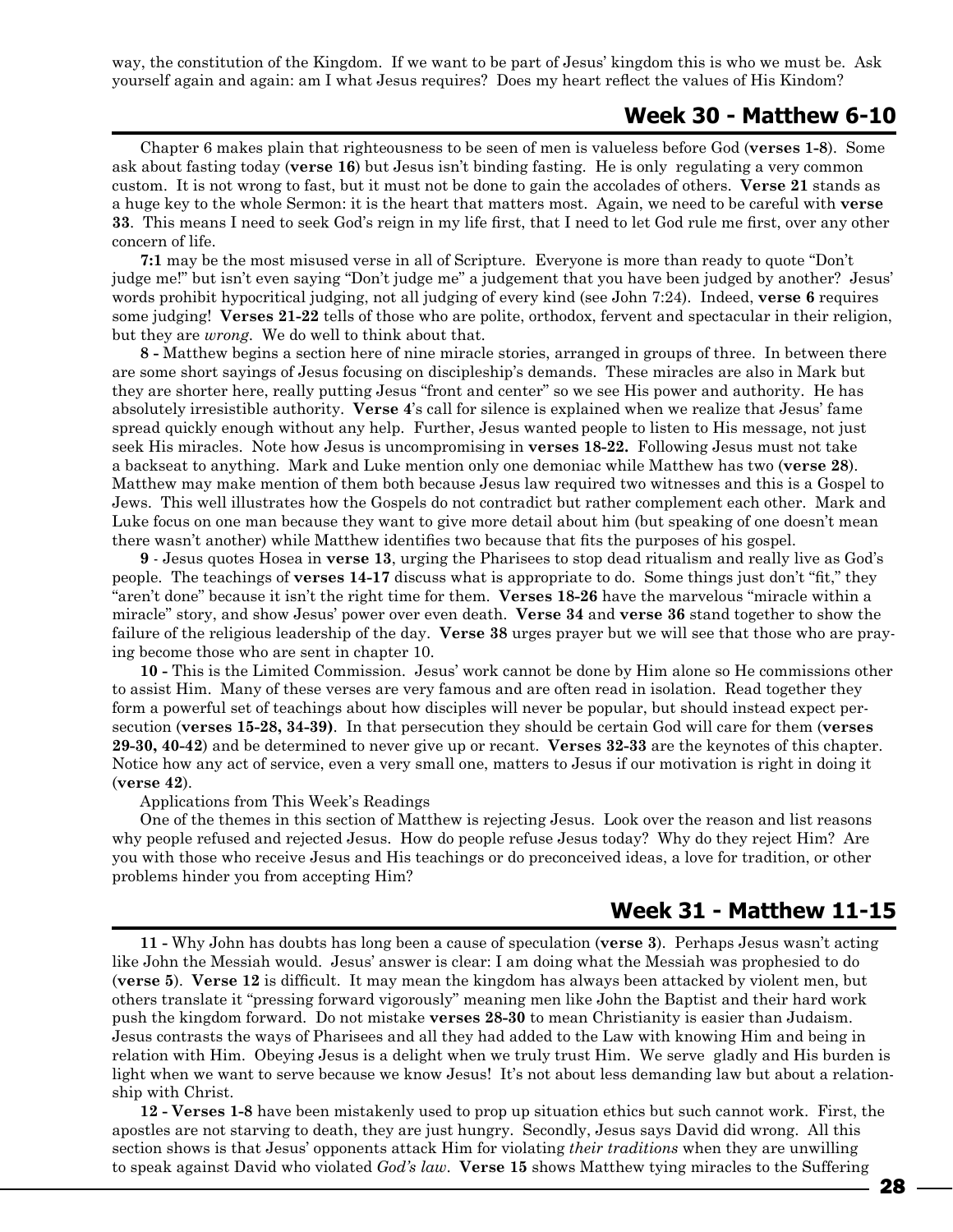Servant of Isaiah, quoting Isaiah in **verses 17-21.** This speaks of the gentle spirit of the Messiah. People are always concerned they may have done what **verse 32** says can never be forgiven, but in context it is easy to understand what is meant. Jesus casts out a demon, and His enemies acknowledge He did so (**verses 22- 23**) but then ascribe it to the devil's power (**verse 24**). Such is ridiculous, Jesus says (**verses 25-30**). Then Jesus says the heart that refuses to see what such miracles mean is a hardened heart that will never turn to God to ask forgiveness, and so cannot be forgiven. This means that one who is concerned about having committed the sin of verse 32 is showing the very opposite quality of heart and therefore cannot have so sinned! Jesus statements about demons (**verses 43-45**) raise many questions, but this isn't Demonology 101. Jesus wants the Jews to see they must turn fully to God or things will only get worse. John prepared the way, Jesus taught, but many were not really receiving God's work. Refusing God only leads to more hardness of heart and a person who is worse off than before.

**13 -** This great chapter has eight parables in it as well as the explanation for why Jesus told parables. In **verses 11-12** it may seem Jesus doesn't want people to understand His teaching but that is, of course, not the case. The point is *some don't want to understand.* Their hearts are not right (**verse 15**) so they just don't get it. The parable of the sower becomes then the model for all how all parables work. As Jesus' words fall on different kinds of hearts different results must be expected from each kind of hearer. The parable of the tares (**verses 24-30, 36-43**) warns us about fake disciples. The parables of the mustard seed and leaven (**verses 31-35**) show how from small beginnings great things can happen. The hidden treasure and pearl of great price parables (**verses 44-46**) speak of the value of the kingdom. The chapter concludes with the parable of the dragnet (**verses 47-50**) which is similar to the parables of the tares. Finally Jesus tells how a scribe that knew the Old Law would find new things in it as he saw it now through the lens of the Messiah (**verses 51-52**). This is a strong contrast to **verses 14-15**. Finally, watch how Jesus, when explaining parables, didn't make every detail mean something. Parables illustrate one or two truths. Trying to make them an allegory in which everything stands for something twists them out of shape.

**14 - Verse 1** tells of Herod Antipas, the son of the Herod that tried to kill baby Jesus. These verses about John (**verses 3-12**) show how controversy over divorce and remarriage has been a constant in human history. John lost his life because he would not compromise the truth. The feeding of the 5000 comes about because of Jesus' compassion for people (**verse 14**). **Verse 25**'s "fourth watch" would be between 3 AM and 6 AM. What a desperate situation the disciples were in! **Verse 33** reminds us how powerful Jesus' miraculous control of wave, water and wind really was.

**15 -** Jesus is now drawing attention from important leaders, who travel all the way from Jerusalem to "check Him out" (**verse 1**). They duel over Jesus' unwillingness to bind their man-made rules about hand washing (**verse 2**). The bigger issue, Jesus says, is how their rules form convenient loopholes so people can evade the law of God and still justify themselves (**verses 3-9**). The example here is of a man dedicating his property to the temple (when he died), but since the law forbade breaking one's vows he then certainly couldn't use that property to support his parents, so ... *tough luck, mom and dad, I can't help you!* Jesus then goes to Gentile territory and meets a Gentile woman with a great need (**verses 21-28**). We gasp at Jesus' seeming harshness and unwillingness to help, but text cannot show us Jesus' tone of voice or the twinkle in His eye as He tested her faith. She knew Jesus would help her if she persisted and so she did and He did!

#### *Applications from This Week's Readings*

As we read Matthew the seed is being sown and our reaction to it will reveal what kind of soil our hearts are. Do we accept Jesus as the Messiah, the Son of God? If so, are we bearing fruit as we let that reality control everything about our walk of life? Am I good soil? Do I bear fruit for Jesus?

## **Week 32 - Matthew 16 - 20**

 **16 -** The theme of rejection and bad hearts continues. Such will receive no sign except the sign of Jesus' resurrection, called here the sign of Jonah (**verse 4**). That would be quite a sign for the Pharisees who plotted His death, and for the Sadducees who didn't believe in the resurrection of the dead! Jesus announces His plans to build "His church" in **verses 18-19**. He may mean here that He will build it using the leadership of Peter (something that certainly comes to pass in Acts) or that He will build the church on the confession Peter makes, i.e., the truth that He is the Son of God. Peter's insight didn't come from human wisdom ("flesh and blood") but from God revealing it to Him in the person of Jesus Christ **(verse 17**). Jesus did and said the things that ought to have convinced honest people who He was – and it did convince Peter. We are quick to note Peter was not the first pope and that is certainly true. We should be as quick to see the church here is people who accept Jesus as God's Son, not a giant institution. The kingdom is of people! Peter's flash of brilliance earlier is replaced by complete misunderstanding in **verse 22**. Peter doesn't realize it but there can be no crown for the Christ without the cross. Jesus immediately links His church with His suffering (**verse 21**), something the disciples really struggle with.

**17 -** Jesus has told of His death but now the disciples see His glory. The Transfiguration is a glimpse of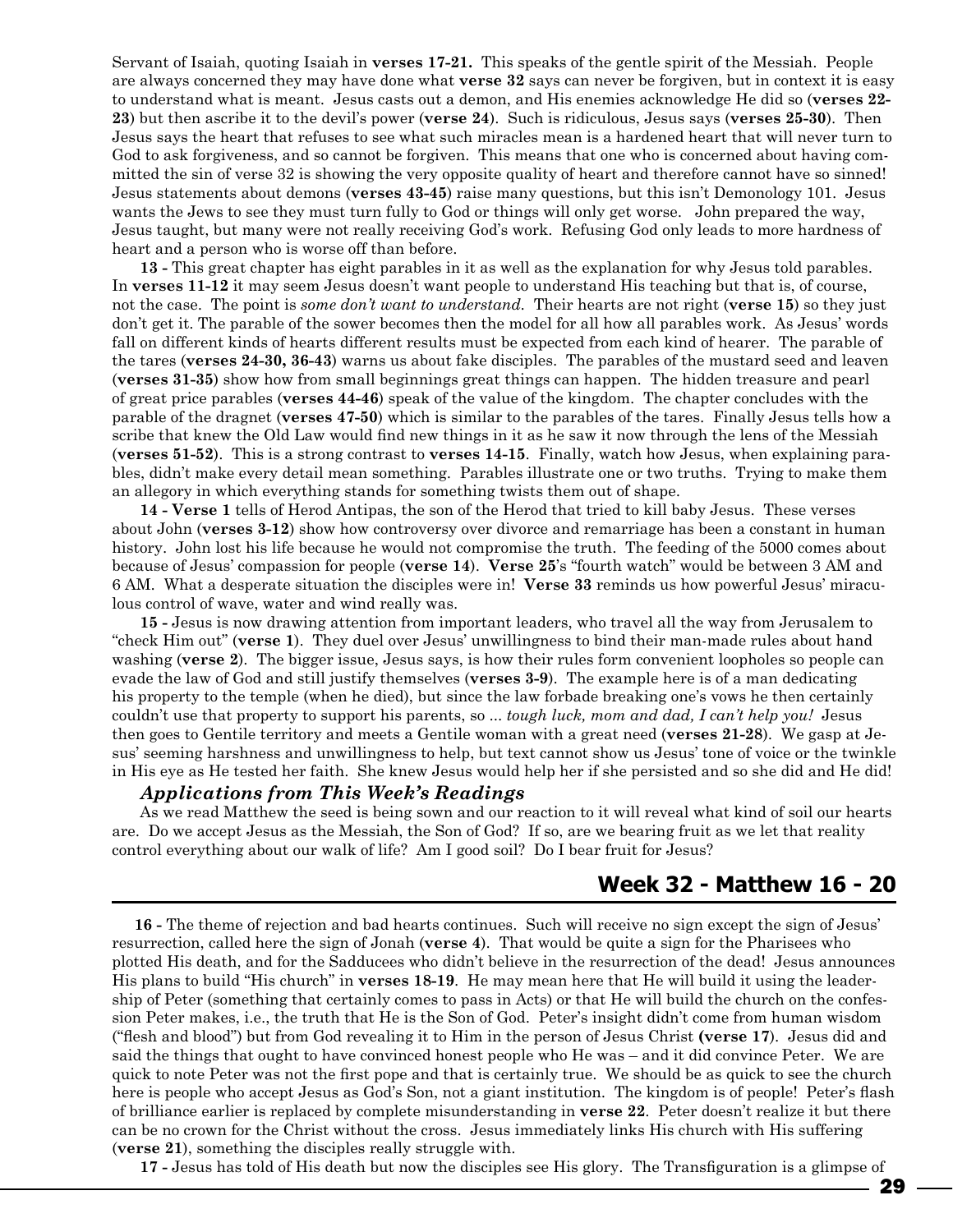things to come. Peter blunders again, and is told Jesus has the preeminence over even great men like Elijah and Moses (**verse 5**). Then the disciples come off the mountain top to find trouble (**verses 14-21)**. The demon possessed boy evidently intimidated the apostles into weakness and fear. **Verse 20** shouldn't be taken literally, but clearly says that persistent faith that doesn't give up in the face of tough circumstances can accomplish much because it is linked to a great God who can do so much in His time and in His way.

**18** - Jesus' call to be like a child **(verse 3)** has provoked every excursion into the good qualities of children, but His point is clear in **verse 4.** Jesus is talking about humility. Kids have little power, wealth, rank or authority. Does **verse 10** teach that everyone has his own personal protector, i.e. a guardian angel? No, it simply says that angels are involved in watching out for our welfare, and while society dismisses children as unimportant God cares deeply for them. Every soul matters to God, which Jesus emphasizes in the parable of **verses 10-14.** Those that do run over and harm brethren are subject to specific disciplinary procedures, which God Himself says He will honor and attend (**verses 18-20).** Of course, a brother who repents must be forgiven, as **verses 21-35** well shows.

**19** - **Verse 1** marks the final turning point, as Jesus sets Himself to go to Jerusalem. Watch His tone become more urgent as He warns the apostles what will happen there. Read **verses 1-9** carefully and without preconceived notions and you may well be amazed that such a clear text has engendered so much controversy. The Lord avoids the squabbling of rabbis and goes back to God's original intention for the home (**verses 4-6**) to announce that God's plan was for one man and one woman to wed for a lifetime, with one and only one cause for divorce. Let us say (and live) what Jesus teaches here! In **verse 16** we meet a good man who has done lots of good deeds but who has no place at the center of his heart for God. He is utterly unacceptable to the Lord in such a state. This bears much thought in our affluent world today.

**20** - **Verse 3's** "third hour" would be 9:00 A.M. as the day began at 6:00 A.M. The parable of unexpected reward well illustrates Jesus' guarantee of rewards for His followers (19:28ff). Here we realize again how God doesn't do as humans do, and that should be a cause of much rejoicing. The parable of grace is interrupted by sober warnings in **verses 17-19**. Jesus is very emphatic here. Coming right out of that James and John's mother show that the apostles don't have a clue what Jesus means (**verses 20-28**). They are still dreaming of earthly glory, palaces and thrones and wanted to be sure they got theirs. They will receive ample suffering, Jesus says, but the Kingdom won't be like they think. Matthew ends the chapter with two blind men. Mark and Luke only tell of one (Bartimaeus, Mark 10:46), but Jewish law requires two witnesses so Matthew tells of both men. Here are two who see Jesus as the Son of David and Messiah (**verse 31**).

#### *Applications from This Week's Readings*

18:10's reference to angels makes a good place for us to remember all God does for His children. We may not always understand what angels do or how they do their tasks, but they are for us and we should thank God for them. Read the following verses: Heb 1:14; Luke 15:10; Gal 3:19; 1 Peter 1:12. Angels, those incredible creatures of power and might, are interested in us and serve us! Let us not react to the wrong ideas about angels all around us by discounting them or deciding they have no place to play. God cares for us and He uses even the power of angels to execute His commands on our behalf! *Thank God – for angels!*

## **Week 33 - Matthew 21-25**

**21** - This is one of Jesus' most deliberate actions. He clearly wants people to see Him as the Messiah of Zechariah 9:9-10. The crowd recognizes the statement Jesus is making (**verse 9**), but they don't seem to realize that if Jesus were coming to start a war with Rome He would ride a war horse, not a donkey. Jesus is a king, but not the kind they expect or want. The religious leaders continue to show their disdain for the common people (**verse 16**), the very ones who "get it." The withered fig tree (**verses 18-22**) doesn't represent Jesus throwing a fit of anger, but instead the nation of Israel that promised fruit but didn't deliver (note the connection at **verse 43)**. We see more bad hearts in the dishonesty of **verse 27**, and in Jesus' pointed parables that close the chapter.

**22** - The parables of Jesus are increasingly dark and violent, aren't they? The parable of the wedding feast (**verses 1-14**) is crystal clear in its meaning and application, but it speaks of a happy time that is marred by foolish and ungrateful citizens. The opposition to Jesus is becoming so pronounced that the Pharisees and Herodians join forces to attack Jesus in **verses 15-22**. Since the Pharisees were so concerned about law keeping and the Herodians were a political group these are strange allies! The Sadducees fail equally to trap Jesus (**verses 23-33**). Notice how Jesus makes His entire argument about the validity of the resurrection off the tense of one word in **verses 32**. God doesn't say "I *was* the God of Abraham, Isaac and Jacob" but "I *am*" meaning they are still alive. Being careful with Scripture and trusting that even the very tenses of verbs are inspired is to treat the Scripture like Jesus did. The chapter concludes with Jesus asking the questions. How can David's son be greater than David (**verse 43**)? Such couldn't be, unless of course, the Son of David, the Messiah, was Deity as Jesus was and is. Jesus is the explanation for Psalm 110, a passage that puzzled the rabbis but is now crystal clear.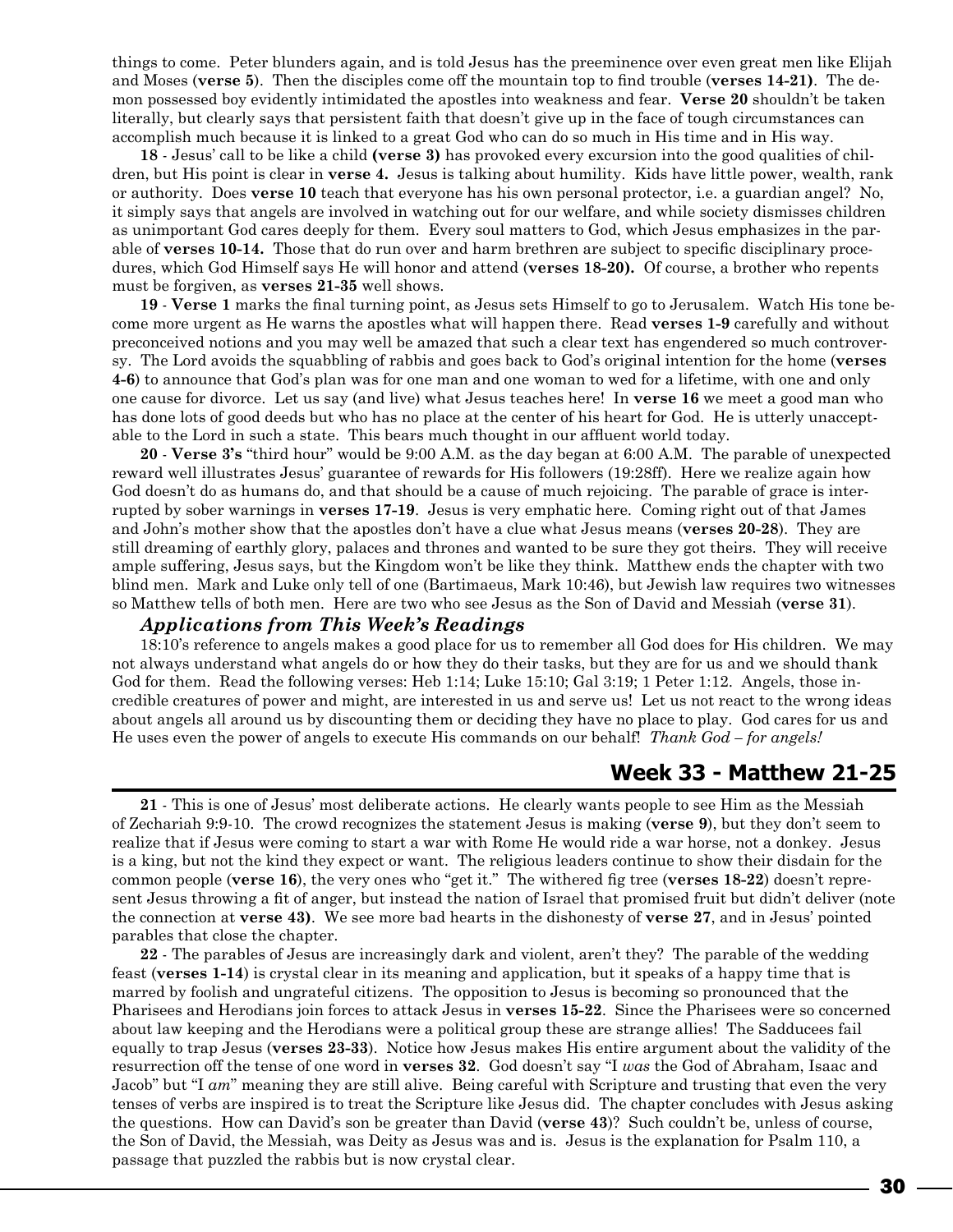**23** - **Verse 5's** phylacteries were small cases or boxes that held a small piece of paper with scripture written on it. They were fastened to the wrist and forehead. The Pharisees were making these large so all would see them. **Verses 9-10** do not condemn all titles but rather the seeking of titles, and undue emphasis on them. Jesus forbids tricky wording to get out of our promises in **verses 16-22. Verse 23** tells us the Pharisees' problem: not law-keeping, but law keeping without putting first things first.

**24 -** The disciples are impressed with the Temple (**verse 1**). Herod's remodeling of Ezra's temple was impressive. Some stones were used that were as large as 20 to 40 feet in length and weighed more than 100 tons! The disciples wondered how such a structure, especially since it was *God's Temple*, could ever be desolated as Jesus said in 23:38? The chapter has provoked much speculation but if we kept the time frame Jesus gave in **verse 34** before us, along with an understanding that Jesus is using Old Testament language the Olivet Discourse is not nearly so difficult. Remember as well that the disciples didn't understand Jesus would leave so they are surely not asking about the Second Coming! We must be content to see this chapter speaking of the destruction of Jerusalem by the Romans in AD 70. **Verse 15** has "abomination of desolation" (from Daniel 12:11), but the parallel account in Luke 21:20 has "armies of Rome," making the term clear. **Verses 27-30** throw many off because they aren't familiar with Old Testament judgement language. Read Isaiah 13:10, 13; 19:1; Ezekiel 32:7-8 and Amos 8:1-2 to see these metaphors of doom used of other cities and nations. Jesus concludes His warnings with strong words to be constantly ready (**verses 36-51**).

**25** - Part of every Jewish wedding was the delay when the groom went to get the bride. It was considered rude to be unprepared when they finally came. We may wonder why they didn't open the door in **verse 11** but night was the hour of thieves, and these had insulted the groom by not being ready. This parable is often connected to Jesus' Second Coming but in context more directly relates to the destruction of Jerusalem. However its principles well apply to the coming that we should be ready for, Jesus' return. **Verse 15** gives us a measure of money, not skills and abilities. The key in the parable is **verse 26**. The one talent man is rebuked for *laziness.* Jesus doesn't want His followers doing nothing while they await the Roman armies, or His Second Coming. They should be active in kingdom business. The third parable here does seem to be about the Second Coming. Notice how *all* nations are gathered (**verse 32**), and Jesus speaks of *everlasting*  fire (**verse 41**), *everlasting* punishment and *eternal* life (**verses 46**).

#### *Applications from This Week's Readings*

Much of our reading has been about the judgment of God - either on the city of Jerusalem in AD 70 or even the final Judgment Day. Look carefully at what Jesus says about judgement in chapter 25. On that great Day will you be with the sheep or goats?

## **Week 34 - Matthew 26-28**

**26 -** Matthew stresses how Jesus is in control of everything and will not be taken by surprise by His enemies (**verse 1**). **Verses 6-12** record a simple act of kindness by Mary (see John 12:3) that cannot be measured in terms of dollars and cents. V**erse 18** shows Jesus making secret preparations for the Last Supper. Judas will not know in advance where the Passover will be eaten, so he cannot betray Jesus there. The verses instituting the Lord's Supper (**verses 26-29**) set it squarely in the Passover. Jesus is doing nothing less than replacing the feast that memorialized when Israel became the covenant people of God with a "feast" that memorializes the act that gives everyone a chance to be an "Israelite." For so long, the Passover and its sacrificial lamb had pointed to Jesus and now that fulfillment was at hand. Watch the close ties between blood, covenant and forgiveness of sins as well. **Verse 30's** hymn would be from Psalms 115-118. Notice in **verses 53-56** that Jesus is not held by the arresting soldiers, but by His determination to complete His mission. In **verses 69-75** Peter fails spectacularly. If the Bible were only a tale made up by humans would one of its heroes act like this?

**27 -** After already suffering through mock trials before the Sanhedrin, Jesus is now dragged over to Pilate because the Jews did not have the right to execute lawbreakers (**verse 1**). Isn't it interesting that the Sanhedrin is worried about unlawful money in the treasury when they aren't concerned about lying and murder (**verse 5**)? Jesus' quiet dignity and courage impresses Pilate (**verse 14**), even while it is clear that nothing Jesus can say will stop the proceedings. Barabbas was a rebel (John 18:40), so it may not be surprising that the crowd would prefer a "freedom fighter" over Jesus. **Verse 27's** Praetorium would be in the Fortress Antonio, built in the corner of the Temple. **Verse 45** tells us it was noon. The veil in the temple was some sixty feet tall, and was torn from the top down, not from the bottom up as humans would (**verse 51**). Access to God and forgiveness of sins has been obtained at Calvary! **Verse 52** seems strange, and we are unsure of all it means, but clearly Jesus' death was momentous.

**28** - Matthew's gospel ends with a bang. Even though Jesus had consistently been saying He would rise again no one seems to have taken Him seriously. So Matthew highlights everyone's unexpected joy and elation (**verses 8-9**). He also answers a vicious lie that was circulating about the resurrection (**verse 15**) and then records the Great Commission (**verses 18-20**). The story of Jesus ends, but what Jesus began goes on.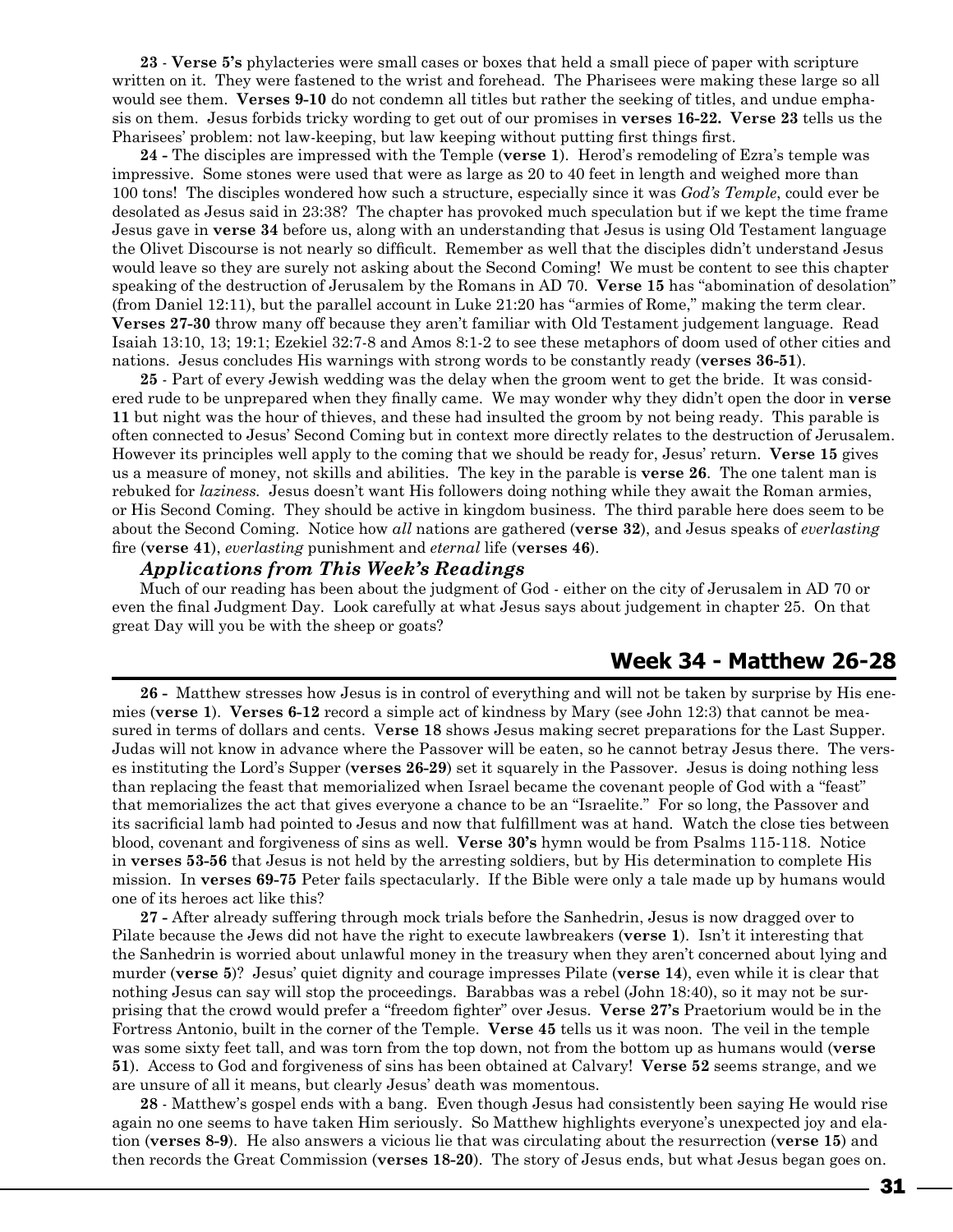**Introduction to 1 Corinthians** - Paul founded this church in Acts 18:1-7, on the third missionary journey. He stayed 18 months. After leaving Corinth he received word of troubles and of questions about his teaching. This epistle is a virtual Q & A session, with Paul trying to help this church get things righted. It was probably written in the late 50's AD.

**1 -** Isn't it interesting that with all the problems Corinth had Paul begins with unity (**verse 10**)? Some try to use **verse 17** to negate baptism's importance, but in the context it is clear Paul did baptize (**verses 14, 16)** and that his concern is party-ism and division. Paul then begins speaking to the issue of human thought and wisdom, pointing out that no man can know God's will by human reasoning (**verses 18-31**). God does differently than humans would expect!

**2** - As Paul continues working with the idea of God's wisdom versus man's wisdom you can still hear accusations against his apostolic authority (**verse 1**). **Verse 7's** "mystery" means something that cannot be known without God revealing it. How does God reveal His will, the mystery? Through the words the Holy Spirit gave inspired men (**verse 13**). Notice that it is not just the concepts of the Bible that are inspired, but the very words. Unfortunately, the "natural man" (**verse 14**) will not hear God's revelation. This verse does not mean the Spirit must directly aid us to understand the Bible, but that we must be willing to listen to God's Word.

#### *Applications from This Week's Readings*

What simple acts do we fail to do because we are concerned about what others will say of us or the cost of the sacrifice? Mary didn't miss her chance (26:6-13). Pray and ask God for an opportunity to serve someone this week – and then seize upon it!

## **Week 35 - 1 Corinthians 3-7**

**3 - Verse 1** ties to chapter 2 with the key idea of "spiritual." The Corinthians were not listening to God's revelation but were instead carnally minded. **Verse 4** picks up the troubles mentioned in 1:12. Paul is still working with the problem of division, although he has expanded on that to include being spiritually immature (the root of Corinth's division). **Verses 14-15** reinforce **verses 6-7.** If those we teach go astray that is a loss, but the teacher doesn't lose his/her salvation for it!

**4 -** Again we hear the undertones of an attack on Paul's apostleship (**verse 1**). **Verse 4** stands as a crucial point for all disciples. There is such concern today about what everyone else thinks of us, but that doesn't really matter, does it? Instead we need to listen to the Lord's revelation, the Bible (**verse 6**). We can't hear Paul's voice in **verses 8-10** but it is clear that he is being sarcastic. The Corinthians boasted of so much yet needed help from the very ones they deemed themselves superior to: the apostles, especially Paul. Of course, Paul doesn't want them to just feel badly (**verse 14**) but to change. Notice the "not-but" construction in **verse 14**. The "not" phrase doesn't mean "absolutely none of this" or "not at all" but "this is not as important, don't emphasize this." The "but" phrase is where the writer's emphasis lies. Watch for this construction as it is common in the New Testament (note John 6:27 where Jesus is not saying "don't work" but emphasizing spiritual priorities).

**5 -** This chapter and chapter six deal with Corinth's refusal to get involved in its own troubles and sort them out. Here a man is in scandalous sexual sin, perhaps with his step-mother (**verse 1**) and the congregation is doing nothing about it. **Verse 5** is difficult. It may be like the idea in Romans 1 that "God gave them up." Paul makes a play on the Passover and unleavened bread as he urges Corinth to purge out the attitude of tolerance toward sin (**verses 6-8**).

**6 -** We naturally wonder how Christians will judge the world (**verse 2**). In some sense we reign with Christ and will, evidently, participate in judging with Him. We should just accept it and wait to see how it works out! Verse 12 begins a little tangent on several linked matters: sexual immorality, idolatry and eating meat that had been sacrificed to idols. Paul will address all of these matters in the chapters to follow, so perhaps this is a kind of introduction and summary.

**7** - This chapter contains some of the longest and most fully developed teachings on marriage in the New Testament. Understanding it in light of the "present distress" (**verse 26**) is essential. History tells us these were uncertain times in the world, with famine and shortages rampant. Further, persecution was breaking out against the church. This would not be a good time to pursue marriage, but Paul wants to be clear that marriage is not sinful or "less holy." Some have decided that we can ignore Paul's recommendations (**verse 12**) because they are not from Jesus, but Paul is an inspired apostle! He goes on to develop that Christianity does not change our outward relations in life (**verses 17-24**). **Verses 36-38** are difficult because we are not sure if this is speaking of an engaged person or the father who gives his daughter in marriage. Whoever Paul is speaking of, it is still clear that Paul's main point is carried through: marriage may be difficult just now, but it is not sinful.

## *Applications from This Week's Readings*

This week's readings highlight the value of God's revelation, the Bible. We simply cannot know the mind

32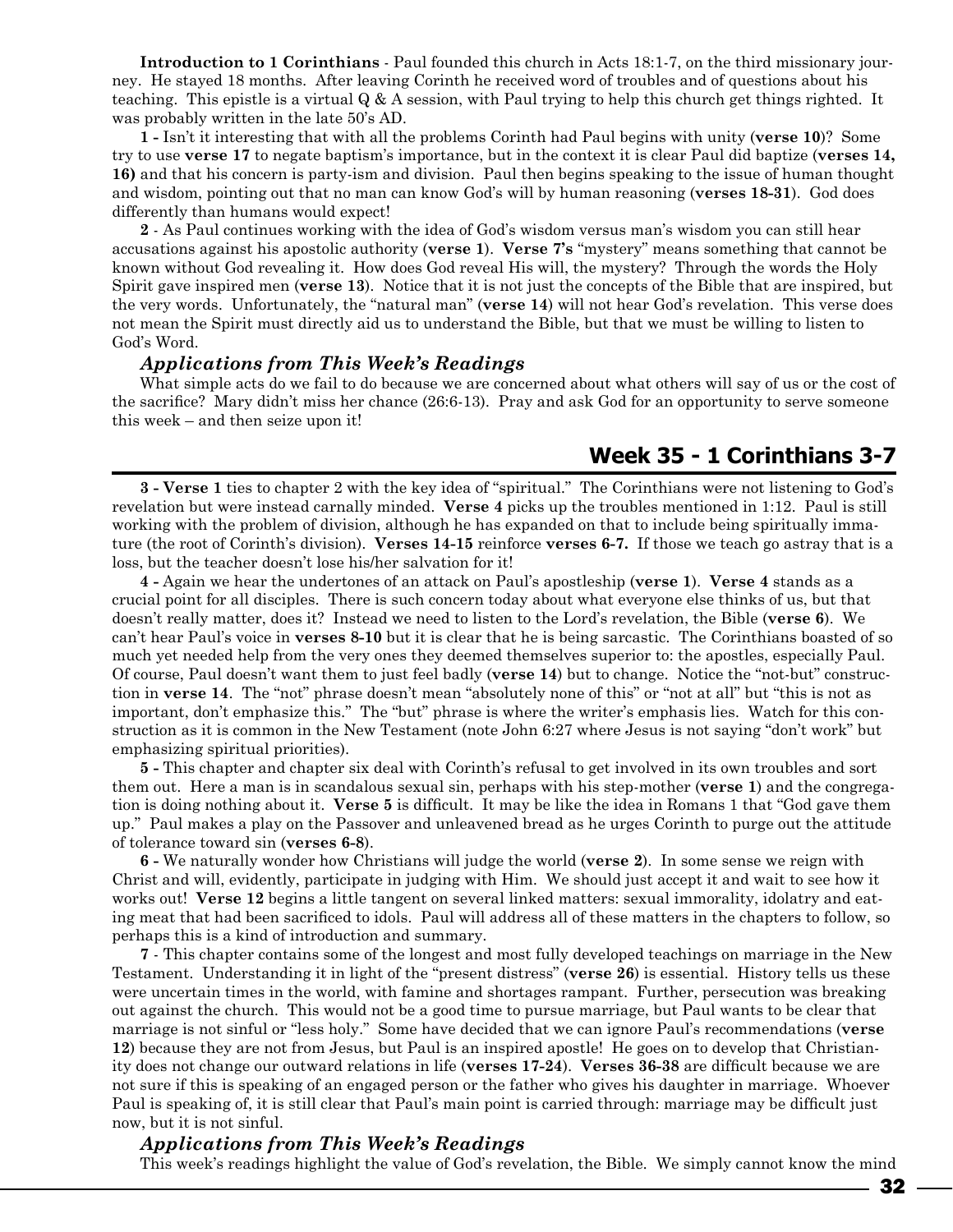of God without Him revealing it to us (2:11-12). Thus, we should be very thankful for the Word. Second, we should be very determined to read this revelation and find out about God! Make certain as you read that you count the Bible as inspired, and as *the* source for the information we need of our Creator. Make a list of what you have learned of God just from 1 Corinthians.

## **Week 36 - 1 Corinthians 8-12**

**8 -** Chapters 8-10 discuss the idea of Christian liberty using the example of meat that was offered to idols. Much of the meat available in the New Testament world would have been from idol temples. Could a Christian eat such? What if he/she had formerly been an idol worshiper? Do Christians have the liberty to eat such meat? Paul says Christians do, but they need to be careful how they use that right so as to not cause others to sin (**verse 9**). "Cause to offend" doesn't mean hurt feelings here. It means "tempted into sin." Christians must not help the devil do his evil work!

**9 -** If anyone at Corinth wonders if Paul will practice what he preaches (8:13), he now details how he has done exactly what he urges on them: give up liberty for others. Paul has given up the right to be supported by Corinth so that money wouldn't be an issue between them (**verse 15**). Paul will give up anything to "win the more" (**verse 22**). He disciplines himself as he is asking the Corinthians to do to win the prize of heaven (**verses 25-27**).

**10 -** Paul is sure that while eating idol-sacrificed meat isn't wrong, some at Corinth need to be careful about this liberty lest they fall back into idolatry (**verses 14ff**). The Israelites had great blessings and were God's people but idolatry was a huge stumbling block for even them (**verses 1-5)**. So don't be proud and arrogant, but watch out (**verses 6-13**). Paul closes the chapter with very direct answers to questions that would arise in day to day living in an idolatrous culture. **Verse 23** doesn't mean there is no such thing as sin, but in the area of liberty where all is lawful, not everything is helpful. Meat from idol temples was lawful to eat, but that didn't mean everyone should eat it.

**11 -** The first sixteen verses of this chapter are famous for their perplexity. Yet it is not that hard to understand what Paul is saying here. Some women in Corinth needed to be covered when they prayed and prophesied. Men should not be covered when praying. The difficulty is knowing exactly what the covering for women is, and how much of this chapter is applicable to today. Does Paul want women today to be covered? Is the covering an artificial veil, a woman's hair, or even more specifically, long hair on women? While these questions (and many others) cannot all be worked out in this brief format the reader needs to carefully study these matters. **Verse 5** speaks of women praying and prophesying. Where is this going on? Paul will forbid women doing this in the common assembly in chapter 14, so where was this being done? **Verse 6** seems to say something about the customs of that day, but there is uncertainty even about what those were. **Verse 10** is extremely difficult. Paul then addresses another problem at Corinth: turning the Supper into a common meal that featured class distinctions based on income (**verses 17-34**)! Some are confused by **verse 27.** It does not refer to the worthiness of the participant, but instead references a taking which fails to give the respect to the Supper that it deserves. It is to take the Supper in an irreverent way. Those that do so just bring judgment upon themselves (**verse 29**), and become spiritually weak if not dead (**verse 30**).

**12** - Discussing the Lord's Supper (11:18-34) leads Paul to another aspect of worship and questions from the brethren at Corinth: spiritual gifts. This will occupy his attention for the next three chapters. Obviously things are out of control, as some are saying "Jesus is accursed" and then that the Spirit made them say such (**verse 3**)! Early on Paul introduces the idea that all the differing spiritual gifts are needed (**verse 7**), an important point for a church infatuated with one gift, tongue speaking. The gift of faith in **verse 9** cannot be the saving faith required of all Christians but must be an additional measure of faith, perhaps giving one a very tough faith. **Verse 13** is difficult to translate (baptized *by* the Spirit or *in* the Spirit?) and equally hard to understand. "By the Spirit" is used in **verses 3 and 9** to mean "under the influence of" and that may be the sense here. "Drink the Spirit" is difficult, but Paul's point is clear: the Corinthians have all had the same experience, are all Christians, are all one body and so must act in a unified way. **Verse 22's** "weaker members" references our internal organs. They cannot survive outside the body, and are not as sturdy as fingers or hair, but are indispensable to the body.

#### *Applications from This Week's Readings*

Think again about matters of liberty and our example as discussed in chapters 8-10 of this week's reading. Can you think of matters that are not necessarily wrong but are not wise to engage in? How concerned are you about your influence, and what other (possibly weaker) Christians see in you? Do we imagine we are impervious to temptation and so are reckless, just ready to fall into sin like Israel of old?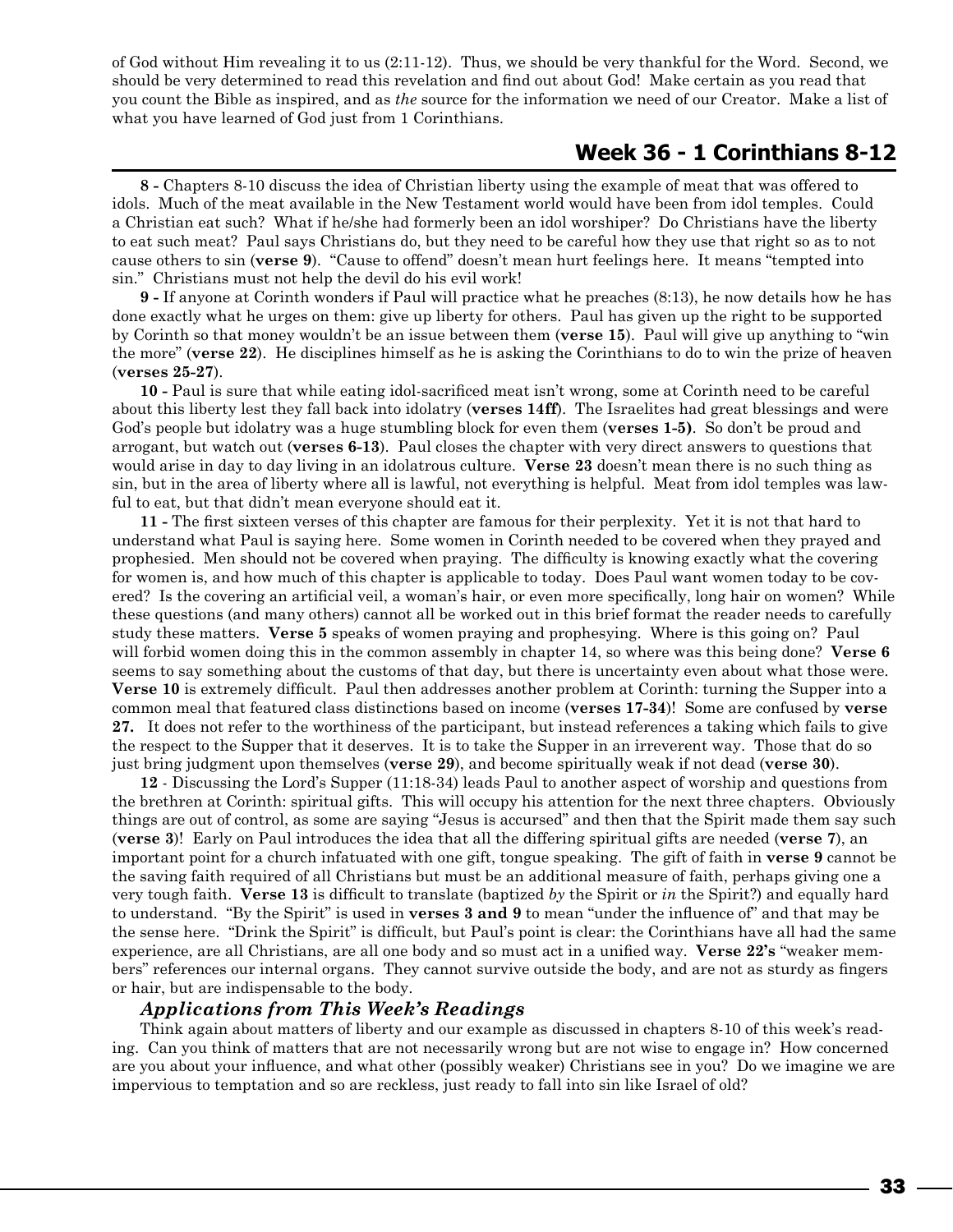**13 -** Paul now presses the Corinthians to pursue something greater than spiritual gifts: the way of love. Without love all is vain (**verses 1-4**), and love is permanent while spiritual gifts are passing away (**verses 8-13**). **Verses 8-10** are key verses in understanding spiritual gift's duration. Paul speaks of the revelation gifts - prophecy, knowledge (not just any kind of knowledge but supernaturally given knowledge, see 12:8) and tongues - and says this means of revelation will cease when "the perfect comes" (**verse 10**). Logically "the perfect" can only refer to a full measure of whatever "the partial" is. So Paul says "we have partial revelation with these gifts. Someday we will have full revelation and not need them." That full revelation is the completed New Testament.

**14 - Verse 2** tells us that when no interpreter was present only God could understand a tongue-speaker, so he speaks "to God." In **verse 5** Paul begins to develop the theme that gifts are for edifying others, not getting attention for self, and must be used for edification. **Verse 14** indicates that the mind and spirit must work together for prayer to be correct. Spoken words can have great power, as when one preaches (prophesying is speaking for God) and an unbeliever is convicted by the Word of God (**verse 24**). Paul's injunction against women speaking in church (**verse 34**) has been often misunderstood. It cannot mean a woman can never say anything in church, lest she be unable to sing. "Silent" is the same word as in **verse 28**, where a tongue speaker without an interpreter is told to be silent. That did not mean he was to say nothing, but to keep silent regarding his tongue speaking. Similarly, **verse 34** doesn't mean a woman can never say a word in the assembly but that she be silent regarding the questions some were interrupting the assembly with (note **verse 35**).

**15 -** Paul changes gear here, now dealing with problems about the resurrection. Some in Corinth were saying there was no resurrection of the dead (**verse 12**), so Paul logically applies that to Jesus (**verse 13**), showing how that would undercut all of Christianity (**verses 14-19**). Paul likes the "through one" analogy (and will use it in Romans). Here he compares Adam's one act of sin that brought death to Christ's one act (the cross) that brings salvation and life (**verses 21-22**). **Verse 29** is notoriously difficult. Paul's point, in the context of talking about the resurrection, seems to be "Why are we baptized if we just die and are no more? Are we just baptized to be numbered among the dead who never rise?" His wording is difficult however. The practice of baptism for dead unbelievers who are lost has arisen from this verse, but other verses clearly teach that no one can obey the Gospel for someone else (see 2 Corinthians 5:10).

**16 - Verses 1-2** give authoritative information on how a church is to raise money. Some have tried to assert that the treasury can only be used for benevolence (its use here) but other passages supply more information about all the scriptural uses of the treasury (see Philippians 4:15). Paul closes with travel plans and the names of fellow workers. These verses put a very human face on the New Testament church, and on this grand apostle who had to concern himself not only with doctrine and revelations but also mundane matters like ship schedules and financial support (**verse 6's** "send" means financial support).

**Introduction to 2 Corinthians -** After reading 1 Corinthians we marvel at a church with so many problems, and we wonder if the first letter helped. 2 Corinthians tells the "rest of the story," letting us know that some things did improve, but in other areas the situation was worse. Key themes are the genuineness of Paul's apostleship, the collection for the poor Jewish saints in Jerusalem, and his deep love for the Corinthians.

**1** - **Verse 6** figures into Paul's "we suffer for you because we love you" theme. Paul's afflictions are the trials and persecutions he endures so he can bring the Gospel to people like the Corinthians. When he is comforted that is for them too – they benefit from learning of his example. **Verses 9-10** reference some terrible peril Acts doesn't record. **Verse 12** gives the first hint that some are challenging Paul's apostleship and conduct. **Verse 15** alerts us that some of the attack was based on Paul changing travel plans. **Verse 22** is famous for spawning all kinds of wild ideas about the Holy Spirit. The emphasis, however, is on ownership and certainty. "Sealed" speaks to ownership, while "deposit" speaks of an escrow or guarantee of full payment in the future. The sealing may be miraculous gifts (a very public sign that one was a Christian, owned by God) or might even refer to baptism, the act by which God takes one as His own. The deposit of the Spirit probably refers to being in relationship with Deity, a relationship that will be fully developed in heaven. Being in Christ, in the Father, and in the Spirit now is only a taste (a deposit) of what is to come, but none of these relationships are mystical or spooky. We have relationship with God when we are obey His word and abide in it (note John 15:7; 1 John 3:24).

## *Applications from This Week's Readings*

This last section of Corinthians and the beginning of 2 Corinthians reminds us how far from what God desires the church can go. The Corinthians needed to return to the pattern, and obey the instruction of the Lord as given by this inspired apostle. Do we assume we "have it made" and fail to continually check our teaching and practice against the New Testament standard?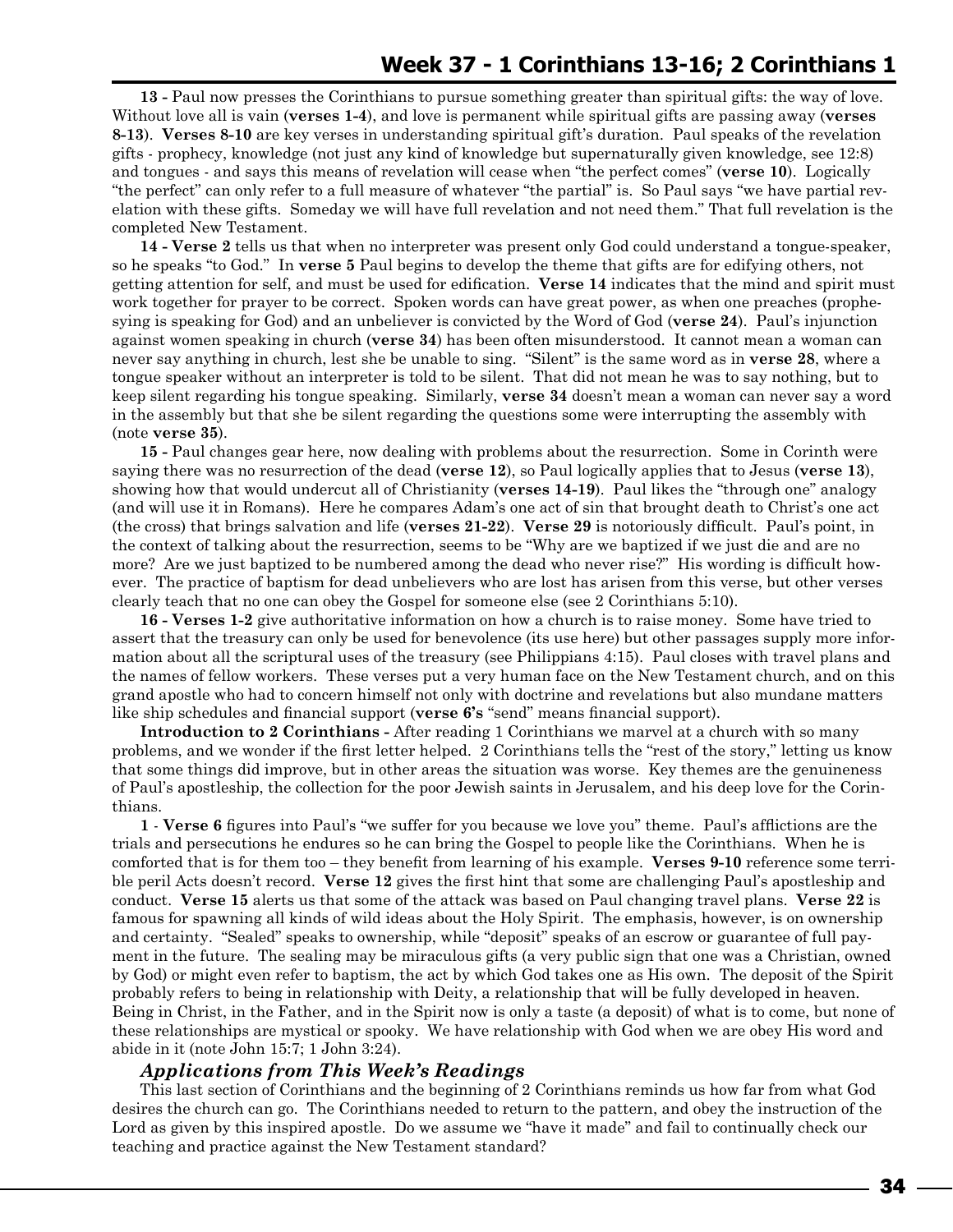**2 -** It is very difficult to work out all the "when" of Paul's travels and writings. **Verse 1's** "sorrowful visit" does not seem to be mentioned in Acts. But we learn here that since that visit didn't go well he wrote 1 Corinthians (mentioned in **verse 4**) while at Ephesus (1 Cor 16:8) and sent it with Titus (2 Cor 7:6-8). Anxious to hear how they received that letter he set off over land to find Titus (**verses 12-13**). Chapter 7 will tell how he found Titus and heard good news about their reception of 1 Corinthians. However, before Paul gets to that he has a long digression that lasts from 2:14-7:4. In this material Paul talks about his work as an apostle, beginning it with the image of a victory parade (**verse 14**). Paul sees the Corinthians as proof of his work, and proof that he is not a "peddler" of the Gospel (**verse 17**).

**3 -** We need to be careful with **verse 6.** Many try to make out that carefulness in obedience is legalism and "kills," versus being "free and easy," as in "I just follow the spirit of the law." Paul has no such ideas under consideration here. The "letter" that "kills" is Moses' Law (note **verse 7**) not careful obedience, which is never condemned in Scripture. The Law of Moses had glory (**verses 7-9**) but it could not give eternal life and is not as glorious as the Gospel which transforms us into the likeness of Christ (**verse 18**). "Freedom" in **verse 17** is not liberty to do as we please and ignore God's Word, but freedom *from the bondage of sin* (cf. Romans 6:18-23).

**4 - Verse 2** contains an echo of charges against Paul, as does **verse 5**. Some are false apostles who are treacherous and who do preach themselves. The Corinthians are accepting them and rejecting Paul – a serious crisis! **Verse 7** is a beautiful metaphor. The Gospel is a great treasure placed in lowly containers (human preachers) to show God's power. **Verse 10** seems to mean that Paul had physical scars that showed his willingness to suffer for Jesus' (and the Corinthians') sake. Again we hear a theme Paul keeps coming back to in **verses 16-18:** tough times don't discourage us. We won't quit, Paul says!

**5 -** How can Paul go on and endure so much? He keeps the goal of heaven before him (**verse 1**). The imagery here is of clothing, and wanting to be better clothed, i.e. to go to heaven. Again, Paul mentions the Spirit being a guarantee or earnest (**verse 5**). As in 1:22 this probably just means that the relationship we have with Deity *now* is a foretaste of the perfect fellowship we *will have* with the Father, Son and Spirit in that "building not made with hands." So we must remain confident (**verse 6**) because we have faith (**verse 7**). All of life must be lived in view of eternity (**verses 9-10**), which for Paul means he isn't like the false apostles who will do anything to please men. Paul knows it is the judgment of God that matters (**verses 11-16**). So he preaches the real Gospel, designed to reconcile sinful people with God through Christ (**verses 17-21**).

**6** - As Paul continues his pleading for the Corinthians to accept him he now mentions the hardships he has endured (**verses 4-10**). Yet it is clear that some at Corinth are not interested in receiving the apostle (**verses 11-13**). There may be other applications of Paul's admonition of **verse 14ff** but the context indicates primarily he has in mind pagan worship. We do well to remember that not all attachments with unbelievers are forbidden (see 1 Cor 7:12-16; 10:27). Paul does not want Christians forming attachments that would cause them to compromise their standards or their influence. Again, in this context, he is speaking of going to pagan idol worship.

## *Applications from This Week's Readings*

Two keys emerge from reading 2 Corinthians. First, Paul has an incredible love for his brethren. He will sacrifice almost anything and put up with much hardship to help them know the Lord. Do I care for my brethren like that? Secondly, Paul is determined to do what is right and never quit doing it, no matter what happens to him. Do I let others or difficult circumstances discourage me? Paul says never, ever, give up!

## **Week 39 - 2 Corinthians 7-11**

**7 -** After much pleading Paul rejoins the material he began in 2:13 when he spoke of sending Titus to them. **Verse 4** says he found Titus and Titus told him the brethren had received 1 Corinthians very well, even repenting! Paul is overjoyed (**verses 6-7**)! Real repentance may require making one feel bad but godly sorrow is a good thing because it brings about the repentance that saves souls (**verses 9-10**).

**8 -** Having been refreshed to hear such good news Paul now talks about another area of concern: the collection for the poor saints in Jerusalem. The Macedonian brethren to the north were giving in an extremely generous way (**verses 2-4**), because they first gave themselves (**verse 5**). Corinth had started this collection vigorously and with great intentions but they hadn't persevered and continued like they should (**verses 6, 10-15**). Note the way Paul motivates better giving: by appealing to the example of Jesus Christ (**verse 9)**. Paul is very concerned that they complete their giving as it is close to time to take the contribution on to Jerusalem. He is sending a famous brother (maybe Luke or Barnabas) who will accompany their gift (**verse 18**). Paul himself is doing everything necessary to make certain there is no possibility of anyone even *thinking* there has been "monkey business" with this important contribution (**verse 21**). Integrity was important to Paul!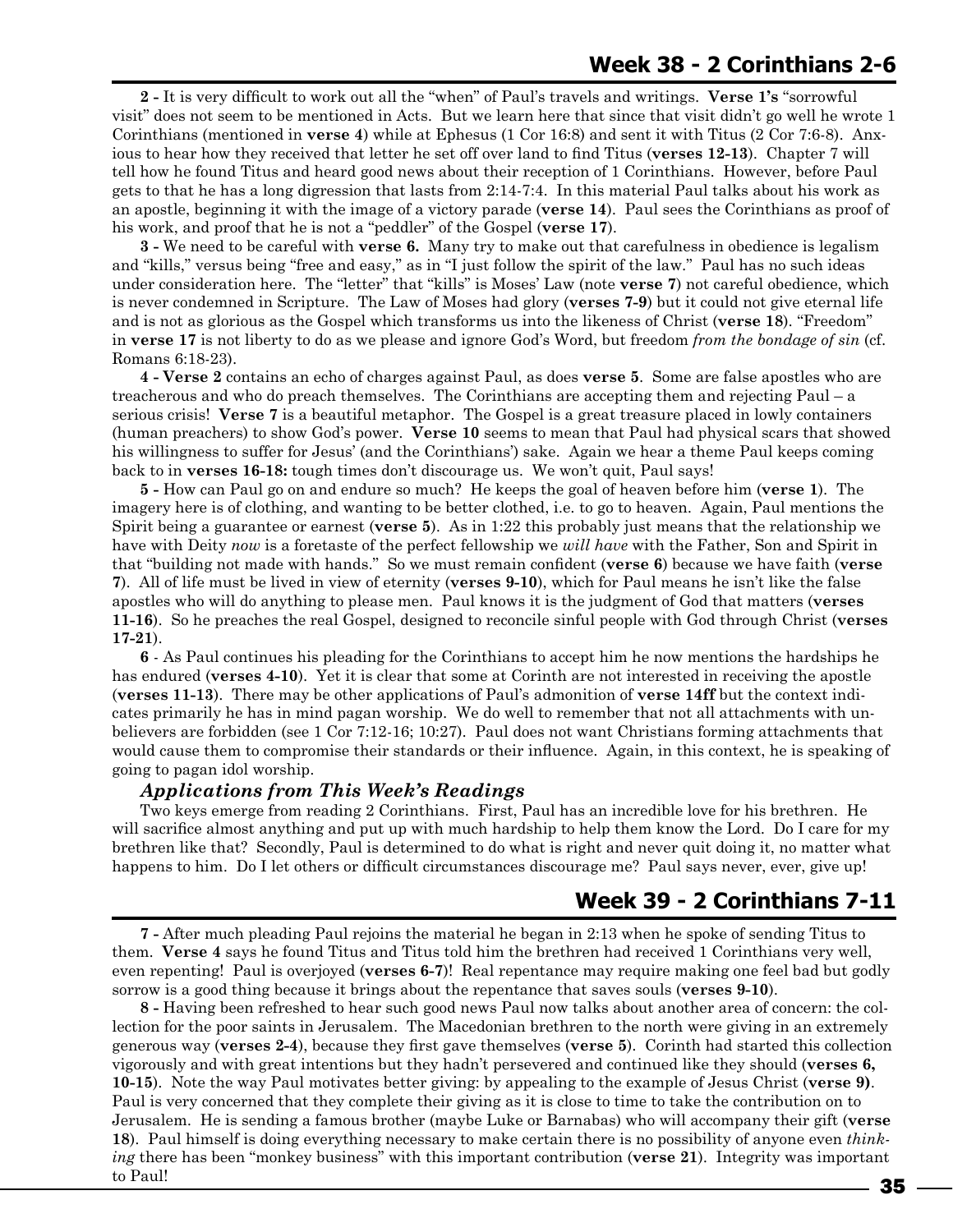**9 -** The theme of giving continues in this chapter, as Paul urges with the Corinthians to do as they promised so they won't be embarrassed (**verse 4**). Some of the New Testament's most important teachings about giving are here. Make certain you get the principles of **verses 6-7**. Don't be misled by the "health and wealth" gospel that preaches giving just to get. This is certainly not what Paul has in mind in **verse 6.** God does bless us materially but that is so we can share and help others (note **verse 11**), not hoard up blessings for self and live in luxury. Paul wants the Corinthians to trust that God will take care of them and give freely and liberally. Some have tried to make **verse 13** mean the collection was for Christians *and* non-Christians but this cannot be. In **verse 14** Paul says the recipients are praying for the Corinthians. Can non-Christians pray? Further, elsewhere Paul specifically says that Christians will receive these funds (see Romans 15:26). Did Paul lie?

**10 -** You will note quite a change of tone in this chapter. After hearing from Titus (7:4) Paul seems quite cordial and happy. His admonition about giving in chapters 8 and 9 is light and gentle. Suddenly, we read Paul roaring at the brethren, and his tone is intensely personal. What happened? We are not sure but perhaps more news from Corinth arrived. Clearly some were outright rejecting Paul and his apostleship (note **verses 2b, 7, 10**). For Paul, everything now seems to be at risk again. So Paul makes a spirited attack on his enemies, sometimes even saying all of this is against his better judgment. The crisis is severe and Paul does not mince words about the troubles there. His critics boost themselves by commending each other and comparing themselves to each other but such is foolish and ungodly (**verses 12-18**).

**11** - There may not be a chapter like this one anywhere in the New Testament! Paul is almost beside himself with concern about the Corinthian situation. False apostles are there, teaching error and telling the Corinthians Paul isn't really an apostle (**verse 3-5**)! To respond to this Paul uses a considerable dose of sarcasm and some tough talk. Yes, it was true that he didn't take wages from Corinth when he was there (**verse 7**) but how could that be construed to mean he was a fraud? He did that to help them (**verse 9**). The Corinthians seemed captivated by the boasting of the false apostles, but Paul (reluctantly) lists his own accomplishments (**verses 16-33**) and it is quite a list. Paul is the genuine article, a real apostle of Christ!

## *Applications from This Week's Readings*

Although giving is a crucial part of Christianity we may give little attention to it. Our reading this week places giving front and center, asking us hard questions like "Have I given myself first?," "Do I give purposefully?" and "Am I giving sacrificially and joyfully?" Perhaps the most important question to ask is "Do I see giving as participating in God's work, something that I would beg to do?" The Macedonians are our example in giving, but too often we follow the haphazard ways of Corinth. Pray and consider your giving habits this week.

## **Week 40 - 2 Corinthians 12-13; James 1-3**

**12-13 -** In 11:30 Paul mentions weakness. Here he furthers that line of thought as he talks about revelations from God. Did the false apostles claim some grand revelation? Well, Paul had seen some pretty spectacular visions (**verses 1-6**). **Verse 7** makes it clear the "man" Paul knows (**verse 2**) is indeed Paul. Regrettably there is so much speculation about Paul's "thorn in the flesh" (**verse 7**) that often Paul's point is badly missed. We need to be content admitting the text doesn't say what the thorn was, and therefore, we cannot and do not know what it was. Therefore, something else must be more important to focus on. Paul's point in **verse 10** is exactly where we need to give our attention instead of vain speculation about what we cannot know! Paul says he needs to be dependent upon Christ and that anything that keeps him dependent upon Jesus is welcome. What a lesson! Paul concludes the chapter warning that he is coming (**verse 14**) and that there need to be some changes there or his coming will be sorrowful for all involved (**13:1**). The Corinthians may think they have some charges for Paul to answer, but he says it is time for *them* to do some soul searching to see if they are really disciples or if they have been drawn off course (**verse 5**). **Verse 10** may be the summary verse of the entire epistle: make some changes *now!*

**Introduction to James** - This epistle is often called the "Proverbs of the New Testament." It is full of practical teaching, often composed with terms and phrases that Jesus Himself used. There are several James mentioned in the New Testament, but **1:1** probably references the brother of the Lord (1 Cor 15:7; Acts 1:14; 15:13-21; 21:18). He wrote to Jewish Christians living outside of Palestine.

**1 - Verses 9-11** show reversal of common thinking. We think of the poor as lowly and the wealthy as exalted, but James turns that around. The rich man in **verse 10** is probably not a Christian. He thinks he has so much, but he will fade away (**verse 11**). Get the contrast from **verses 16-17** to **verse 13**: God doesn't tempt but instead blesses. **Verses 19-27** put emphasis on listening to God's Word and then *doing it.*

**2 - Verse 5** sets up the contrast between the way the recipients were judging and how God judges. The Lord has always had an interest in the poor (Proverbs 19:17). It is just so that often the poor can humble themselves and trust God easier than the rich can. Too often the rich attack Christianity and its values (**verses 6-7**). Note how much of these verses come directly from Luke 6:20ff. **Verse 13** is puzzling. The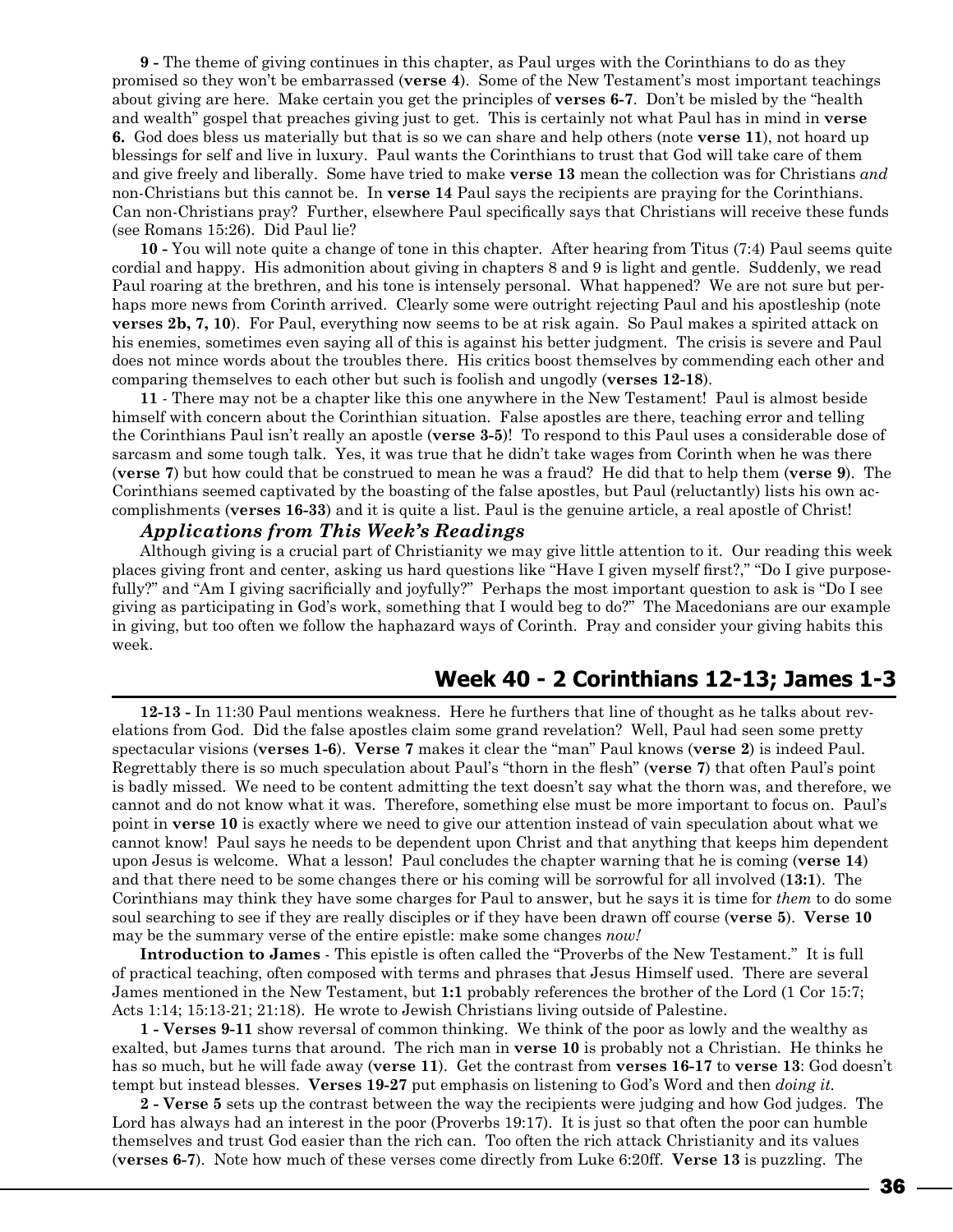readers need to show mercy to the poor, and should know that those who have been merciful will receive mercy instead of judgement on the Last Day.

**3 -** The implication of **verse 6's** "set on fire by hell" is that the devil uses the tongue to do evil. James ends the paragraph on wisdom (**verses 13-18**) with a proverb about sowing in peace. This makes the contrast to 1:20. Human anger doesn't produce righteousness but peace making will. This sounds a great deal like Jesus in Matthew 5:9.

#### *Applications from This Week's Readings*

Think about our world's attitude toward riches and the wealthy. Contrast that with what we have read in James. What is *your* attitude toward riches? What can you do to move your attitude away from our culture's thinking and toward James' view?

## **Week 41 - James 4-5; 1 Peter 1-3**

**4 - Verse 2** speaks figuratively of brethren who are quarreling so much it is like they want to kill each other (see Matt 5:21-22). **Verse 5** is very difficult to translate and understand. It may mean God opposes arguing and warring and has given us His Spirit (who reveals the Word) to oppose such activity, or that God longs for His people to express love instead of enmity. **Verse 12** reminds us that only God has the right to judge.

**5 - Verses 1-2** remind us of an Old Testament prophet attacking the rich who enjoy God's blessings but have forgotten Him. Treasure will not save in the day of judgment (**verse 3**). What do we make of **verses 8-9** that sound as if the return of Christ is very soon? We should remember that for the Christian the Lord is as close as our own death. Further, we are to live as if we believe the Lord might come even today. These verses teach that urgency in day to day living. Why should the elders anoint the sick with oil (**verse 14**)? This famous verse puzzles us, but the explanation may be as simple as oil being used as medicine (see Luke 10:34). Note the "Lord will raise him up" not the oil, so we do well not to put too much emphasis on the oil! **Verse 20** should not be taken as a way to "merit" forgiveness but tells us God forgives the one who repents.

**Introduction to 1 Peter** - Peter's epistle helps Christians, Jewish and Gentile, who were suffering for their faith. Written in the early 60's, perhaps from Rome (see 5:13), the book has a warm and pastoral tone as it encourages Christians to stand fast in a hostile environment.

**1 -** The churches Peter addresses (**verse 1**) are mostly in the provinces in the northern part of Turkey. Paul evangelized southern Turkey. Peter appears to have gone north. In **verse 5** we see the activity of God (protects) and Christians (through faith, continued belief) coming together to assure salvation. **Verse 13** begins the response to God's work by urging us to think and reason with our minds. "Gird up your mind" would be like our expression "roll up your sleeves." Note the indestructible nature of God's word (**verses 23- 25**). What a promise!

**2 - Verse 2's** reference to the Word as the agent of growth is impressive when we realize there are Gentiles in Peter's audience. These had not grown up with the Old Testament Scriptures but were now admonished to study them. Peter says the Bible counts! **Verses 4-8** use stone imagery to describe our relationship to Jesus. This metaphor is common in Scripture (see Isaiah 8:14; 28:16; 51:1, Psalm 118:22; Daniel 2:34). The "cornerstone" is the most important stone in a building. **Verse 16** reminds us we are free to choose to serve God. That freedom is expressed, paradoxically, in service, not in selfishness. How do we honor "all men" (**verse 17**)? Peter means for us to recognize that God made every person and thus every person has value and significance. The chapter closes by appealing to the example of Christ who suffered and served. Read **verses 23-25** carefully as they ring with echoes of Isaiah 53.

**3 -** "Likewise" in **verse 1** ties to 2:13, where Peter begins direct admonition about various roles in life. **Verse 6** urges women to willingly show their husbands they accept their leadership. **Verse 7** challenges men to treat their wives right. Peter ends the section on suffering for righteousness sake (**verses 13-17**) with one of the most puzzling verses in the NT. What *is* verse 19 talking about? "The spirits in prison" could be the disobedient of Noah's day but seeing them as disobedient angels better fits the use of the term "spirits" throughout the Bible. It seems that Peter is saying that after the cross Jesus made a proclamation of victory and condemnation to some who previously had rejected God. Even if we don't understand all the specifics the point is plain: Jesus subjected and triumphed over a difficult "audience" and thus Christians can count on Him to help them win victory, and even to triumph over their foes, as they are persecuted.

#### *Applications from This Week's Readings*

1 Peter 1:10-12 tells us that prophets and angels longed to know what we know: how God would reconcile sinners through the Christ. They didn't understand how the Messiah could suffer and be glorified. We do. We are "insiders" while prophets and angels were "outsiders!" The completed Word of God gives us such insight into who God is and how He operates and works. Be thankful for it!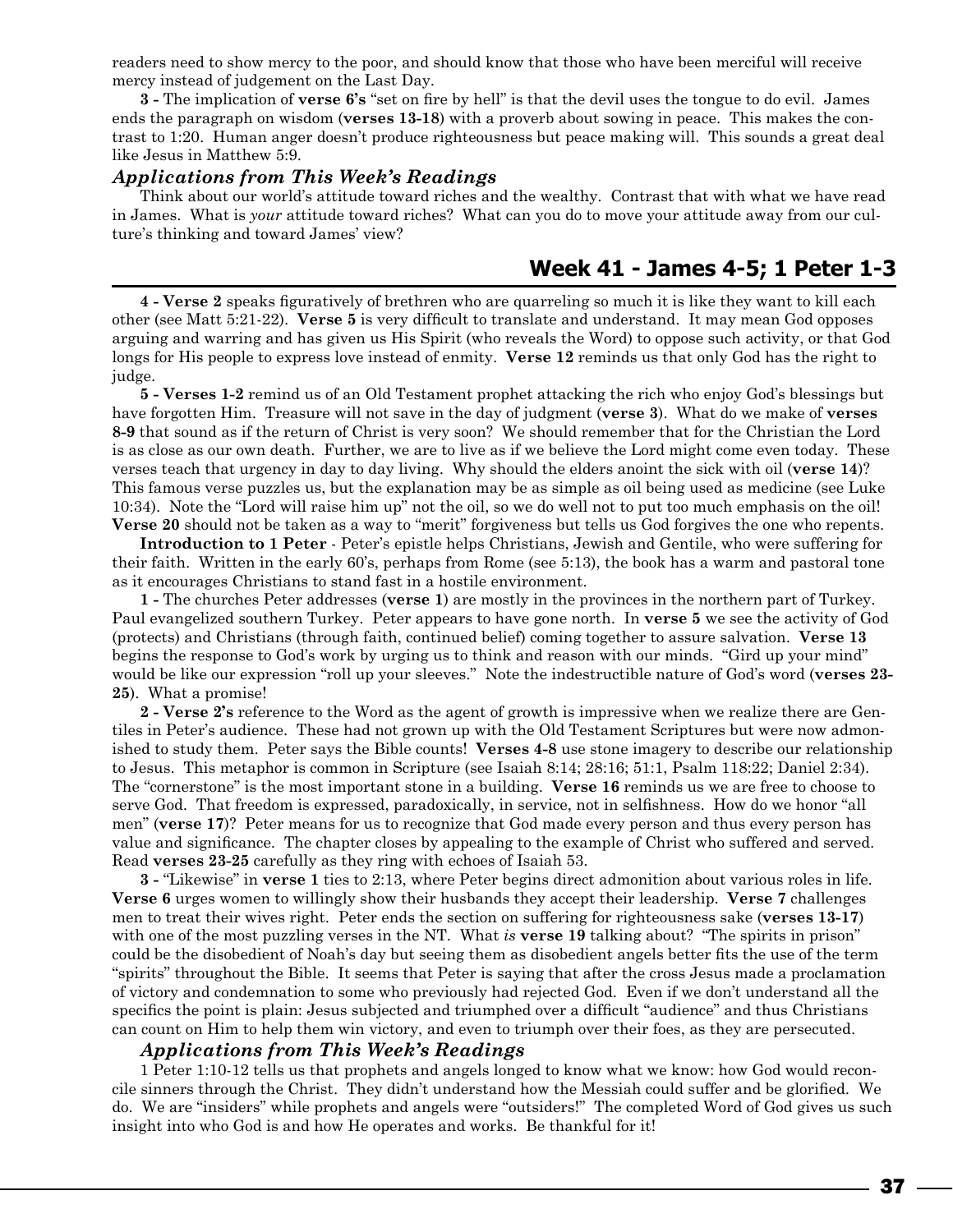**4 - Verse 1** connects to 3:18. What are we to do with this information about Christ's suffering? We arm ourselves with the same attitude He had and we die to sin. The thought here is strikingly similar to Romans 6:7. The thought is that we are done with sin. **Verse 6** speaks of preaching to the "dead," which probably references people who are spiritually dead. **Verse 7's** "end of all things is at hand" means the second coming is to be viewed as always impending (see Luke 17:26-27). Therefore we need to control our minds, a common refrain in 1 Peter (see 1:13). **Verse 12** revisits the key theme of suffering.

**5 -** What can Christians look to for support in times of trial? Peter discusses elders and their responsibilities here (**verses 1-4**), as well as humble mutual support for each other (**verse 5**). The letter ends by naming Silas (Silvanus, **verse 12**) as the messenger (not the secretary) for Peter who is carrying the epistle. **Verse 13** intrigues us. Was Peter really in Babylon or somewhere else? Because there is some evidence Peter was in Rome many think this is a reference to that city. Mark in **verse 13** is John Mark, and is probably Peter's son in the faith.

**Introduction to 2 Peter -** 2 Peter is a special kind of letter (3:1), called a testament. This kind of literature was common in NT times. Testaments have two kinds of content. They contain admonitions the author wishes to give before dying, and then have some sort of revelation of the future. 2 Peter fits the pattern, with ethical instruction (1:3-11), and then in 2:1-3a; 3:1-4 Peter predicts the future: false teachers will arise. 1:12-15 has typical testament kind of language. Reading this as Peter's "last words" before death makes it powerful and moving. He is deeply concerned about false teachers and so puts inspired pen to paper one last time.

**1 - Verse 4** tells of partaking of the divine nature. This may mean we become one with God by being united in purpose, action, sharing in His holiness, etc. **Verse 10** contains a tremendous promise to spur our spiritual growth. There are hints of troubles in **verse 16**. In **verse 19** Peter cites the Old Testament record as proof of what is right and true about Jesus. "Morning star" is a reference to Jesus (see Num. 24:17, which was taken as messianic in NT times, also Luke 1:17; Rev. 22:16). **Verse 20** follows this by teaching prophecy doesn't originate with the prophet. Since it is a message from God it cannot be molded or interpreted as one desires.

**2 -** The trouble with false teachers is clearly detailed here. **Verses 4-9** show that God can judge evildoers, having even judged angels (**verse 4**). We do not know anything about these erring angels so speculation is vain (some try to tie this to Genesis 6 but such is mistaken). Angels appear again in **verse 11**, where Peter says even angelic beings don't try some of the things these false teachers are so confident in. Balaam is the consummate example of a "prophet for hire" and is used that way repeatedly in the NT (**verse 15**). Read his story in Numbers 22.

**3 - Verse 4** finds false teachers reasoning that because Jesus hasn't come yet He isn't coming at all! Peter responds by reminding his readers that God has destroyed the world before (**verses 6-7**) and will do so again (**verses 7-10**). How can we hasten the Lord's coming (**verse 12**)? In this context Peter must mean the preaching that causes repentance! Prayer, of course, would also play a part. The "new heavens and earth" (**verse 13**) is an expression from Isaiah 65:17-25 (see Rev. 21:1,8,27). It is not meant to be a source of speculation but consolation and motivation to right living (**verses 11-12, 14**)! Note that Paul's works were considered Scripture in NT times (**verses 15-16**).

## *Applications from This Week's Readings*

Focus carefully on 2 Peter 3:11. The Lord will come again. Are you living in light of that truth or just holding it as an intellectual doctrine that does not transform you? Pray that you may more clearly understand the priorities that the eventual end of this world dictates.

## **Week 43 - John 1-5**

**Introduction to John -** John's gospel is absolutely unique. It begins with a stunning prologue, omits much of the Galilean ministry material found in Matthew, Mark and Luke, and never mentions the church or Lord's Supper. It does have Nicodemus, the Samaritan women, six miracles and tremendous teaching not found in the other Gospels. John's work is carefully crafted to bring us to one conclusion: Jesus is God's Son (John 20:30-31). Hence, his main topic is Jesus as the Messiah.

**1 -** Where to begin talking of Jesus? How about at the beginning? So John affirms Jesus' deity and power, even in creation (**verses 1-4**). The prologue turns dark when it says people didn't receive Jesus (**verse 5**) or the witness the Baptist bore to Him (**verses 6-11**). The whole question of the book is framed in **verse 12**: will we, the readers, believe? **Verse 14** picks up the key Bible theme of God's glory filling the Tabernacle as it says Jesus literally "became flesh and tented among us." Jesus' mission was to "explain" or "make the Father known" to us (**verse 18**). After this dazzling beginning, John (who never names himself in his gospel) presents the testimony of John the Baptist (**verses 19-36**). John says his baptism is part of all of his work: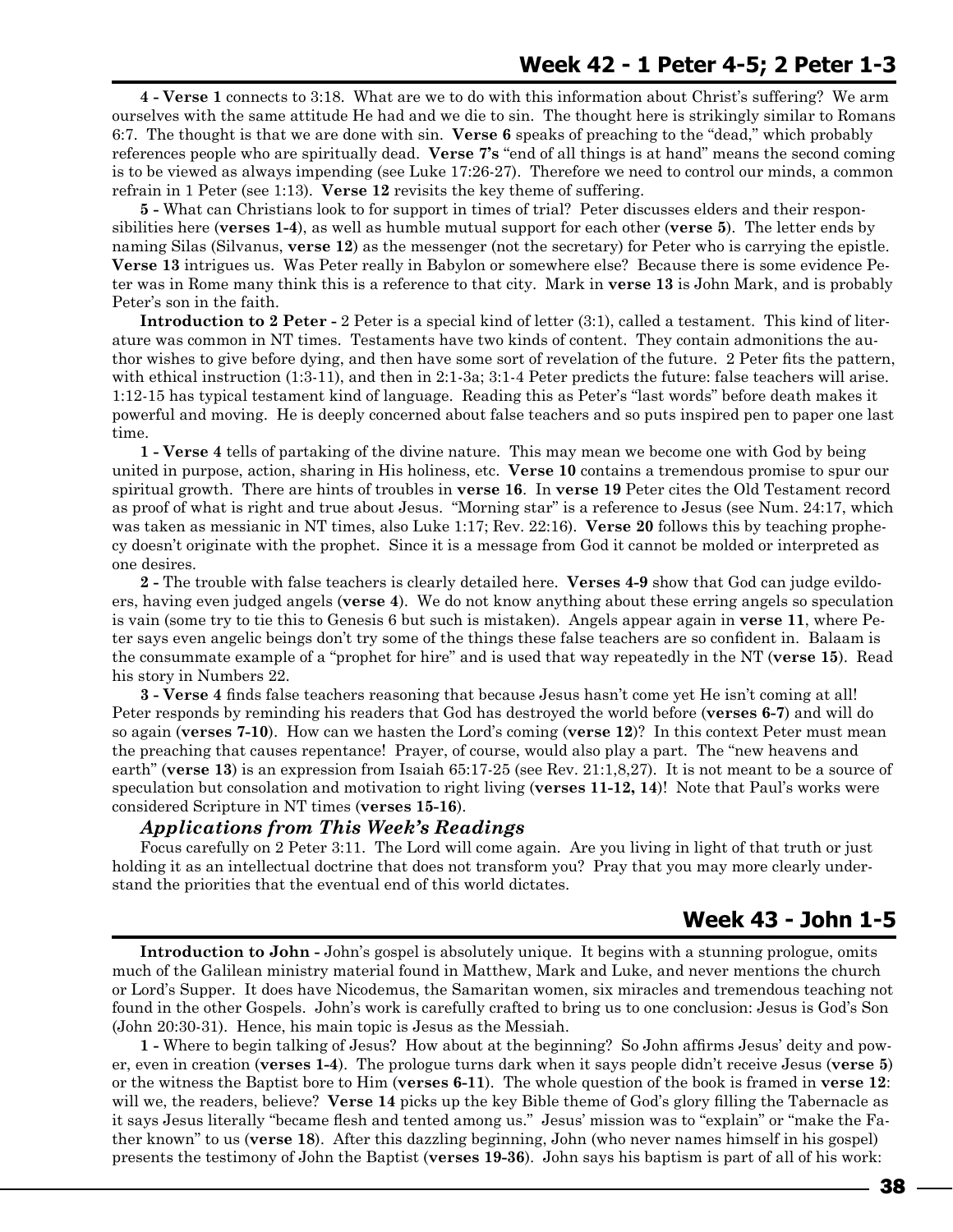to prepare for the coming of the king (**verses 26-27**). The dawn of the Messianic Age was upon them. The way to get ready was to repent, and baptism was a sign of that repentance. **Verse 29** clearly picks up the imagery of Isaiah 53 and applies it to Jesus. We may wonder how John can say he didn't know Jesus (**verse 33**) but he means *as the Messiah.* The sign of the dove certified Jesus for John. We don't know what Jesus saw Nathaniel doing (**verse 48**) but Nathaniel is brought to faith.

**2 -** Many questions about the miracle at Cana (**verses 1-11**) detract from its purpose. This is not the place to argue social drinking (note that unfermented grape juice was considered a real delicacy in the NT world), or why Mary was so sure Jesus would do this miracle. The point is found in **verse 11**: it is a sign. **Verse 4's** "woman" sounds harsh but the term is not impolite in the original (see 19:26). **Verse 13** records Jesus going to the Passover. John has three of these feasts (cf. 6:4; 11:55). Jesus finds banking and business going on in the Temple, obstructing the ability of worshipers to prayer. Note his anger as He drives them out (**verses 15-16**). The Jews make a crass literal application of Jesus' words in **verse 20**, missing His point entirely. We must be careful when we listen to Jesus so we can truly hear what He says.

**3 -** Jesus' interview with Nicodemus is famous (**verses 1-15**). Nicodemus sort of "gets it" about Jesus (**verse 2**) but when Jesus challenges him to the radical change necessary to be in the kingdom of God, a change that can only be described as a "new birth" (**verse 5**) he gets lost. Is that because as a Jew he was quite sure he was already in the kingdom? **Verse 5** describes not two baptisms, but one: a "water-Spirit" birth. Jesus is speaking of water baptism. **Verse 8** is a mini-parable: just because you can't see it doesn't mean it isn't there. Jesus brings us the information about the kingdom and entrance into it that no one else can because He is from heaven (**verse 13**). "Lifted up" is a key term in John (**verse 14;** see also 8:28; 12:32, 34). The language changes in **verse 16** indicating that this is probably John's comments (despite the red ink in most Bibles). Note the past tenses and the reference to "God" instead of "My Father." Note the present reality of judgment in **verse 18.** Judgement and eternal life or death aren't something strictly future for John. **Verse 31** refers to Jesus ("from above") and John ("from the earth"). **Verse 33** has "seal" in some translations. It means the one who accepts John's testimony agrees with God's testimony.

**4 -** The story of the woman at the well is just a textbook study in how to patiently bring people along to faith. A key in the story is Jesus' emphasis on the value of both sowing and reaping (**verses 36-38**). The person who plants the seed is one with the person reaping in God's eyes. Watch the emphasis on Jesus as the giver of life in **verses 50, 51 and 53**. Three times we are told the boy was "lives" instead of "was healed." This sets up Jesus' teaching on being able to give life in chapter 5 (note **verse 26**).

**5 -** Textual questions about **verse 4** abound, as some high quality manuscripts do not contain this verse and it sounds like little more than a local superstition. I do not believe this kind of random healing is consistent with how God heals throughout Scripture. It was believed an angel troubled the water, but that doesn't mean one did so. **Verse 11** amazes . Instead of asking about the healing they are totally focused on the violation of their own rules about the Sabbath! **Verse 14** does not mean the man was paralyzed due to sin. It means being lost is worse than being a cripple! Jesus' explanation for working on the Sabbath is that God works on the Sabbath (holding all things together, for example) and so He does what His Father does (**verse 17**). He develops this unity of purpose and work through to the end of the chapter.

#### *Applications from This Week's Readings*

Trace out the rejection of the Jews in chapter five. Why won't they believe? How do those barriers prevent faith today? Are you with the Pharisees or do you truly believe in Jesus?

## **Week 44 - John 6-10**

**6 - Verse 4** gives us the time frame: it is about one year to Jesus death. Jesus' sign has some unintended results (**verse 15**), leading to Jesus' withdrawal (**verses 16-25**). Notice that signs didn't always work (**verse 26**). We are foolish to believe that the power to do miracles would result in more conversions today. Jesus challenges His audience to see that Moses didn't feed them, God did and that manna only fed their bodies not their spiritual needs as only He could (**verses 32-33**). How does the Father draw? See **verse 45**: "all be taught." What does Jesus mean by "eating His flesh and drinking His blood" (**verses 51, 53-56**)? Note the exact parallelism in "eat/drink and have eternal life" in **verse 54** and **verses 35, 40 and 47**. Those verses say "believe and have eternal life." Eating and drinking are just figures of speech for believing in Jesus. They don't reference the Lord's Supper. They refer to believing completely and fully on the Lord. That is what brings *life*. How do we come to believe in Jesus? **Verse 63 and 68** tell us: through the Words *of life*.

**7 - Verse 2's** feast means it is fall. Many translations have the word "yet" in the margin of **verse 8** ("I am not yet going") to explain why Jesus does go to the feast in **verse 10. Verse 13** contains the key idea in this section of John: people not believing in Jesus. **Verse 23** connects back to the events of 5:1-16 and the charge of breaking Sabbath. **Verse 31** shows how signs ought to work. **Verses 37-39** are centered in a water ritual that was done on the last day of the Feast of Tabernacles to commemorate God giving Israel water in the wilderness. From Jesus comes living water, which becomes a blessing even for others (**verse**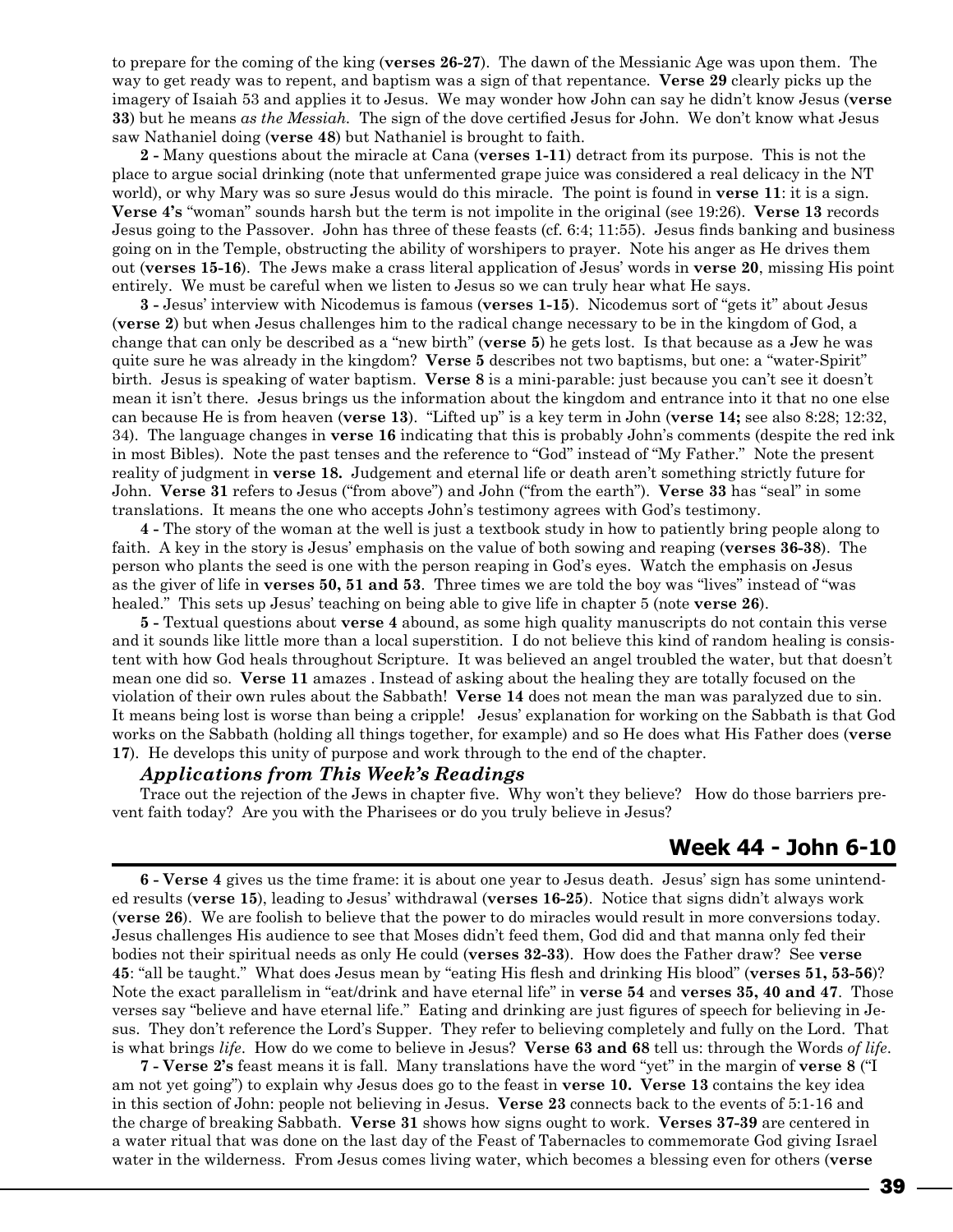**38**) around the disciple who believes. **Verse 42** demonstrates John's command of irony.

**8 -** The dominant question here is the authenticity of 7:53-8:11. Many scholars argue against it, and it is true that it is not in some very high quality manuscripts. Yet we wonder how such a story could float around for so long and then worm its way into the Bible! There are some evidences for its authenticity and one early writer speaks of its removal for fear of encouraging adultery. We believe it to be part of Scripture. **Verse 12** ties again to the Feast of Tabernacles as lights were used in its celebration. Jesus does not just bear witness to Himself (**verse 14**) but incorporates the testimony of the Father through the signs He does (**verse 18**). **Verse 33** is about spiritual bondage, not political liberty. Jesus' answer to the question of **verse 53** is "I don't make myself out to be anything. It is the Father who honors Me!" (**verse 54**). **Verse 58** is a strong claim to deity.

**9 - Verse 5** connects to 8:12. We do not know why Jesus anointed the man's eyes with mud (**verse 6**). Again John confronts us with the evidence of signs (note **verses 16, 33**).

**10 -** This chapter continues the controversy and discussion of chapter 9 (note especially **verse 21**). Jesus is the Good Shepherd in contrast to the wicked Jewish leadership accusing Him. **Verse 7** makes it clear Jesus is *the way*, the only way to gain access to God. Read Ezekiel 36:10-15; 23-24 in connection with **verses 11-14**. **Verse 16** speaks of the Gentiles. The Feast of Dedication (**verse 22**) celebrates the cleansing of the Temple by the Maccabees in 164 BC. It would be cold so Jesus seeks the shelter of the porches (**verse 23**). **Verse 27** does not prove we hear the literal voice of Jesus today guiding us. "Sheep" is not literal in the verse, why should "voice" be? Further, the Jews *heard* His voice directly. It is not about hearing but responding and obeying! Jesus' argument from Psalm 82:6 in **verse 34** is difficult. The key is to see the charge: "you make yourself God" (**verse 33b**). Jesus replies (again) that He doesn't make Himself anything, the Father does. Note "to whom the word of God came" (**verse 35**). This is Israel at Sinai. The rabbis of Jesus' day understood the 82nd Psalm to mean Israel was given life (power over death) through the Law at Sinai. *Israel was believed to have become deathless (beyond death's power) and holy by receiving the Law.* If they obeyed its precepts they would live. Israel was called "god" because they were beyond death through Law. Understanding this we can see how Psalm 82 is a perfect defense against the charge that Jesus is making Himself equal with God. Jesus argues if God consecrated Israel and made them holy and deathless so that they may be called "god" then the One whom God consecrated and sent to earth can be called "God." In **verse 40** Jesus leaves Jerusalem. He will not return until the final Passover.

#### *Applications from This Week's Readings*

John shows stubborn resistance to Jesus all through these chapters. Yet each of us must decide: do I believe in Jesus? Will I "eat His flesh and drink blood," i.e. fully believe in Him or will I turn away from Him? Examine your faith in Christ. How robust is it? What is it based on? How can you strengthen it?

## **Week 45 - John 11-15**

**11 - Verses 9-10** are a puzzling answer to the disciples' objection. They seem to relate to the idea of Jesus having a fixed time ("the day") to do His work. Jesus may even mean that as He walks in the light (doing God's will) He won't stumble but the Jews that attack Him are destined to fumble around in darkness. Again John shows the disciples responding stupidly as they again don't grasp Jesus' full meaning (**verse 12**). **Verse 37** shows Jesus' signs working at least partially. John shows eye-witness knowledge in **verse 49**, as Caiphas was the high priest then (from AD 18-36). The chapter ends with things at a fever pitch (**verses 55- 57**). Something dramatic is about to happen!

**12 -** Don't confuse this anointing story (**verses 1-8**) with Luke 7's story. They are not the same. In **verse 7** Jesus' statement may infer that Mary knew Jesus would die and had planned to use this ointment for His burial. Deciding that the enemies of Jesus might prevent her from caring for His body she decided it was now or never, and did this great act of kindness. **Verse 10** records incredible unbelief. **Verses 12-19** record the Triumphal Entry. This is Sunday of Jesus' last week. What Jesus does is based on Zechariah 9 and is His most obvious and clear claim to be the Messiah. He is, however, not the Messiah they expect. He doesn't ride a war horse but a donkey. He is the King of Peace. Don't miss **verse 23**. The hour has come! **Verses 31-32** tell us four things happen when Jesus dies. He judges the world (condemning sin), casts out the devil (defeating Satan), is exalted ("lifted up"), and draws all men to Himself. How did God blind them (**verse 40**)? By sending the Light of the world that gave them the chance to believe and live! God does not overrule free will.

**13 - Verse 2** mentions Judas to show that Jesus washed even the betrayer's feet. The reference to the devil simply means Judas was tempted to do wrong. He is responsible for his treachery. Note Jesus' certainty in the midst of such a crisis (**verse 3**). Sadly, some have turned Jesus' acted-out teaching into religious ritual, but the rest of the NT records no such foot-washing ordinances. The lesson is *to serve others' real needs*, not wash the feet of people who don't even need such a washing today! **Verse 18's** quotation from Psalms is about Ahithophel, David's trusted counselor who helped Absalom in his rebellion. **Verse 19** un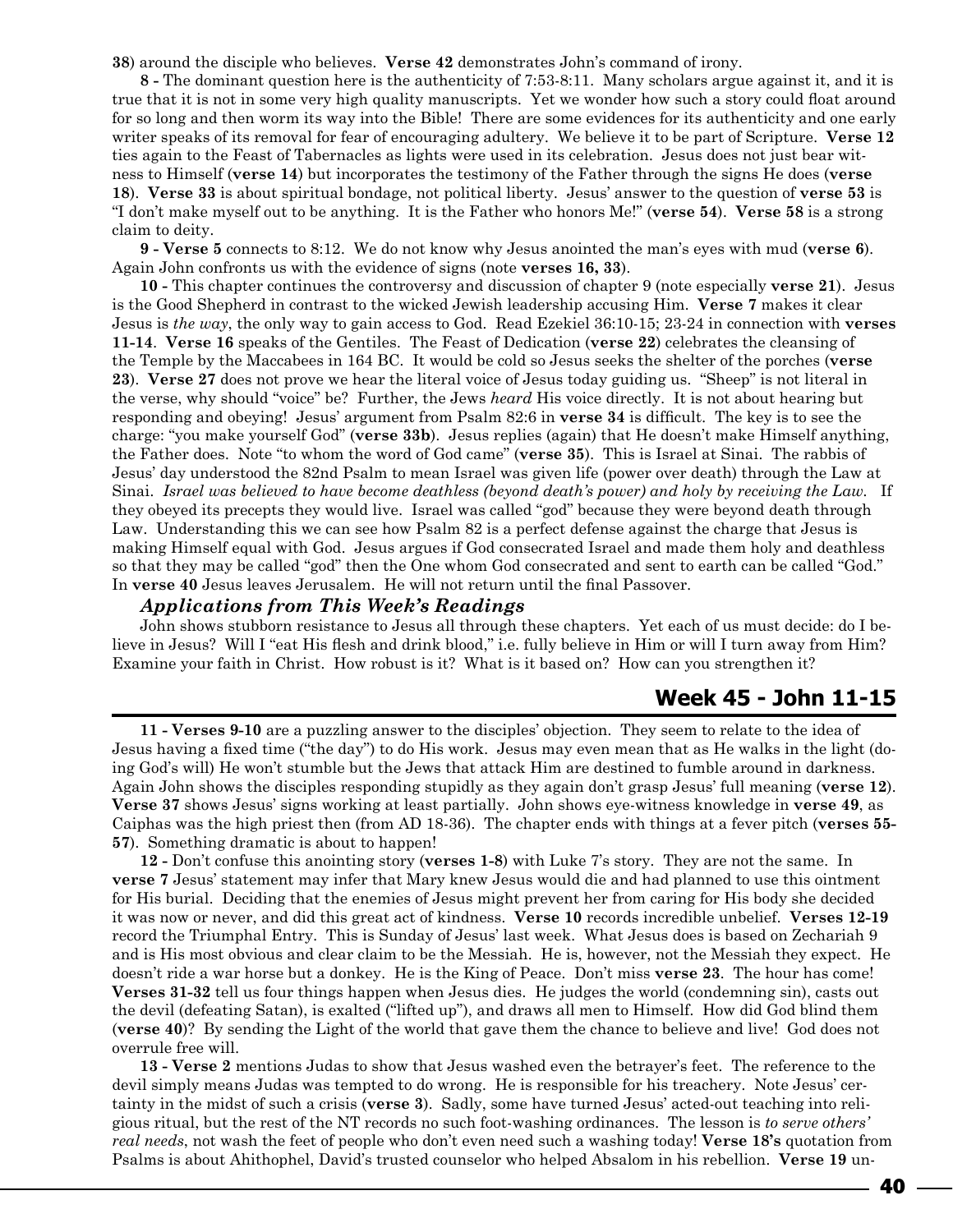derlines John's purpose in writing this gospel. **Verse 23** speaks of John. He is the "beloved disciple."

**14 - Verse 2** is terribly rendered in the KJV and NKJV, causing many to think everyone will have their own mansion in heaven. Yet this is not what Jesus says by any means. The ESV has "in my Father's house are *many rooms."* Jesus makes it possible for us to live *with* God, not up the street from Him! The sign/belief theme is found in **verse 11**. Other verses modify and help our understanding of prayer in **verses 13-14**. Jesus will speak further of this in chapter 15. Wanting to do God's will modifies what we will ask for (see 15:7). Look at the relationship language of **verses 23-24!** Note that **verse 26** is not a promise to you and I but the apostles. This is often misused today.

**15 -** Note how the branches are disciples (**verse 5**), not churches in a denominational structure. That also means that fruit here is not converting people (that would be making more branches) but the results of the Christian life in a disciple. All of this material is set against the backdrop of Jesus saying the apostles are His friends (**verse 15**). They are elevated beyond slave status to "friends of God," an electrifying thought. Jesus again promises the Holy Spirit *to the apostles* in **verse 26.**

Applications from This Week's Readings

**15:7** is one of the most important texts on prayer in all of Scripture. Do you let your relationship with Jesus and the Word of God shape your prayer requests?

## **Week 46 - John 16-20**

**16 - Verse 4** reinforces the book's purpose to create faith. **Verse 5** does not contradict 13:36 and 14:5 because the emphasis here is on the present. Jesus says "You are not asking now." **Verses 9-11** reveal much of the Spirit's work. He "convicts" people of sin, of righteousness (the right way to live), and of judgment to come. This work is done, of course, through the Word the Spirit reveals.Is there any other way a person can learn what is wrong, what is right, or what the standard of judgment will be? **Verses 16-22** reveal the confusion and uncertainty still in the disciples' minds. **Verse 24** shows how we can pray in Christ's name, i.e. by His authority and based on what He has accomplished for us. Remember, verses appearing to give "carte blanche" to ask for anything in prayer must be understood in concert with other verses like John 15:7.

**17 -** In **verses 1-5** Jesus prays for Himself. He gave up His glory to come here and now prays that it be restored. **Verse 3** says "only true God" but certainly doesn't mean Jesus is deity! Once again, we must not camp on one isolated scripture! Jesus is simply emphasizing their relationship in redemption and setting monotheism over against the pagan idea of polytheism so prevalent in the NT world (see 1 Thess. 1:9). In **verses 6-19** Jesus prays for His disciples. **Verse 6** mentions the "name" of God, which is God's character and who He is. Jesus is praying God will keep His disciples firm and faithful. In **verses 20-26** Jesus prays for us! **Verse 22** references glory given to us. In John glory commonly refers to the manifestation of God's character or person, especially in this prayer. Jesus has given us that glory by explaining God to us.

**18 -** As we would expect, John's account of the Crucifixion contains material not in the other Gospels. The Romans play a much greater role, and Gethsemane is not mentioned. New material includes the trial with Annas, answer to the High Priest and slap, conversation with Pilate, Jesus carrying the cross, John and Jesus' mother and the cry from the cross. Please note: John and the other accounts can all be harmonized but such is beyond the scope of this material. **Verse 6** reveals Jesus' powerful personality. He has astounded them before (7:45-46) and here they are awed by His courage and authority. **Verse 13** shows how many Jews resented Pilate's predecessor deposing Annas in 15 AD. Some still regarded him as the true High Priest. **Verse 36** is a crucial statement about the Kingdom.

**19 -** Pilate's problem is he is a coward (see **verses 8, 12**). **Verse 14's** time frame is helpful. "Preparation" here refers to preparing the Sabbath (see Mark 15:42). John means this was the "Passover week's day of preparation" whichwould be Friday. Pilate must have grinned at the admission he wrung out of the Jews (**verse 15**). They were willing to do or say anything to accomplish their dark ends. **Verses 26-27** are tender moments. It must have been terribly hard on Jesus to die in front of His mother. The "disciple Jesus loved" is John, the writer of this Gospel. **Verse 28** is probably citing Psalm 69:21. There is much discussion about what medical phenomenon accounts for **verse 34** but John's purpose is much simpler: He just wants the reader to know Jesus is actually dead.

**20 -** Why doesn't Mary know Jesus in **verse 14**? Perhaps her tears and the unexpectedness of seeing Jesus account for her slowness to recognize Him. **Verse 17's** "don't cling" is difficult to translate. Many opinions are ventured as to what Jesus meant. Probably best is the idea of "Don't cling to me as if I'm going to disappear, I am real. Stop clinging to me and go share this good news." **Verse 22** is a kind of symbolic action or acted out parable of what they would receive in Acts 2. **Verse 23** references the power that comes with preaching the Gospel. Sins are forgiven by preaching of the Gospel.

#### *Applications from This Week's Readings*

Chapter 20 shows how everything changes because Jesus is risen. How much thought do you give to the Resurrection? Have you considered where we would be if He had not risen? Think about it! What is the

41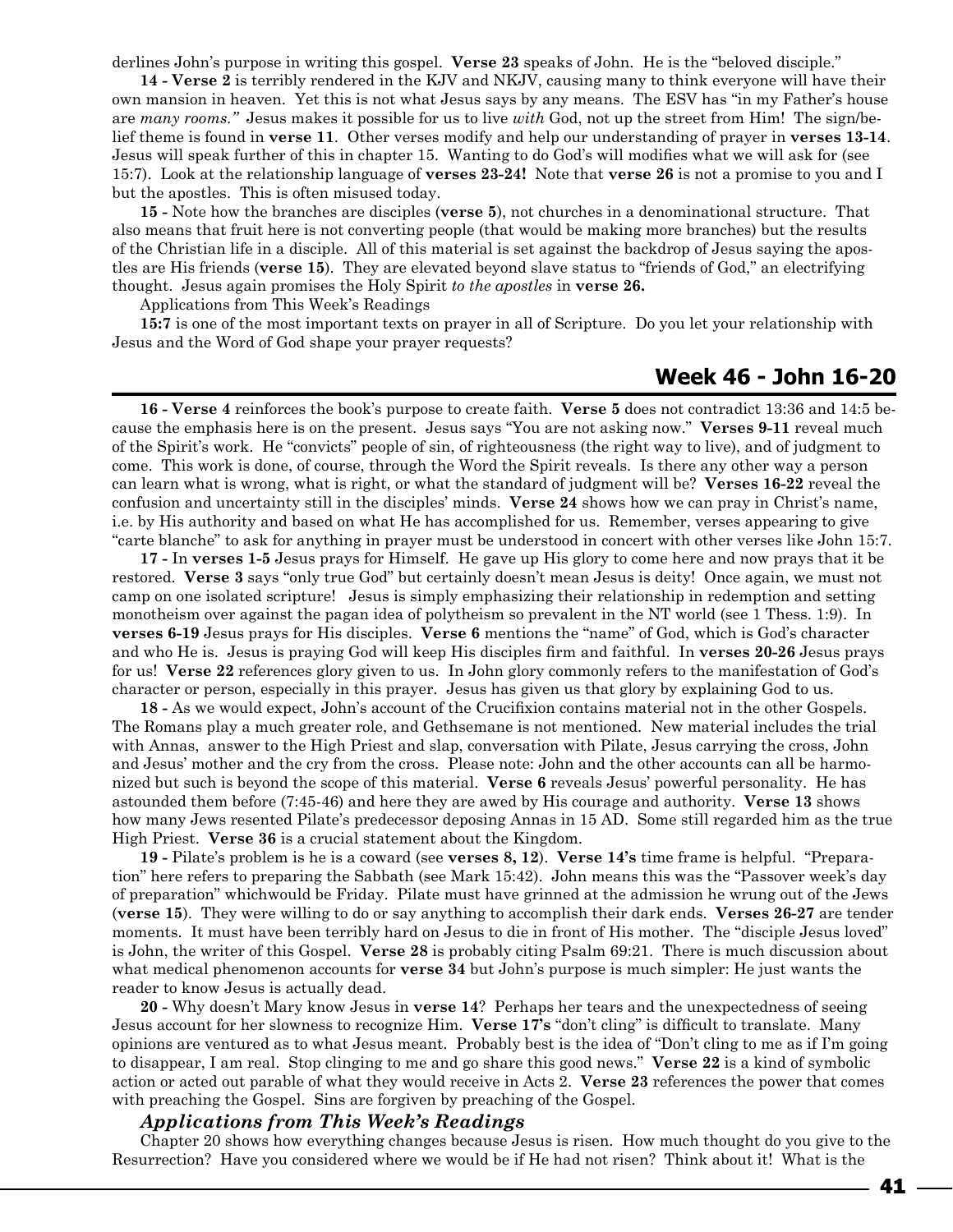impact on you personally that Jesus arose? Read Paul's sermon in Acts 17:22-31 and 1 Corinthians 15 if you need more to think about in this connection.

## **Week 47 - John 21; 1 John 1-4**

**21 - Verse 3** shows how the apostles were not sure what the resurrection meant. They went to Galilee to wait for Jesus (Mark 14:28) and while waiting, went back to work. Characteristically John has the insight while Peter is quick to do (**verse 7**). In **verses 15-19** there is the famous "feed my sheep" conversation. Much is made of the differing terms for "love"in this text but I do not believe there is a "deeper" meaning to be discerned by defining "phileo" and "agape." Both verbs are used interchangeably in John (for the love of the Father for the Son, for example, in 3:35 and 5:20). The real key here is that Peter denied three times and now affirms three times. He is affirmed by Jesus and commissioned anew. **Verses 23-25** conclude John by making it clear John is the beloved disciple and he wrote this gospel.

**Introduction to 1 John -** Reading John's epistles after reading his gospel is a delight because these letters are so tightly linked to the truths we just read. The language, style and emphasis are all the same. While John's audience knows the truth about Jesus, they are under attack by false teachers (see 4:1; 2:18, 2:29-3:10). Some of the problems are theological, with a denial that Jesus came in the flesh (4:2; 2 John 7; 2:22). Other problems center on taking sin lightly, teaching that it is of no real concern (2:1). This may mean that we are encountering Gnosticism's ugly teachings. Gnosticism was a big melting pot of philosophies and ideas, both Greek, pagan and even Jewish. It was not systematized but its many variants generally held two main tenets: matter was bad, and knowledge was supreme. So, if matter is bad how could God put on a material body? How important is sin if it is just something we do in our physical body anyway? John's answers help every disciple better know and follow Jesus.

 **1 - Verse 1** refers to Jesus Christ. **Verse 3** features a wonderfully illustrative use of "fellowship." Remember, in the NT "fellowship" is sharing in spiritual benefits (1 Cor. 9:23; 2 Cor. 13:13), and that is how John uses it here. **Verses 5-10** make it clear that God and sin are mutually exclusive. This means sin matters to disciples and must be taken seriously!

**2 -** John does not want any to consider sin "normal" or "natural" (**verse 1**). The Christian life opposes sin (see 3:8). The commandments John writes are not new (**verses 7-8**), because loving God and neighbor was part of the Old Law (Deut. 6:5). They are new in the Kingdom however. **Verses 12-14** contain words of encouragement, though why there is repetition and who precisely is meant here is difficult. **Verse 18** reminds Christians that it is always the "last hour" because Jesus could come at any time. John then speaks of "antichrists." Here this isn't some apocalyptic, end of the world figure, but simply those who teach error about Jesus (**verses 22-23**). Sometimes John uses the term without even "the" in front of it. The anointing of **verse 20** seems to refer to Holy Spirit given gifts, like the gift of knowledge. They had those gifts and needed to use them (see also **verses 26-28**).

**3 -** This chapter emphasizes sin's incompability with Christianity and loving our brethren. **Verses 6 and 9** can confuse as some translations make it sound as if Christians don't sin. However, both verses refer to the practice of sin, or remaining in sin. John has already said we can sin (1:7-8, 10; 2:1) so knows that Christians do sin. But Christians won't remain in sin. The ESV has "no one born of God makes a practice of sinning" for **verse 9**. John then gets very practical with the concept of loving others (**verses 11-18**), including frank discussion of providing for others' needs (**verses 17-18**). Note the tie in relationship ("abides") and obedience in **verse 24**.

**4 - Verse 2** isn't giving the only test, but the first or beginning test. Just ask if they believe Jesus came in the flesh. Notice here that just because someone says they are led by God doesn't make it so! Testing such "messengers" is not just a good idea but required. John now revisits the theme of loving others, adding the motivation of God's love for us (**verse 7**). Love isn't something God just does, but is an integral part of His character (**verse 8**). the train of thought from v. 16 is finished. God is love, the person who lives in love remains in God, and God in him, in this mutual indwelling love is completed and is not afraid. **Verse 18** completes the thought of **verse 16**. We abide in God, and thus our fear dies. Sin leads to fear, but love to confidence. John is probably referencing here fear of final punishment.

#### *Applications from This Week's Readings*

Over and over, John makes practical our love for God. God is invisible making our relationship with Him hard to test, but the relationship we have with our brethren is visible and immediate. Nearly everyone claims to love God. Do you? Then what have you done for your brethren that shows it?

## **Week 48 - 1 John 5; 2 John; 3 John; Rev 1-2**

**1 John 5** - We shouldn't take the statement of **verse 1a** as an absolute, just as **verse 1b** isn't always true, so this is a general test. What does **verse 6's** "water and blood" reference? Probably Jesus' entire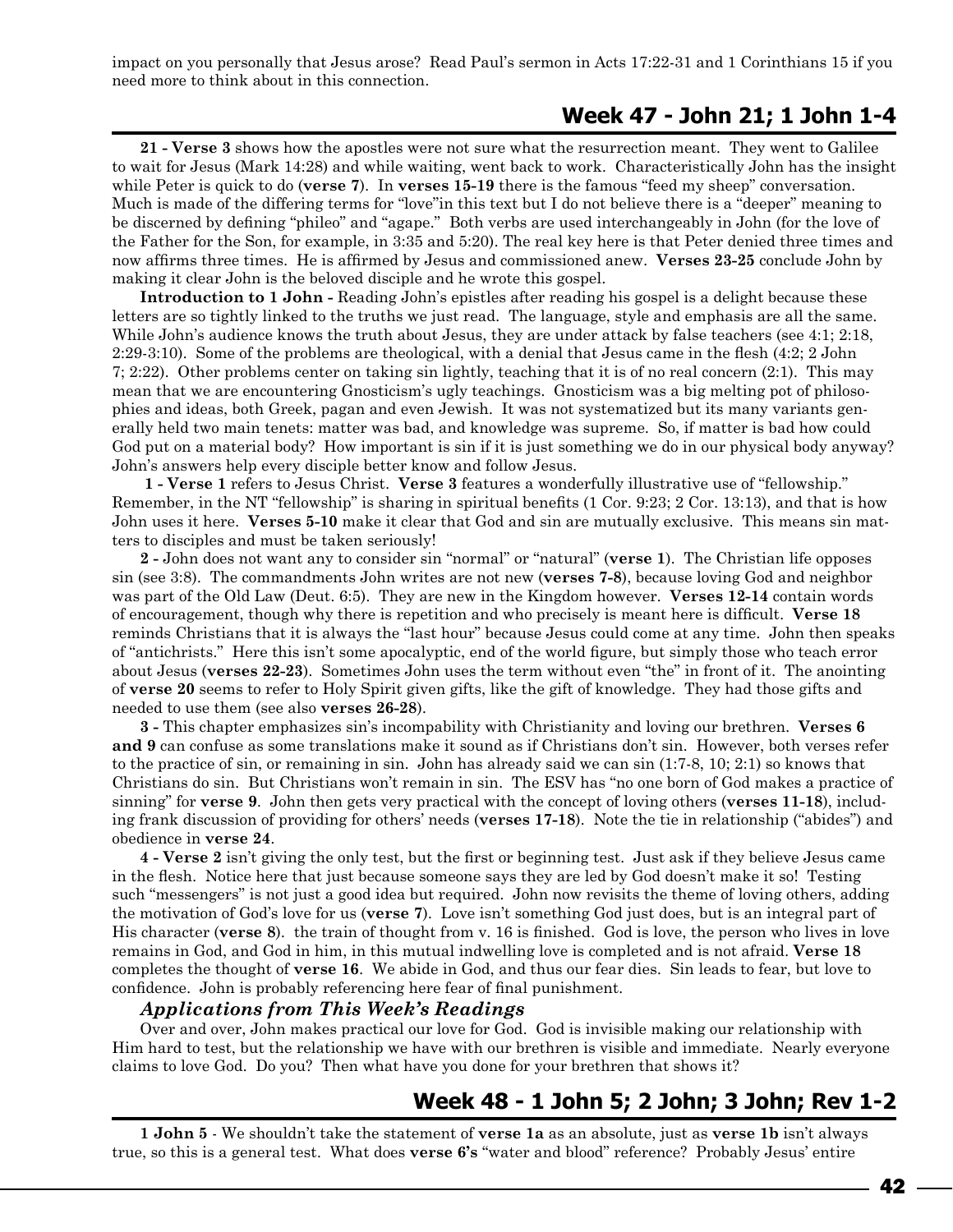ministry, from His baptism to His death. The meaning here is that the true identity of Jesus can only be seen by looking at His whole life. Note that **verse 7** in the KJV and NKJV is not well done. **Verse 8** seems to reference the Spirit (speaking through the Word), baptism, and the Lord's Supper as three witnesses to Jesus' authenticity. **Verse 10** speaks of believing (internalizing) the witness of God. Don't let **verse 14** be the only passage consulted on the matter of prayer. Focus on "asking *according to His will*.*"* **Verses 16-17** are famous, but simply mean that a brother who won't ask for forgiveness (the sin that will lead to death) can't be forgiven by someone else's prayers. He needs to repent and ask God for forgiveness! The NKJV for **verse 18** has "does not sin" but better is the ESV's "does not *keep on* sinning."

**Introduction to 2 and 3rd John** - These two "postcard" epistles contain both doctrine and practical admonitions. 2 John seems to be addressed to a community while 3 John is clearly addressed to an individual. The purpose of both letters is to urge the disciples to continue in love toward real brethren, but turn away from false teachers.

**2 John** - **Verse 1's** "elect lady" might be a certain woman John knew, or could be a figure for the church. The letter does seem to be addressed to a group with its many plural nouns. **Verse 7** shows the purpose of the epistle. Not "confessing Jesus coming in the flesh" would cover all the different errors taught about Jesus' incarnation. **Verses 10-11** doesn't mean you cannot say "hello" to a false teacher but you can't give him a greeting, or show him hospitality, that would imply an official endorsement of him and his teaching. He is to be given no chance to propagate his evil doctrine.

**3 John** - **Verse 6** means Gaius is supplying these brothers with their physical needs. In **verses 9-10** we see that living in the time of the apostles didn't solve every problem. Apparently John wrote something and Diotrephes suppressed it! Instead of imitating Diotrophes be like Demetrius (**verse 12**).

**Introduction to Revelation** - How we approach Revelation bears much thought. Error has been taught because people arrived in Revelation with preconceived notions and ideas. However, if we look at 1:1 and 1:3 we see John telling us the events in this book will happen soon (note also 3:11; 16:15; 22:7; 22:12; 22:20). Further, the book was written to encourage NT Christian under the heavy duress of persecution. If we can keep our eye on these two facts, the book's stated time frame and purpose, we will not go far astray, and speculative ideas will be easily dismissed. We will say more about understanding the signs and symbols of this grand book when we arrive at chapter 4.

**1 - Verse 7** sets forth the theme of Revelation from the start. Jesus is coming to judge evildoers. Note that not every "coming" of the Lord is literal, but that this can be a figure of speech referring to a coming in judgment (see Isaiah 19:1 for an example of this kind of language). Beginning **verse 13** we are treated to an awesome sight, as John sees Jesus. We should resist trying to find some symbolic meaning in these colors and clothes. Instead of dissecting it let the picture of power and majesty stand intact and let it do its work: inspire and thrill and awe us. This is Jesus Christ, King of Kings and Lord of Lords! He rules and reigns!

**2 -** The Nicolaitans of **verse 6** are a group that taught error but we do not know much about them. **Verse 14** reminds us of Balaam (see Numbers 22-25). Clearly someone is teaching that loose sexual standards are okay. **Verse 17's** speaks of manna, a white stone, and a new name. What these mean specifically eludes us, but it is clear this is a blessing to he who overcomes. Jezebel, the wicked wife of Ahab, is named in **verse 20**, as again troubles with sexual immorality are plaguing the church. How does Jesus give the "morning star" (**verse 28**)? Since Jesus *is* the morning star (22:16) this probably refers to being in relationship with Him.

## *Applications from This Week's Readings*

All of the churches we have read about this week had good qualities and also problems. What can we learn from this as we look at our own local congregation? What would Jesus say to your local church if He were writing to it? Try to see both positives and areas that might need improvement. Pray you will be a help to church to grow in a positive way and eliminate troubles and problems.

## **Week 49 - Revelation 3-7**

**3** - **Verse 7** ties Jesus to the Messianic promises made to David (see 2 Sam 7, cf. Isaiah 22:22). One of the chief troubles the NT church faced was Jewish persecution. **Verse 9** brings that to the forefront, mentioning how they are not really the Israel of God. Notice Jesus' great willingness to forgive and receive penitent saints back into fellowship in **verse 20.**

#### **Thoughts on Revelation 4-21 - Signs, Symbols, and Puzzles**

Chapter 4 begins the Revelation in earnest, plunging us into a world of visions and signs. A few guidelines here may help us keep our bearings as we read along. First, don't forget the book's purpose and time frame from chapter 1. However we interpret these signs the material must relate to encouraging to persecuted first-century saints (see 2:10). Secondly, we need to treat this material as its nature demands. Too many find a meaning in every detail, interpeting every color, every stone, and "every paw on every claw" to mean something. In contrast watch how rarely Revelation assigns detailed specific meanings to its figures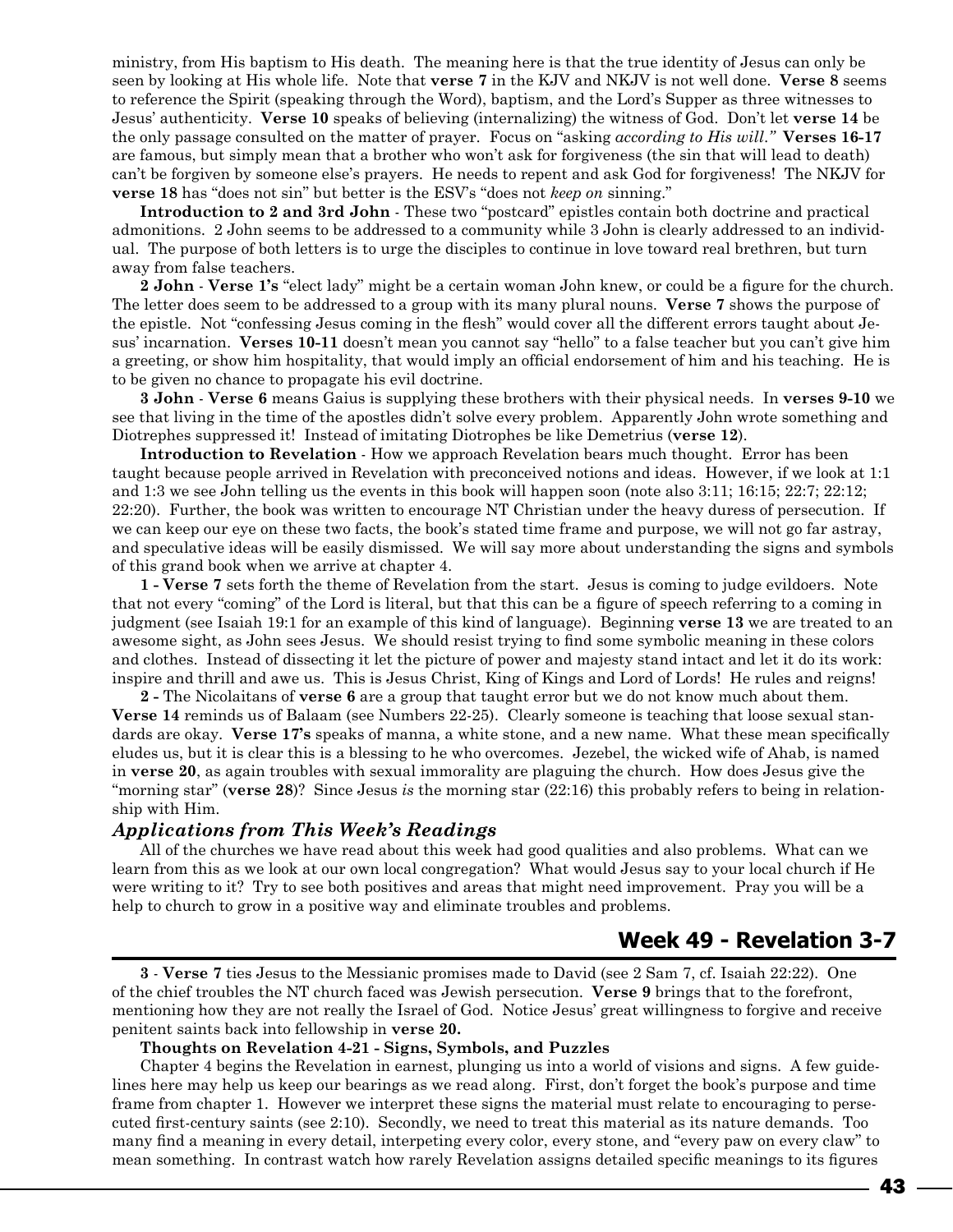(see 4:5b). This is because apocalyptic literature (a kind of material common in the first century) was meant to deal in big ideas by presenting bold images full of action and fury. Dissecting it destroys it, as surely as trying to figure out what the hero's hat band stands for would ruin a good Western movie! We have to be content with its broad brush and big picture, and not look at the giant mural of God's fight with Satan through a magnifying glass. Finally, a word about the historical realities Revelation deals with. Clearly wild speculation about ICBM's and war with the Soviet Union is not what John was shown. How would that help persecuted Christians in the first century? Generally, a more careful view of Revelation has argued that it deals with the fall of Rome or the destruction of Jerusalem. I believe the data in the book should points to it being primarily about God's vengeance on Jerusalem. A full discussion of this is not possible here but note how the great city in Rev 11:8 and 17-18 is obviously Jerusalem. Further, the vision is dated during the reign of the sixth king (17:9-11), which would be during Nero's time, well before Jerusalem's fall. Perhaps the best argument against the book dealing with Rome is that Rome doesn't fall for hundreds of years, defying the book's promise of "shortly come to pass." Dogmatism and Revelation don't go well together, but eventually one has to make some kind of decision as to what this book is about. Thus, this material will follow the early date/destruction of Jerusalem emphasis.

**4** - **Verses 2-3** identify God. We need not make every color symbolize something here. The picture stands as powerful and awesome. The creatures of **verses 6-7** remind us of Ezekiel's creatures who bear God's throne (see Ezek 1:4-28; 10:1ff). They are amazing and incredible beings. We are privy to God's throne room here and the worship that goes on in it. What a scene!

**5** - **Verse 1's** scroll represents the plan of God and the ability to execute it. Only Jesus can do that (**verses 5-6**). Note the obvious tie in "Lamb of God" to Isaiah 53. Jesus is worshiped just as God the Father was in chapter 4, a mighty statement of His deity.

**6** - The seals are opened and amazing things happen. The first seal (**verse 2**) has been identified as Christ, the Roman Empire or even the spirit of conquest. It is hard to be certain. **Verse 4** is clearly war, perhaps the war begun in AD 67 when the Jews revolted against Rome. **Verse 5** shows the pain of war, as famine follows and prices for even a little bit of food get outrageously high. Of course, death (**verses 7-8**) follow war. We then see persecuted saints crying for justice, a major theme in Revelation (**verses 9-11**). Then there are great scenes of judgment that are notably similar to what Joel 2 and Matthew 24 use to talk of Jerusalem's judgment and destruction.

**7** - The action in this chapter isn't hard to understand. A group of people are sealed for protection from all the trouble and tribulation that is occurring (**verse 3**). The difficulty is "Who are these sealed people?" This seems to be the faithful disciples. In **verse 9** the 144,000 (a symbolic number not to be taken literally) are seen in heaven, and are now a huge multitude. Perhaps this is the same group as in **verses 5-8**, now seen in heaven rejoicing.

#### *Applications from This Week's Readings*

Revelation often leaves people more than a little confused and feeling like they should see "more" here. But if you got that God is in control, that He is vitally concerned about the welfare of His people and He will judge the evildoers who hurt His church, then you got the message Jesus wanted the seven churches to have. Think carefully about the calls for perseverance and faithfulness under pressure Revelation contains. What are the implications for us today? What can you do to build more endurance?

## **Week 50 - Revelation 8-12**

**8** - Some have commented that Revelation is like a grand symphony, with variations to a theme being played, added, and recombined as the movements go along. That is a fitting thought as chapter 8 sounds judgments that remind us of the seal judgments. Note the value of prayer (**verse 3**). Prayer causes God to act! Those actions are terrifying and terrible. The trumpets probably relate to the horrors of the Judean War. The first trumpet (**verse 7**) may be the warfare that occurred in Galilee, the second trumpet (**verses 8-9**) perhaps the battles in the Mediterranean, the third trumpet (**verses 10-11**) sounds like an important leader defecting (compare Isa 14:12ff), and the final trumpet (**verses 12-13**) seem to indicate conditions in Judea as the Roman armies swung south after Galilee.

**9 -** The fifth angel sounds and horrible locusts arrive, wrecking havoc (**verses 1-12**). There is much discussion and just as much uncertainty about their identity. They may represent the Jewish Zealots who took over the rebellion and killed many of their fellow Jews. Josephus describes the fierce infighting among the Jews even as the Romans marched against them! Perhaps the locusts and the huge army of the sixth trumpet just represent evil demonic forces at work. The sixth trumpet (**verses 13-21**) does summon a gargantuan army. The Roman general Titus brought armies from across the Euphrates to help his war efforts. The real emphasis is **verses 20-21**. Despite God bringing judgment people didn't repent. How sad!

**10 -** This chapter represents a pause in the judgments. A mighty angel (**verse 1**) appears and gives John a book (**verse 2**). The little book may be the rest of the message of Revelation (see **verse 11**). This is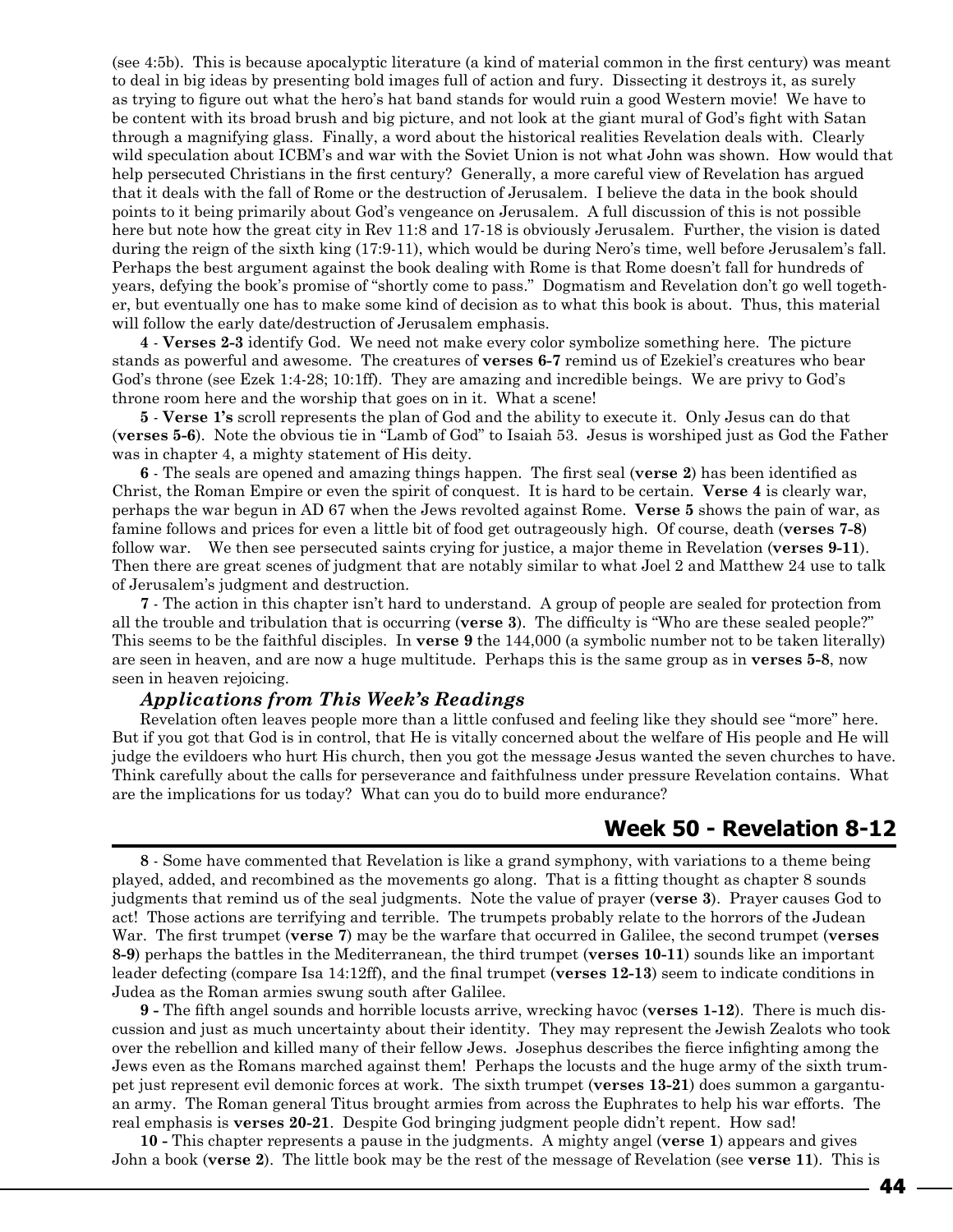all very similar to Ezekiel 2:6-3:4 and probably means the same thing: John is commissioned to speak for God. Part of that speaking will be to warn that the time of delay is over (**verse 7**). Note the parallel in this verse and Luke 21:22, which certainly speaks of Jerusalem's destruction. Judgement is coming!

**11 -** John measures the temple (**verse 1**), which may be the literal temple, the church, or have a figurative meaning. **Verse 2** gives the exact amount of time it took the Romans to end the rebellion: 42 months, from February AD 67 to August of AD 70. The two witnesses (**verse 3**) are prophets (**verse 10**) and appear to represent the Old Law. Moses and Elijah often sum up the Old Testament as the Law and the Prophets (see Matt 17). They die when the Temple is destroyed because the Old Covenant was based in that Temple and its rites (**verses 7-8**). The world rejoices because it hated the Jews and their peculiar laws and customs (**verse 10**). Following their resurrection the woes finish and Jerusalem is utterly judged (**verses 14-19**). **Verse 19** shows that what was lost on earth is gained in heaven, as the literal temple is not needed and is now gone.

**12 -** The action here is not hard to follow. Jesus is born and the devil tries to kill Him before He can even begin His mission. Some of the specifics may be tougher. The woman of (**verse 1**) is not the church as Christ built the church not the other way around. This is probably the faithful remnant of Israel who kept the Messianic promises alive down through the centuries. There is no question the child is Jesus (**verse 5**), and that the remnant goes to the wilderness during the Jewish War for the 42 months it lasted, as Matt 24:16-18 instructed. The war in heaven (**verse 7**) is symbolic. The devil is defeated by Jesus' redemptive work (**verse 11**). The devil continues to attack the church (**verses 13-14**) but as **verse 6** described she flees into the desert where God providentially protects her (**verse 16**).

## *Applications from This Week's Readings*

One of the purposes of apocalyptic literature is to interpret the events happening on earth in light of the spiritual struggle going on between God and the devil. The destruction of Jerusalem looked like a military operation but was actually God's work, John says. We cannot always know how and where God is working today but let Revelation strengthen your belief that God is working and that there is still a battle going on between good and evil. Pray and ask God to help you find your part in this conflict and to fight very courageously.

## **Week 51 - Revelation 13-17**

**13** - The key question here is who or what is this beast (**verse 1**)? The best identification seems the obvious choice: the Roman Empire. The ten horns would be the tributary kingdoms that served the emperor. Rather than "symbolizing" the description of the beast (**verse 2**) we should just see a terrifying and strong foe. **Verse 3** may reference how many thought Rome would die when Julius Caesar was assassinated but it did not. Others see the myth that Nero would revive and rule again, but why would John mention a legend? Some see the beast as Satan, instead of the Empire that Satan used, and thus this could refer to the defeat of Satan at the cross. **Verse 10** echoes Jeremiah 15:2. The text is difficult to translate, and harder to be certain of its meaning. It may be a call for patience and perseverance. A second beast then appears (**verses 11-18**) who personifies false religion. He can do signs and sorcery, like Pharaoh's magicians (Exo 7-8). The key is he is a deceiver (**verse 14**). This is probably the religion of emperor worship, which was Empire-wide in Nero's time. The marks of **verse 16** are not necessarily literal (we have a speaking beast calling fire out of heaven here - clearly literal - but then many make this mark absolutely literal!) but instead indicate submission and service to the Emperor. Those who refuse will suffer financial and social recriminations. **Vere 18** is heavily debated. Every six-letter name possible has been fitted to this scheme where a number equals a letter, but Nero Caesar seems to be the best fit when the purposes of the book are considered.

**14 -** This chapter shows that not all succumb to the beast and his pressures. A huge throng, as seen in chapter 7, worship God still (**verses 1-5**). Three angels make announcements warning not to fall in with the beast (**verses 6-13**). Then there are two reapings. Perhaps the first is the saints who were martyred (**verses 14-16**), while the second seems to be an image of judgment (**verses 17-20**). That judgment picture will be seen again and amplified in chapters to come.

**15 -** God's people are seen victorious. They have overcome and will now see a just and powerful God answer their cries for justice!

**16 -** The winepress scene in chapter 14 gives way to bowls of judgment poured out. These judgements represent terrible affliction and horror of every kind. It is not necessary for us to find exact correspondence to historical events. In the Jewish War there was every kind of misery and death imaginable, including starvation, famine, civil war, and slaughter at the hands of Roman troops. **Verse 6** is key. The punishment fits the crime, and the crime here is killing God's people *and His prophets.* Jesus said of Jerusalem "O Jerusalem, Jerusalem, the city that kills the prophets and stones those who are sent to it!" (Matt 23:37). Much has been made of the three frogs (**verse 13**) but these seem to be demonic forces that join in the misery and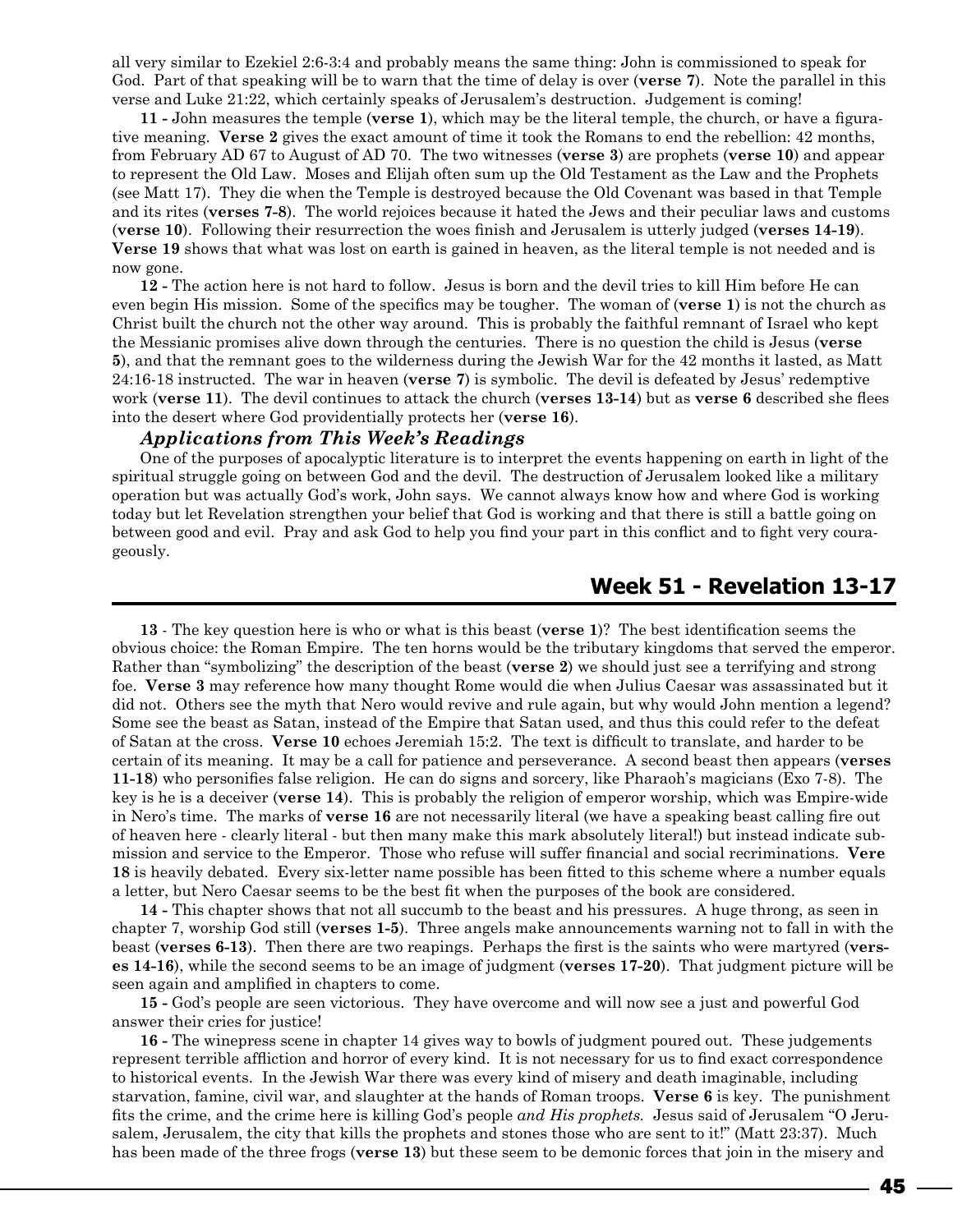havoc of war. All of Satan's forces gather at Armageddon (**verse 16**) but notice there is no battle. Judgment is simply announced and then it is all over (**verse 17**). Such is God's power!

**17 -** The key identification here is the harlot (**verse 1**). Many see her as Rome, but Rome was not guilty of spiritual harlotry, as Israel was accused of by the O.T. prophets (Jeremiah 3:1ff; Hosea 2). Further, the beast is Rome. The Empire carried the harlot, the city of Jerusalem (and the Jews) by allowing them special privileges and prerogatives no one else in the Empire enjoyed. **Verse 10** helps us date the book. The first six emperors were Julius, Augustus, Tiberius, Caligula, Claudius and then the sixth "which now is" would be Nero. Vespasian would be next, and his son Titus would be the eighth, hence being "of him" (**verse 11**). The ten kings of **verse 12** are the puppet kings or subservient kings who served Rome. Jerusalem did sit upon many people (**verse 2**), as Jews came from all over the world to worship there. Further, tithes from the Jews made her enormously wealthy city. This harlot or "great city" (**verse 18**) is positively identified in 11:8 as Jerusalem. She did rule, in a sense, by her authority over Jews scattered throughout the Empire.

## *Applications from This Week's Readings*

We are very comfortable with civil liberties and Constitutional guarantees of the right to assemble and worship as we please. Do we take these freedoms for granted? What would you do if there was an outbreak of persecution today? Offer a prayer of thanksgiving that we have not had to live through such terrible times, and then ask God for more courage to be what He would have us to be in our (comparatively) easier day and times.

## **Week 52 - Revelation 18-22**

**18 - Verses 1-8** announce the doom of the city, and warn God's people to flee (see Matt 24:15-18). **Verse 3** says Jerusalem is judged for her fornication (religious unfaithfulness to God). Think of how the rulers conspired to kill Jesus because they saw Him as a threat to their standing with Rome (see John 11:48ff). The world laments Jerusalem's fall because of the economic consequences (**verses 9-19**). But while the world laments the righteous rejoice in God's vengeance (verses 20-24). Again note the emphasis on "prophets" and the close parallels to Matt 23:34-37 and Luke 11:49-51.

**19** - God is praised for His victory (**verses 1-6**), and the victorious are invited to a great feast called the marriage supper of the Lamb (**verses 7-10**). **Verses 11-21** portray Christ going out to conquer and demolish His enemies. This may refer to the battle between the church and the Roman Empire. After Jerusalem was destroyed the Roman Empire did persecute the church (**verses 19**). But such efforts cannot possibly succeed, for they are fighting against God! The chapter ends again in triumph. The harlot has been judged and now the beast who supported her is judged and destroyed (**verses 20-21**). Is there a reference to the Word of God and Gospel preaching in the sword from Jesus' mouth (**verse 15, 21**)?

**20** - This chapter is the premillenial position's mainstay. The teaching that Jesus failed in His first attempt to set up a physical kingdom and so will return to set up that literal kingdom and reign in physical Jerusalem for 1000 years is somehow pulled from these verses. Such contradicts other plain verses (like John 18:36; Mark 9:1; Col 1:13) and badly misuses Revelation itself. Note how the chapter says *nothing* about the second coming of Christ, a bodily resurrection, a reign of Christ on earth, the literal throne of David, or literal Jerusalem! Read carefully and we see that verses 1-3 tell us Satan will be bound for a long period of time (the thousand years of verse 3). Remember, the book has been promising "shortly come to pass" but now leaps far ahead with a time frame of a thousand years. The binding of Satan during this time probably represents the power of the Gospel limiting Satan during the Gospel age (see Matt 12:29; John 12:31-32). We shouldn't make the 1000 years a literal time frame any more than we would make the chapter one's sword in Jesus' mouth literal (see Deut 7:9 and Ps 50:10 for use of 1000 to simply mean "lots"). **Verse 4** means that the faithful, the overcomers, participate in Christ's victory. "The rest" (**verse 5**) are those of 19:21: the unfaithful. The "first resurrection" (verses 5-6) is when one dies to go and be with Christ. The "second death" is eternal condemnation (see 20:14-15; 21:8). Thus, the second resurrection will be when our bodies are raised, making the first death be when we die physically. **Verses 7-9** tell us that after a while the Gospel will not have the binding effect it once did. Does this mean more and more people will turn from God's word and not listen to it? So Satan rallies and persecution breaks out again (verse 7). "Gog and Magog" (**verse 8**) are from Ezekiel 38, where they appear as enemies of God's people. They may attempt to attack the church but Jesus suddenly destroys them (verses 9-10). This may be Jesus' second coming (see 2 Thess 1:7-9), which leads directly into a scene of judgment (verses 11-15). This may well be the Final Judgement of all humanity.

**21** - Many see this as a description of the church, not heaven. However, key parts of the description just don't fit the church on earth (note **verses 3-4**, also 21:3-4). After the judgment of chapter 20 eternity begins and heaven welcomes the saints! Note that the destroyed city is replaced with the New Jerusalem (verses 2, 10). The measurements of the city (verses 16-17) are enormous and the foundation stones, gates

46